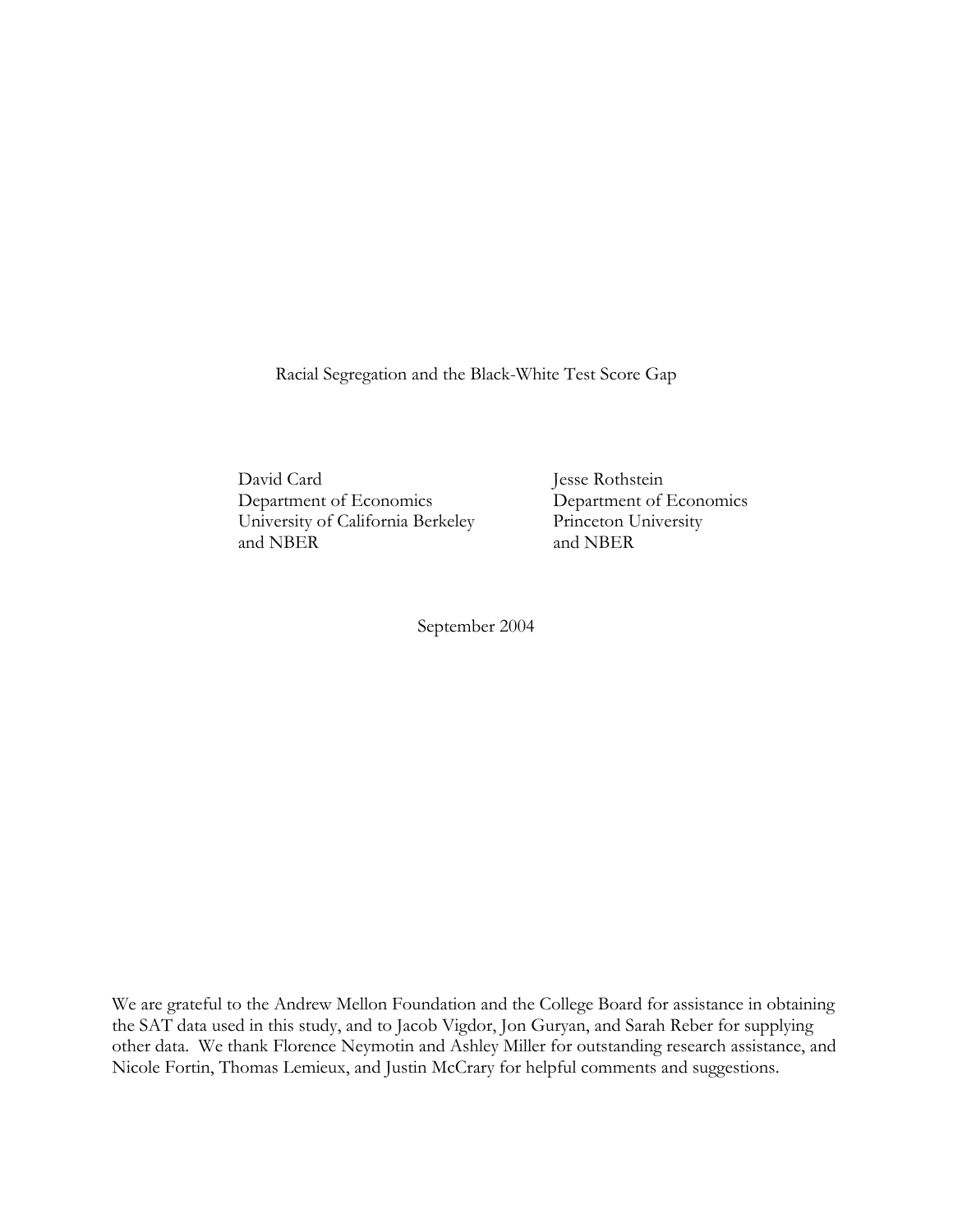# Racial Segregation and the Black-White Test Score Gap

David Card & Jesse Rothstein

# *Abstract*

The impact of school segregation on student outcomes is a central concern of education policy. We compare within-city black-white test score gaps across metropolitan areas that differ in the extent of school segregation. More segregated cities have robustly larger black-white gaps in average SAT scores and in other measures of educational achievement. Using an estimator derived from "control function" approaches to instrumental variables models, we decompose the effects of school segregation into components attributable to differences in residential sorting patterns, to courtordered school desegregation, and a residual. The residential component has a large effect on test score gaps, but the remaining components do not. These results do not appear attributable either to endogeneity of residential segregation or to differences in school resources. Our results therefore suggest that the composition of neighborhoods matters, but not that of schools. We uncover evidence, however, that non-residential school segregation is negatively associated with black-white differences in assignment to advanced-track courses, suggesting that within-school segregation may offset much of the variation in non-residential, across-school segregation.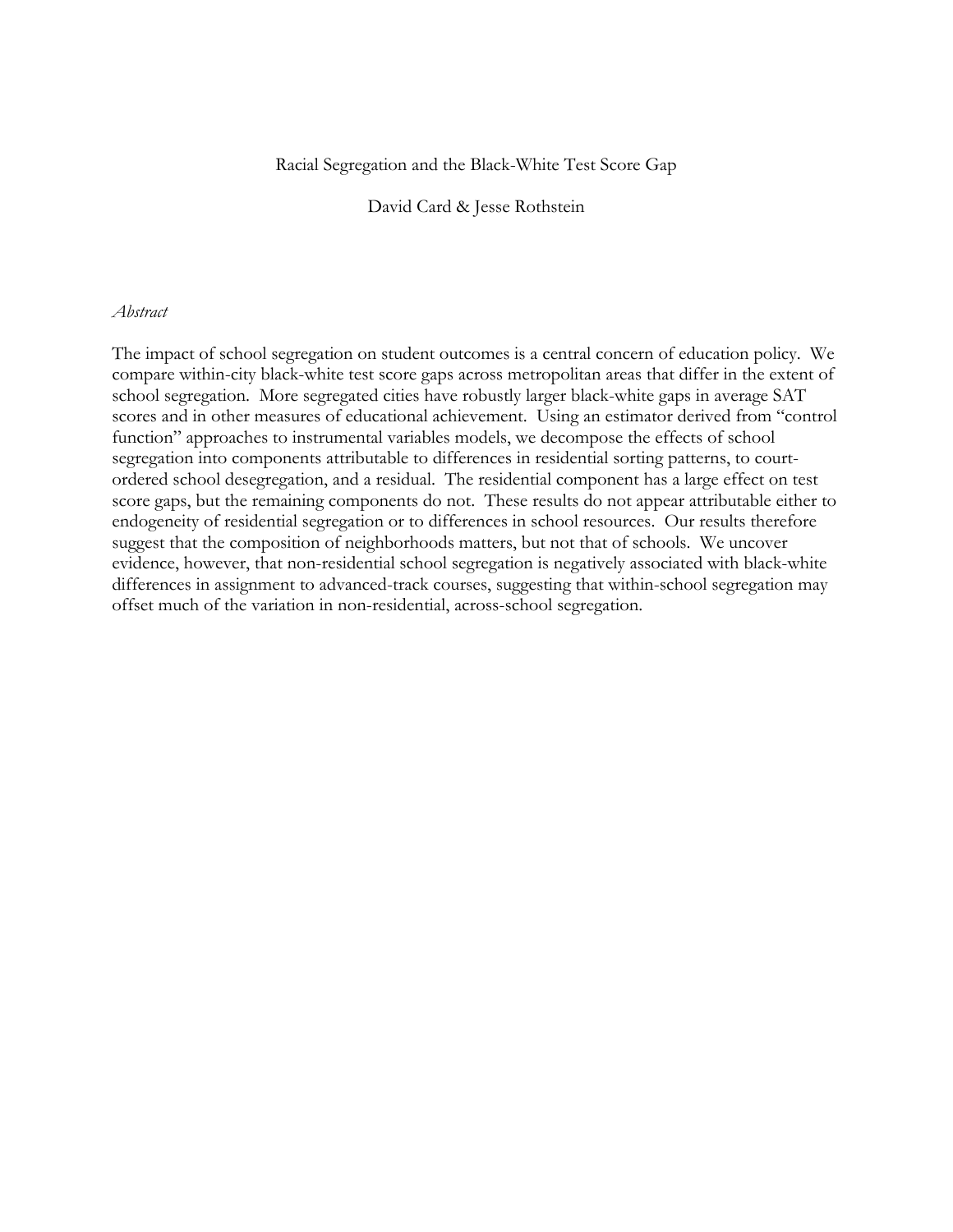The racial segregation of schools has been a central concern of education policy since the Supreme Court's 1954 *Brown v. Board* decision. Despite the *Brown* decision and several decades of desegregation efforts, U.S. schools remain relatively segregated. Currently, over half the schoolmates of a typical black student are black, compared to less than 10 percent for a typical white student (Orfield and Lee, 2004). Concerns over the impact of segregated schooling are reinforced by the correlation between average test scores and the fraction of black schoolmates, a relationship first documented in the influential Coleman Report (Coleman 1966). As illustrated in Figure 1, the same pattern holds today: average SAT scores are 250 points lower at all-black than at all-white high schools.[1](#page-2-0) About half of this difference is a pure composition effect, reflecting black-white test score gaps among students at the same schools. Nevertheless, there is also a strong negative correlation between the average scores of black students and the share of black schoolmates.

Whether this correlation represents the *causal* effect of a school's racial composition is unclear, however, because students who attend schools with different black enrollment shares are different.<sup>2</sup> One approach to the inference problem is to assume that even though students of different abilities may attend different schools within a city, the overall distribution of student ability (conditional on race) is similar across cities. This idea underlies the analysis of Evans, Oates, and Schwab (1992), who use inter-city variation in racial and ethnic composition to identify peer group effects[.3](#page-2-2) In this paper we propose a simple extension of this research design, based on the achievement gap between black and white students within each city. Comparisons of black students *relative* to whites control for unobserved variables that may be correlated with the fraction of black

<span id="page-2-0"></span><sup>&</sup>lt;sup>1</sup> This figure is based on SAT takers who planned to attend college starting in 1998-2002 in states with relatively high SAT participation rates.

<span id="page-2-1"></span><sup>2</sup> On the general problem of inferring peer group effects from observational data, see Manski (1993) and Brock and Durlauf (2001).

<span id="page-2-2"></span><sup>3</sup> Hoxby (2000) similarly assumes that differences across metropolitan areas in unobserved student background characteristics can be ignored. Hsieh and Urquiola (2003) and Rothstein (2004) focus on the within-area sorting process.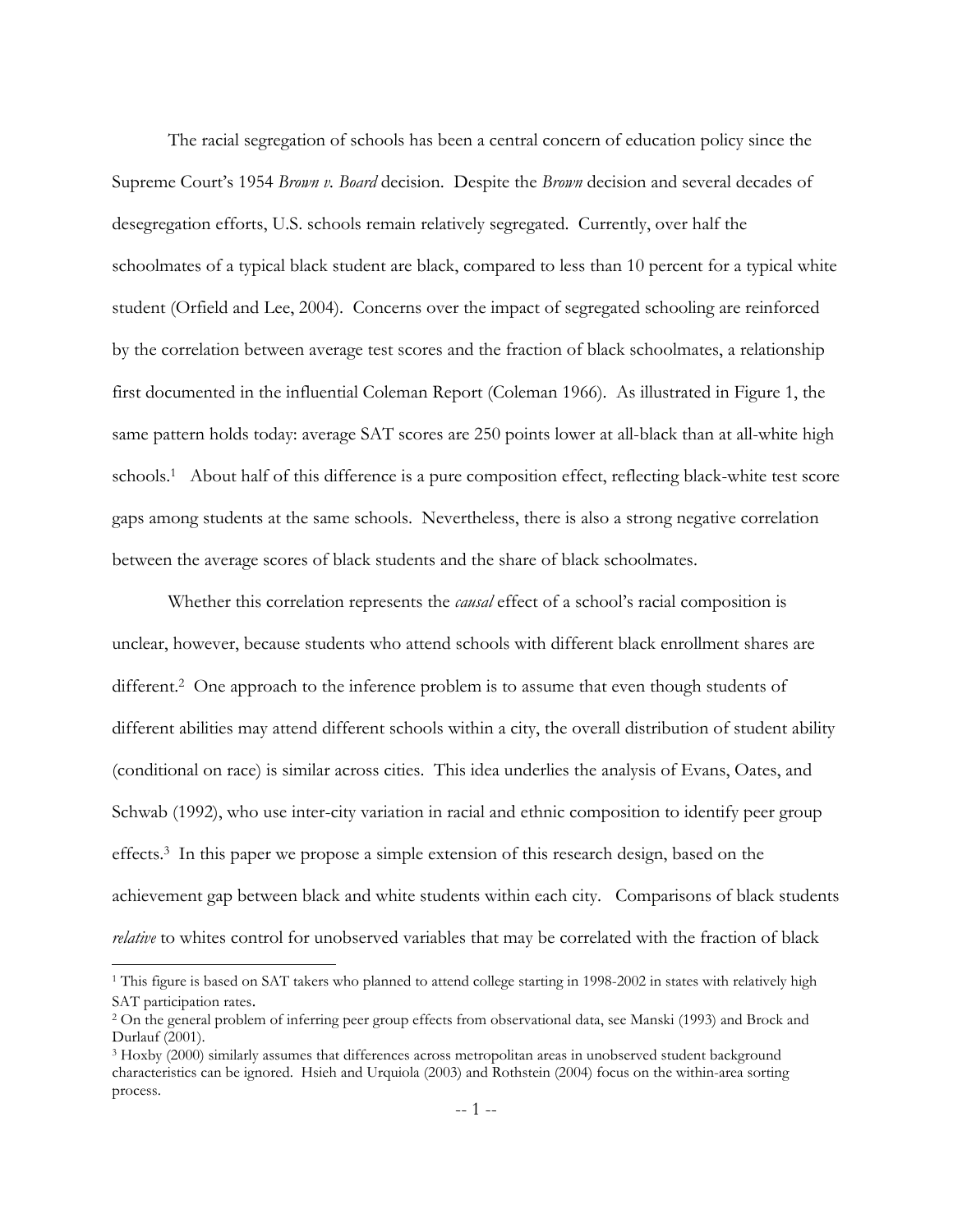students in a city, provided that these variables affect blacks and whites equally. Our primary explanatory variable is the difference between the average fraction of black schoolmates at schools attended by blacks and whites  $-$  a standard measure of racial segregation in a city's schools. We also control for many observed city characteristics, including black-white differences in family background, the fraction of black students, and region of the country. We apply this methodology to a new micro data set comprised of over one quarter of students who wrote the SAT between 1998 and 2001 from states with high SAT participation rates.

 A majority of inter-city variation in the relative exposure of black and white students to black schoolmates is driven by differences in residential sorting (Cutler and Glaeser 1997; Cutler, Glaeser et al. 1999). Nevertheless, cities also differ in the extent to which local policies (e.g., district boundaries and magnet school programs) enhance or reduce the impact of residential segregation. We develop a simple decomposition of observed school-level segregation into a component attributable to residential segregation and a non-residential component. We further decompose the non-residential component into a part attributable to the pressure of legal desegregation plans adopted in the 1970s and early 1980s, and a remaining "residual" component. Comparisons of the impacts of these three components provide insights into the plausibility of alternative explanations for the link between school segregation and student achievement.

 Our analysis leads to three main conclusions. First, controlling for a rich set of individual and peer group characteristics, the black-white test score gap in a city is negatively correlated with the black-white difference in exposure to black schoolmates. Our estimates imply that moving from a metropolitan area with a low degree of school segregation (like Charlottesville, Virginia) to one with a high degree of segregation (like Cleveland) widens the black-white test score gap by roughly 40 points. Second, virtually all of this effect arises through the residential component of school

-- 2 --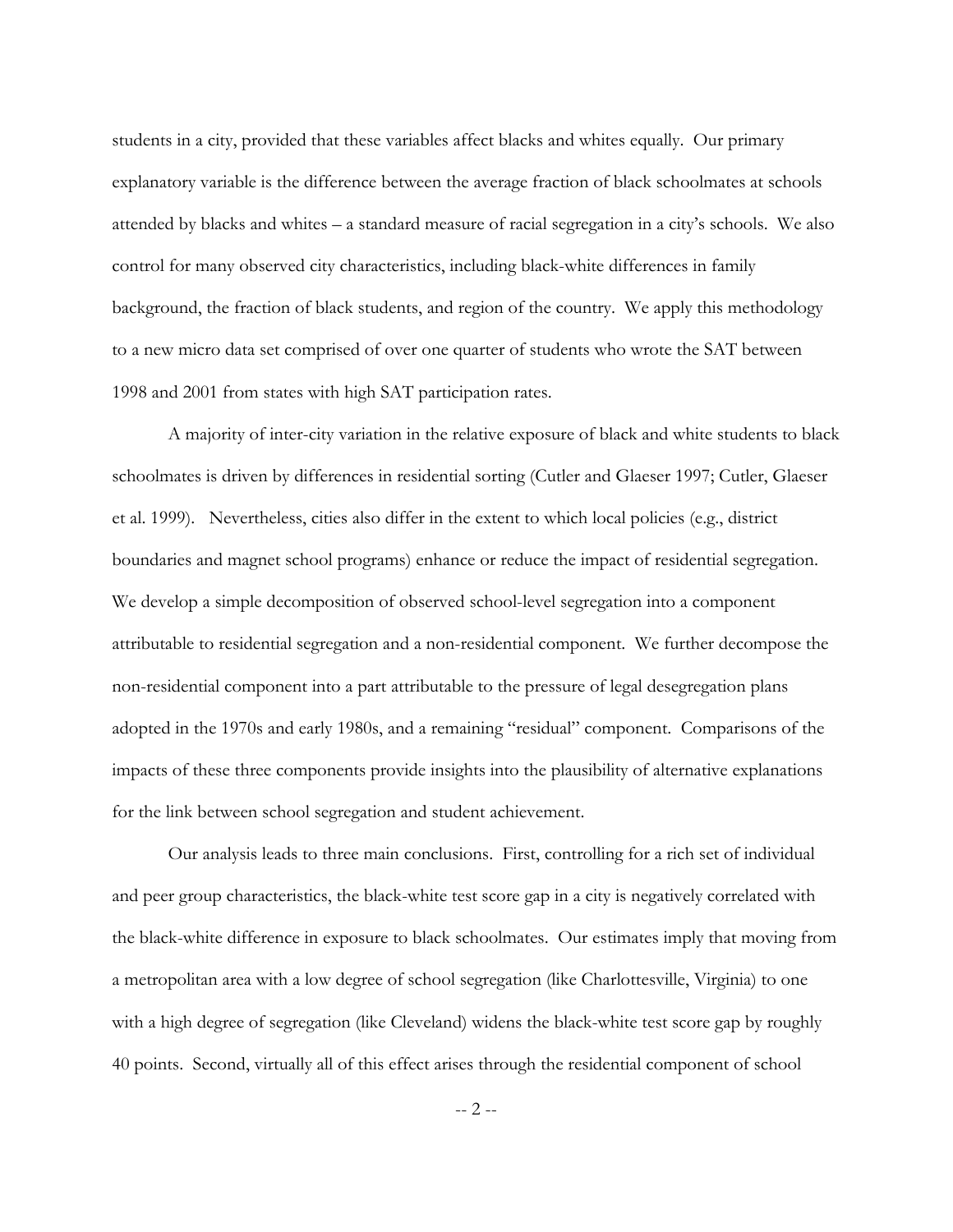segregation. Deviations in school segregation from the level predicted by the degree of residential segregation have small and insignificant effects. Third, when we decompose the non-residential component of school segregation into a part attributable to court-ordered desegregation programs, and a residual component, we find that neither component has a large or systematic effect on the relative achievement of black students[.4](#page-4-0) 

A potential concern with our use of SAT scores to measure student achievement is selective test participation. We address this issue by excluding data from states where most college-bound students take the ACT test (Clark 2003), and by including a selection correction based on observed SAT participation rates (Dynarski 1987; Card and Payne 2002). We also estimate a series of models using "trimmed" samples that, under certain assumptions, provide a bound on the effects of school segregation (Manski 1990). Most importantly, we estimate a series of parallel models using 2000 Census data on the enrollment, employment, and high school graduation rates of 16-24 year olds. Like the test score results, these models show that the relative outcomes of black youths are negatively affected by the residential component of school segregation, but are insignificantly related to the non-residential component. The similarity between these findings and those from our SATbased analysis suggests that selective test participation is not driving our main results.

 An examination of alternative explanations for the contrasting impacts of residential and non-residential school segregation leads us to consider the link between desegregation efforts and **within-school** segregation.<sup>5</sup> We analyze this connection using data on the number of honors

<span id="page-4-0"></span>4 Guryan (forthcoming) shows that the implementation of a major desegregation program during the 1970s was associated with a modest but statistically significant 3 percentage point reduction in black dropout rates relative to whites, suggesting that policy-induced changes in school-level racial segregation had an impact on black students' relative performance. Our approach, unfortunately, does not have the power to distinguish effects of the size that

<span id="page-4-1"></span><sup>&</sup>lt;sup>5</sup> There is growing recognition of the issue of within-school segregation. Cohen (2004) provides a recent account of the phenomenon at Evanston Township High School. A 1993 suit filed in Rockford Illinois led to a court order to integrate the **courses** offered at middle and high schools in the district (Weiler, 2004). See also the discussions in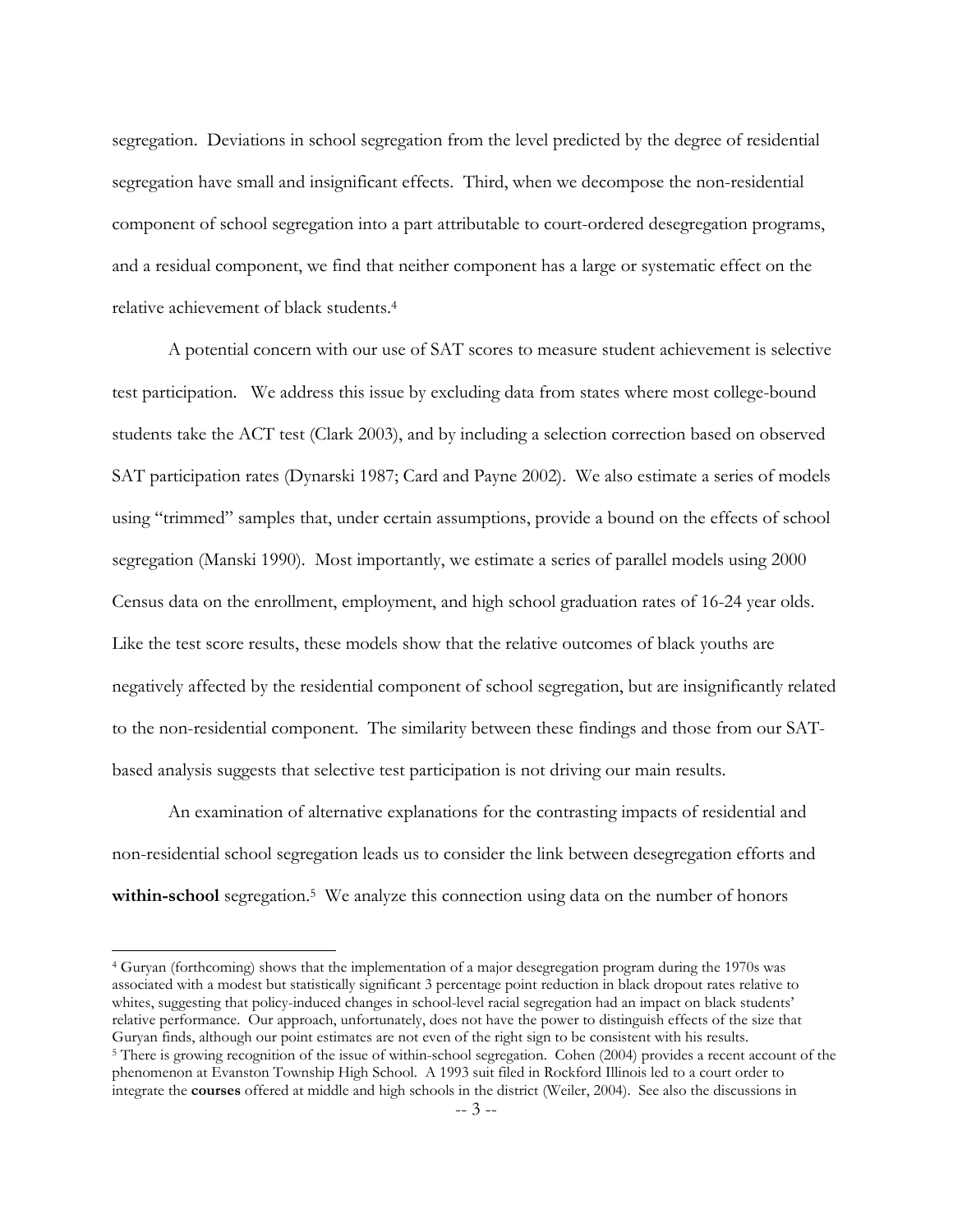classes taken by black and white SAT-takers, and teacher reports of the incidence of ability tracking (from the Schools and Staffing Survey). Inter-city differences in the degree of relative school segregation attributable to differences in residential segregation have no significant effect on the black-white gap in honors course-taking. In contrast, there is strong positive relationship between the non-residential component of school segregation and the gap in honors course-taking, driven by higher honors participation by white students in cities with higher non-residential desegregation. This pattern suggests that even though busing, magnet schools, and other policies may reduce racial segregation across schools, they are associated with a countervailing rise in within-school segregation that limits the exposure of black students to white schoolmates and may ultimately weaken the intended effects of the programs.

#### II. Empirical Framework

# *a. Basic Model*

 $\overline{a}$ 

Our empirical analysis is based on a simple causal model of the form:

$$
(1) \qquad Y_{ijsc} \; = \; \; X_{ijsc} \alpha_j \; + \; X_{jsc} \beta_j \;\; + \; \; B_{sc} \; \gamma_j \;\; + \;\; u_{jsc} \; + \;\; \; \epsilon_{ijsc} \; ,
$$

where Y<sub>ijsc</sub> represents an achievement measure (e.g. SAT score) for student i of race group j in school s and city c,  $X_{ijsc}$  is a vector of observed characteristics of the student,  $X_{jsc}$  is a vector of average characteristics of students in race group  $j$  in school s in city c,  $B_{sc}$  represents the fraction of black students in school s, u<sub>jsc</sub> is a common error component for students of group j in school s and city c, and εijsc is an individual-level error (with mean 0 for each race group in each school). The key parameters of interest in this model are the coefficients  $\gamma_j$ , which measure the effects of the exposure to black schoolmates on student achievement of the two race groups.

Clotfelter, Ladd, and Vigdor (2003) and in Clotfelter (2004).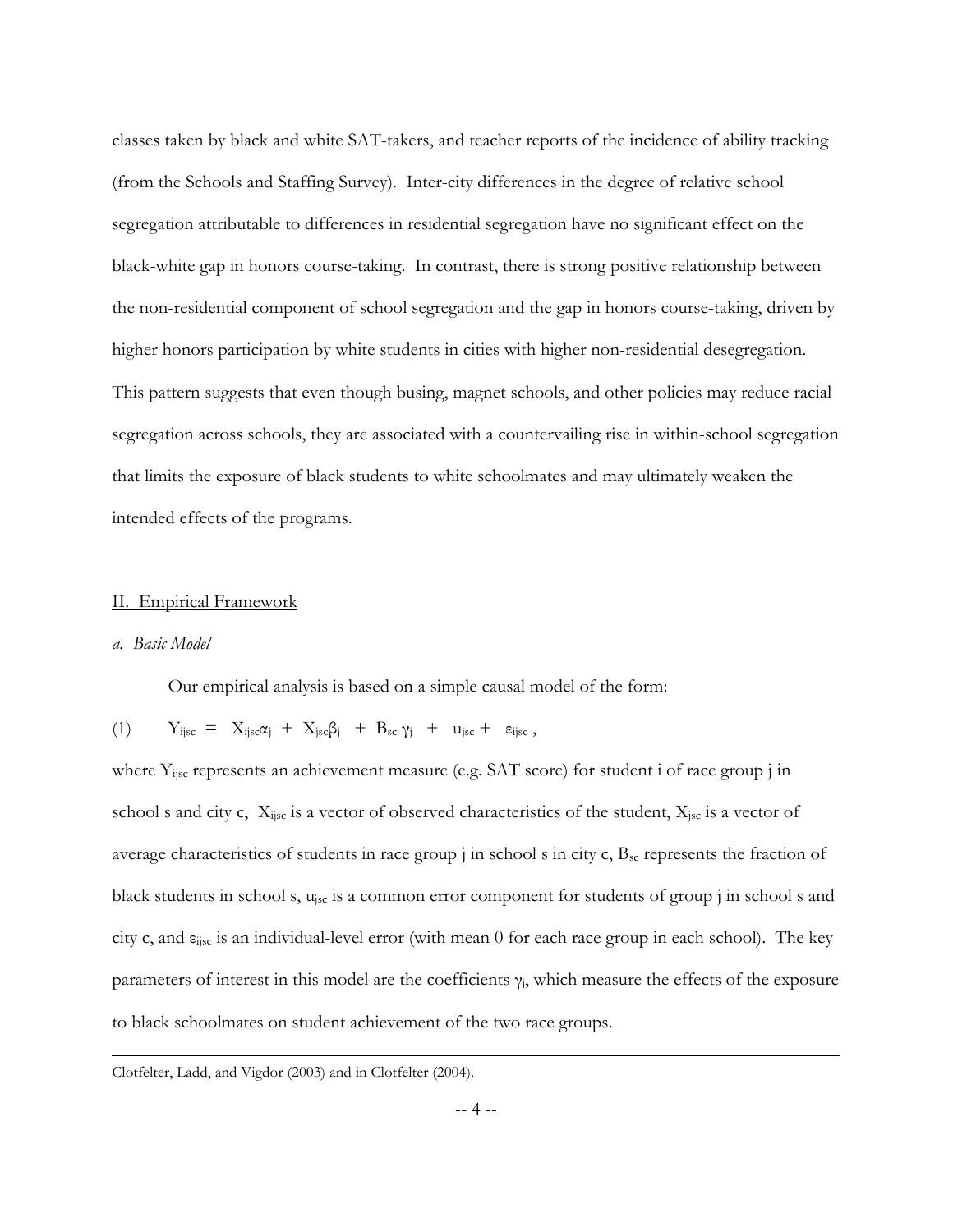There are several channels through which the racial composition of schoolmates could affect student achievement, leading to a model like (1). Perhaps the simplest is a peer group quality effect. Since black test scores are generally lower than white scores (Jencks and Phillips 1998), a rise in the fraction of black students lowers the mean "test potential" of the student body. If individual achievement is affected by the average test potential of classmates, an increase in the fraction of black students will lower the expected performance of students (holding constant their own characteristics).  $\frac{1}{n}$  closely related channel is the establishment of norms or standards of achievement (Ogbu and Fordham 1986; Jencks and Phillips 1998). If black students value academic achievement less than whites, as claimed by Ogbu (2003), and if individual student performance is affected by peer norms, then a rise in the fraction of black classmates will lower achievement. A third channel is school quality. Boyd et al. (2003), for example, argue that teachers prefer to teach in schools with lower minority enrollment, and that schools compete for more effective teachers, which might lead to an equilibrium in which better teachers are assigned to schools with fewer black students.

Regardless of the specific channel, the key problem in estimating a model like (1) is that nonrandomness in the assignment of students to schools may lead to a correlation between the average unobserved characteristics of students in a given school, ujsc, and the black share of students at the school,  $B_{sc}$ . By aggregating to the city level and differencing between race groups we can eliminate the effects of sorting, provided that differences in school segregation across cities are uncorrelated with differences in the gap in unobserved characteristics between black  $(j=1)$  and white  $(j=2)$ students in a city. Specifically, equation (1) implies:

<span id="page-6-0"></span><sup>&</sup>lt;sup>6</sup> Simplifying notation slightly, this model could be represented as:  $Y_{is} = x_{is}\alpha + (x_s\alpha)\lambda + \varepsilon_{is}$ , where  $x_s$  is a vector of the mean characteristics of the student body at school s. Here, student iís achievement depends on her own characteristics though the index of test potential  $x_i, \alpha$ , and on the average of the same index of characteristics of her schoolmates.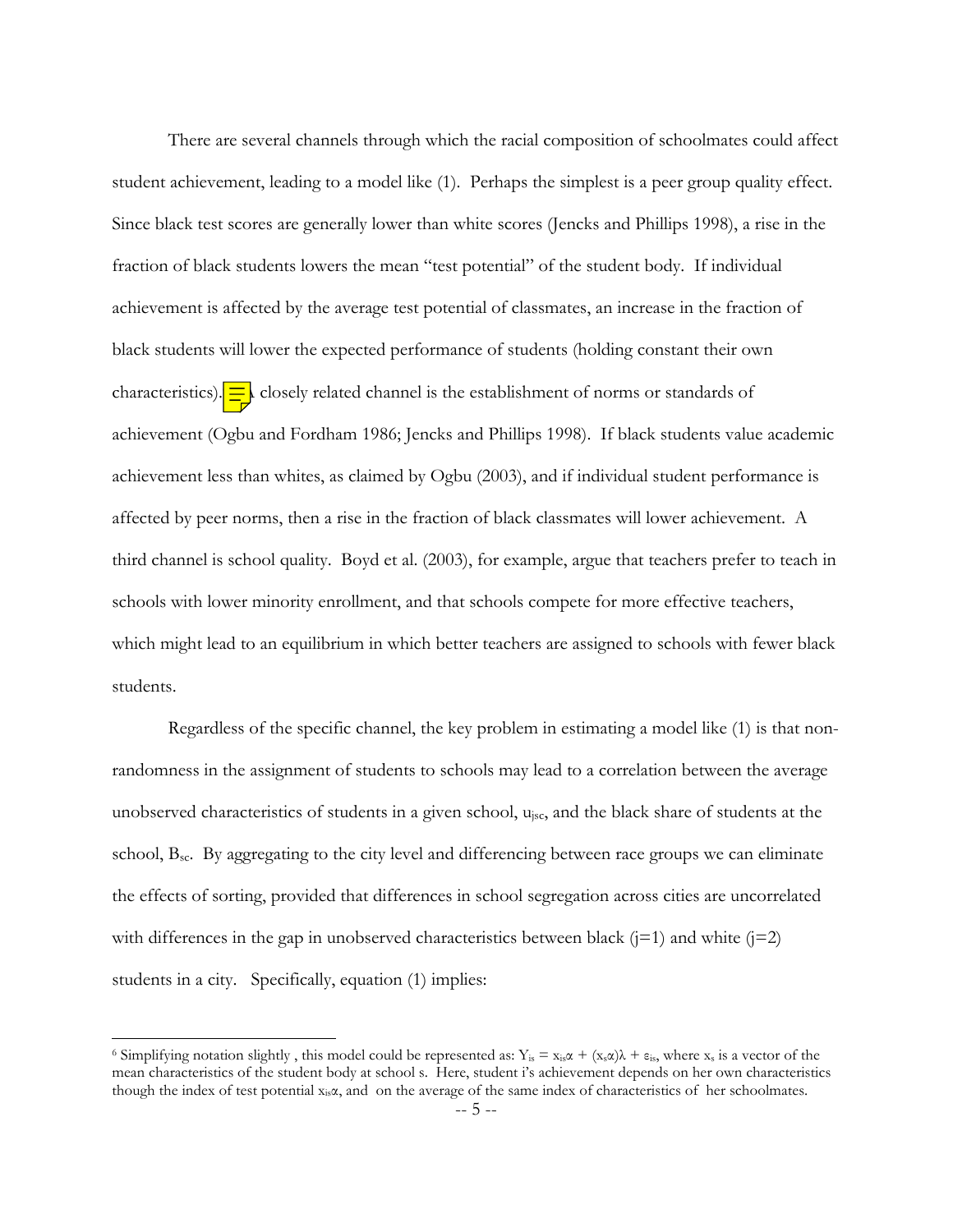$$
(2) \qquad Y_{1c} - Y_{2c} = X_{1c}(\alpha_1 + \beta_1) - X_{2c}(\alpha_2 + \beta_2) + (B_{1c}\gamma_1 - B_{2c}\gamma_2) + u_{1c} - u_{2c},
$$

where  $Y_{jc}$  is the average outcome for students of race j in city c;  $X_{jc}$  is the corresponding average of  $X_{ijsc}$ ;  $u_{jc}$  is the average of the race-group specific school-level residuals  $u_{isc}$  in city c; and  $B_{jc}$  is a **group-specific** measure of the average exposure to black schoolmates in city  $c<sub>1</sub>$ <sup>[7](#page-7-0)</sup>

(3) 
$$
B_{jc} = N_{jc^{-1}} \Sigma_s N_{jsc} B_{sc}
$$
.

Estimation of equation (2) will provide consistent estimates of the  $\gamma$  coefficients if (and only if)  $B_{1c}$ and  $B_{2c}$  are uncorrelated with (u<sub>1c</sub> - u<sub>2c</sub>), conditional on  $X_{1c}$  and  $X_{2c}$ . If exposure to black schoolmates has the same effect on blacks and whites (i.e.,  $\gamma_1 = \gamma_2$ ) then the necessary assumption is somewhat weaker, that  $(B_{1c} - B_{2c})$  is uncorrelated with  $(u_{1c} - u_{2c})$  conditional on  $X_{1c}$  and  $X_{2c}$ .

Although equation (2) can be estimated directly on city-level data, such an approach ignores the substantial micro-level variation in the individual Xís. Moreover, with only 200-300 cities, it is difficult to estimate flexible city-level models for the effects of family background characteristics on student outcomes. To use the data more efficiently, we proceed in two steps, first estimating the  $\alpha_i$ coefficients from an individual-level model that includes a flexible function of the observed family background variables (fully interacted with race) and unrestricted school fixed effects (to absorb the contributions of  $X_{\text{isc}}$ ,  $B_{\text{sc}}$ , and  $u_{\text{isc}}$ ).<sup>8</sup> Using these first stage coefficients, we then construct an adjusted test score for each student:

$$
\mathbf{r}_{ijsc} = \mathbf{Y}_{ijsc} - \mathbf{X}_{ijsc} \hat{\alpha}_j.
$$

 $\overline{a}$ 

We then form the average adjusted scores for students in race group j in a city  $(r_i c)$ , and take the difference between blacks and whites in the same city, leading to

<span id="page-7-0"></span><sup>&</sup>lt;sup>7</sup> In the segregation literature (e.g. Massey and Denton 1988; Iceland, Weinberg et al. 2002)  $B_{1c}$  and  $B_{2c}$  are known as the indices of exposure of black and white students to blacks, respectively.

<span id="page-7-1"></span><sup>&</sup>lt;sup>8</sup> The micro samples are very large so the  $\hat{\alpha}$  ; 's are estimated quire precisely. We include only a single fixed effect for each high school, however, implicitly restricting the effects of the school level peer group variables to be constant across races. We also make no adjustment for the selectivity of test score participation in the first stage model, presumably leading to some attenuation in the  $\alpha$  coefficients.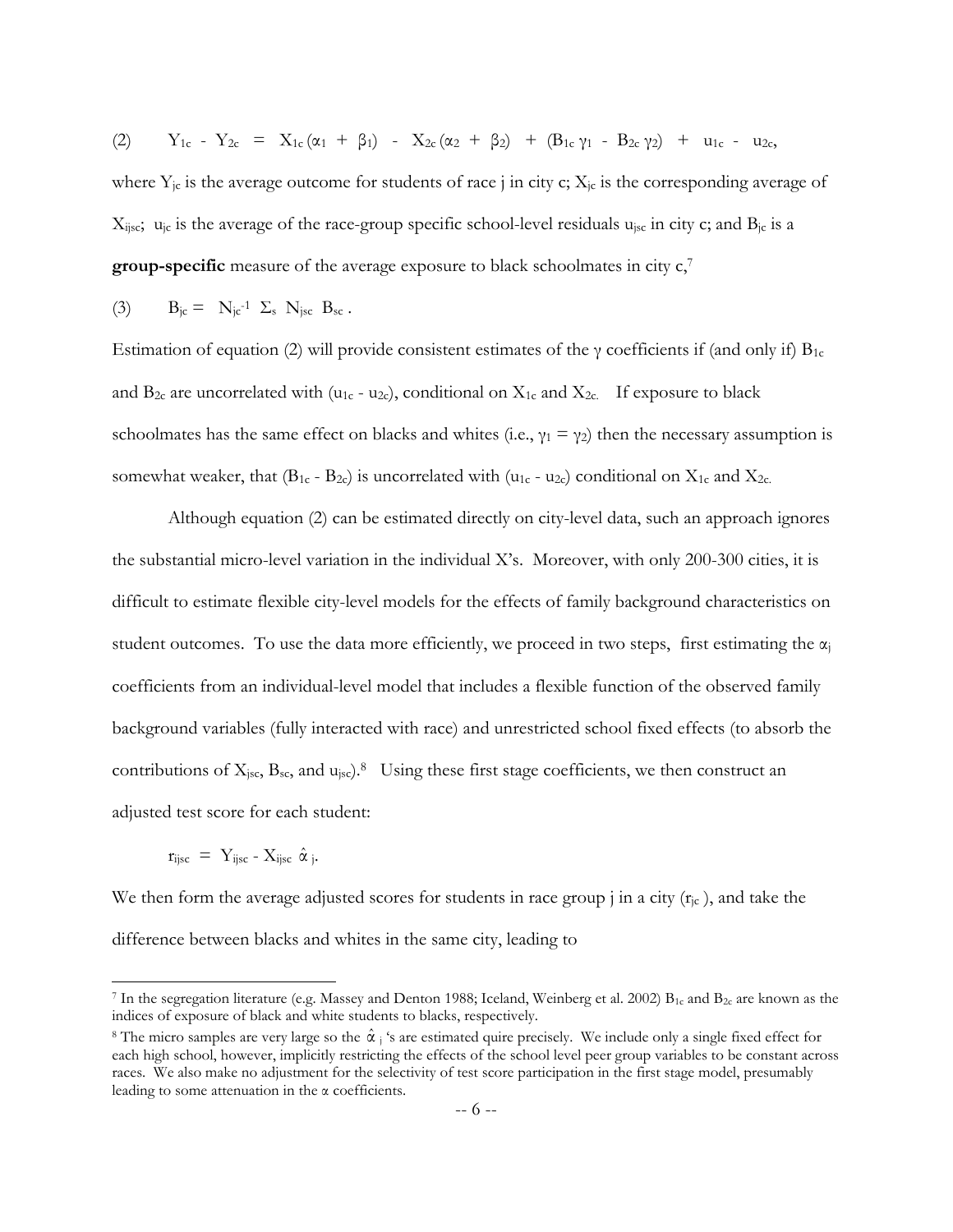$$
(4) \qquad r_{1c} - r_{2c} \; = \; \; X_{1c} \left( \beta_{1} \; + \; \alpha_{1} \; - \; \hat{\alpha} \; \iota \right) \; - \; X_{2c} \left( \beta_{2} \; + \; \alpha_{2} \; - \; \hat{\alpha} \; \iota_{2} \right) \;\; + \;\; B_{1c} \gamma_{1} \; - \; B_{2c} \gamma_{2} \ \ \, + \; u_{1c} \; - \; u_{2c} \; .
$$

This model has the same functional form as equation (2), but now (assuming that sampling errors in  $\hat{\alpha}$  can be ignored) the coefficients on the city-level averages of the X's represent the group-level effects, rather than the sum of the individual and group effects.

Although differencing the adjusted test scores of black and white students eliminates any variables that have equal effects on the potential outcomes of the two race groups, it is still possible that the degree of racial segregation is correlated with the black-white difference in unobserved characteristics of the families or schools in a city. We posit that this difference can be decomposed as:

$$
u_{1c} - u_{2c} = Z_c \theta + v_c ,
$$

where  $Z_c$  is a set of city characteristics (including Census division effects and the overall fraction of black students in the city) and  $v_c$  represents all remaining unobserved differences between black and white students in city c. This leads to a model of the form:

(5) 
$$
r_{1c} - r_{2c} = X_{1c}\beta_1 - X_{2c}\beta_2 + B_{1c}\gamma_1 - B_{2c}\gamma_2 + Z_c \theta + v_c
$$
.

This specification yields consistent estimates of the  $\gamma$  coefficients if (and only if) v<sub>c</sub>, the unexplained difference in black-white test potential, is uncorrelated with  $B_{1c}$  and  $B_{2c}$ , conditional on  $X_{1c}$ ,  $X_{2c}$ , and the variables included in Zc.

#### *b. Adjusting For Selective Participation in the SAT*

While average SAT scores are widely-cited measures of high school performance, not all students write the test, leading to potential selectivity biases in observed mean test scores. All of our analyses of the SAT data use only observations from the states with the highest SAT-taking rates, where nearly all college-bound seniors take the SAT (rather than a competing test, the ACT,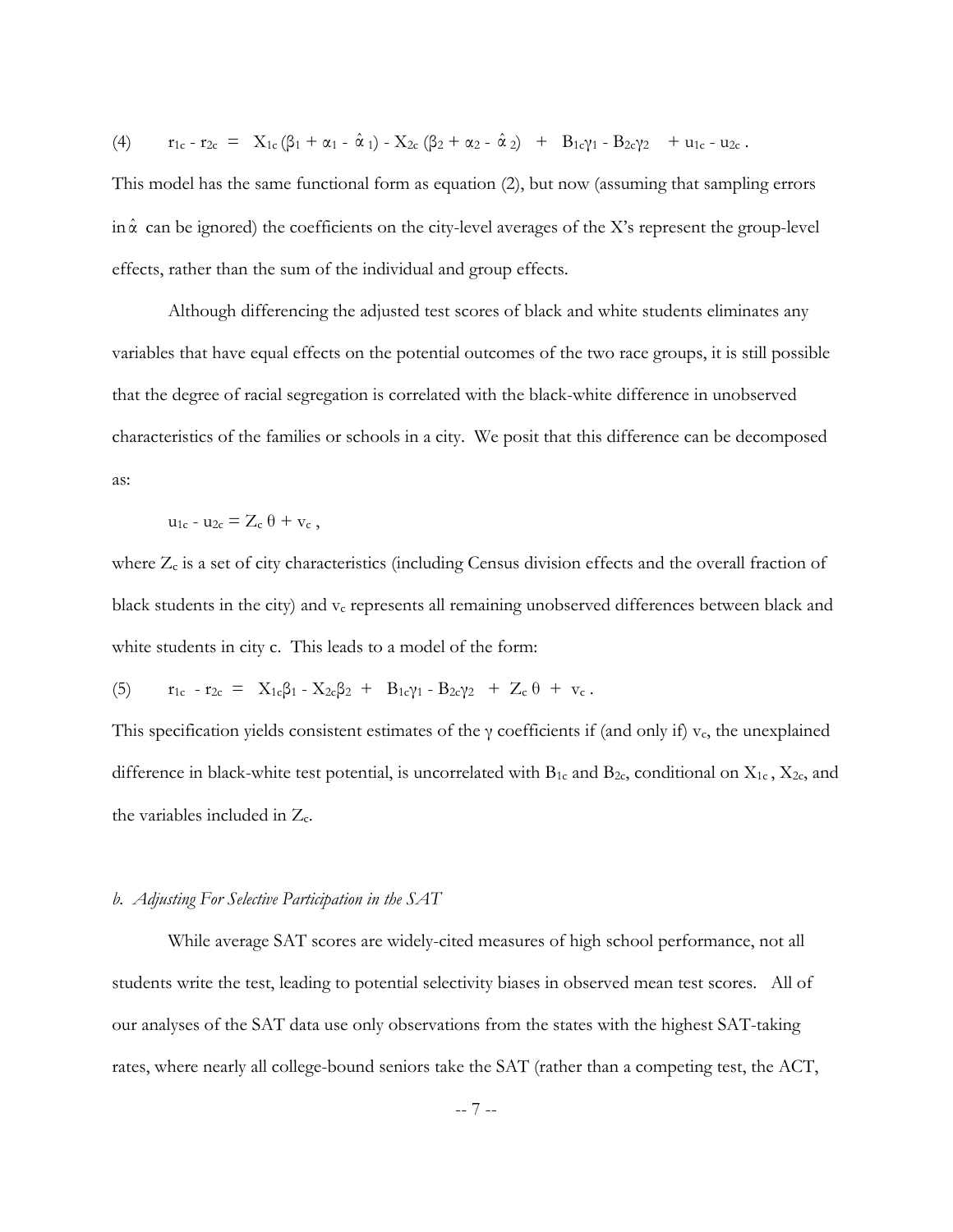which is dominant in other states). In cities in SAT states, we assume that the true model for the adjusted test score of race group j in city c is

$$
(6) \qquad r_{jc} \; = \; \; X_{jc}\beta_j \quad + \;\; B_{jc}\gamma_j \quad + \; u_{jc}
$$

and that the mean observed score when a fraction  $p_i$  of the group write the test is given by:

$$
(6') \qquad r_{jc} = \quad X_{jc}\beta_j \ + \ B_{jc}\, \gamma_j \ + \ u_{jc} \ + \quad \varrho_j \, \lambda(\, \Phi^{\text{-1}}(p_{jc}) ) \ ,
$$

where  $\lambda()$  is the inverse Mills ratio function,  $\Phi$  is the standard normal c.d.f., and  $\varrho_i$  is an unknown coefficient. This specification is appropriate if  $\varepsilon_{ijsc}$  (the unobserved ability of student i in group j at school s in city c) is normally distributed, and if the probability that i writes the test depends on whether a latent normal variable that is correlated with  $\varepsilon_{\text{i}^{\text{isc}}}$  passes a threshold that varies by group and city (Heckman 1979; Card and Payne 2002).[9](#page-9-0) Our estimating model becomes

(7) r1c - r2c = X1cβ1 - X2cβ2 + B1cγ1 - B2cγ2 + ρ<sup>1</sup> λ( Φ-1(p1c)) - ρ<sup>2</sup> λ( Φ-1(p2c)) + Zc θ + vc

or, in the simplified case in which the coefficients are the same for blacks and whites:

$$
(7') \qquad r_{1c}\,\text{-}\,r_{2c} = (X_{1c} - X_{2c})\beta \,+\, (B_{1c} - B_{2c})\gamma \,+\, \,\varrho (\,\lambda (\,\Phi^{\text{-1}}(p_{1c})) \,-\, \lambda (\,\Phi^{\text{-1}}(p_{2c}))\,)\,+\, \,Z_c\,\theta \,\,+\,\,v_c\,\,.
$$

A key assumption underlying our correction procedure is that the correlation between a student's potential test score and the latent variable determining whether or not she writes the test is constant across cities. This assumption may fail if differences in the way students are sorted to schools lead to differences in the way test participation rates vary with ability in different cities.[10](#page-9-1)

# *c. Decomposing School Segregation into Residential and Other Components*

<span id="page-9-1"></span><span id="page-9-0"></span><sup>&</sup>lt;sup>9</sup> Simplifying notation slightly, assume that the adjusted outcome of student i in city c is given by  $r_{ic} = X_cβ + u_c + ε_{ic}$ , where  $\varepsilon_{ic}$  is normally distributed, and assume that i writes the test if  $\delta r_{ic} + \zeta_{ic} \geq k_c$ , where  $\zeta_{ic}$  is another normally distributed error and k<sub>c</sub> is some city-specific threshold. In this model the test participation rate in city c is  $p_c = \Phi[f] h(k_c)$ X<sub>c</sub>, u<sub>c</sub>; β, δ, σ) ], where h() is a known function and σ includes the variances and covariance of ε<sub>ic</sub> and ζ<sub>ic</sub>. Moreover, E[ $\varepsilon_{ic}$ | i writes the test]= $\varrho$  λ[ h( $k_c$ ,  $X_c$ ,  $u_c$ ; β, δ, σ)], where λ is the inverse Mills ratio function and  $\varrho$  is a function of the elements of σ. Since Φ is invertible, E[ $\varepsilon_{ic}$ ] i writes the test] =  $\var$ <sup>10</sup> An alternative correction can be developed using school-level participation rates if the correlation between potential test scores and the latent variable determining test participation is constant across schools. We believe this assumption is unappealing, especially for black students.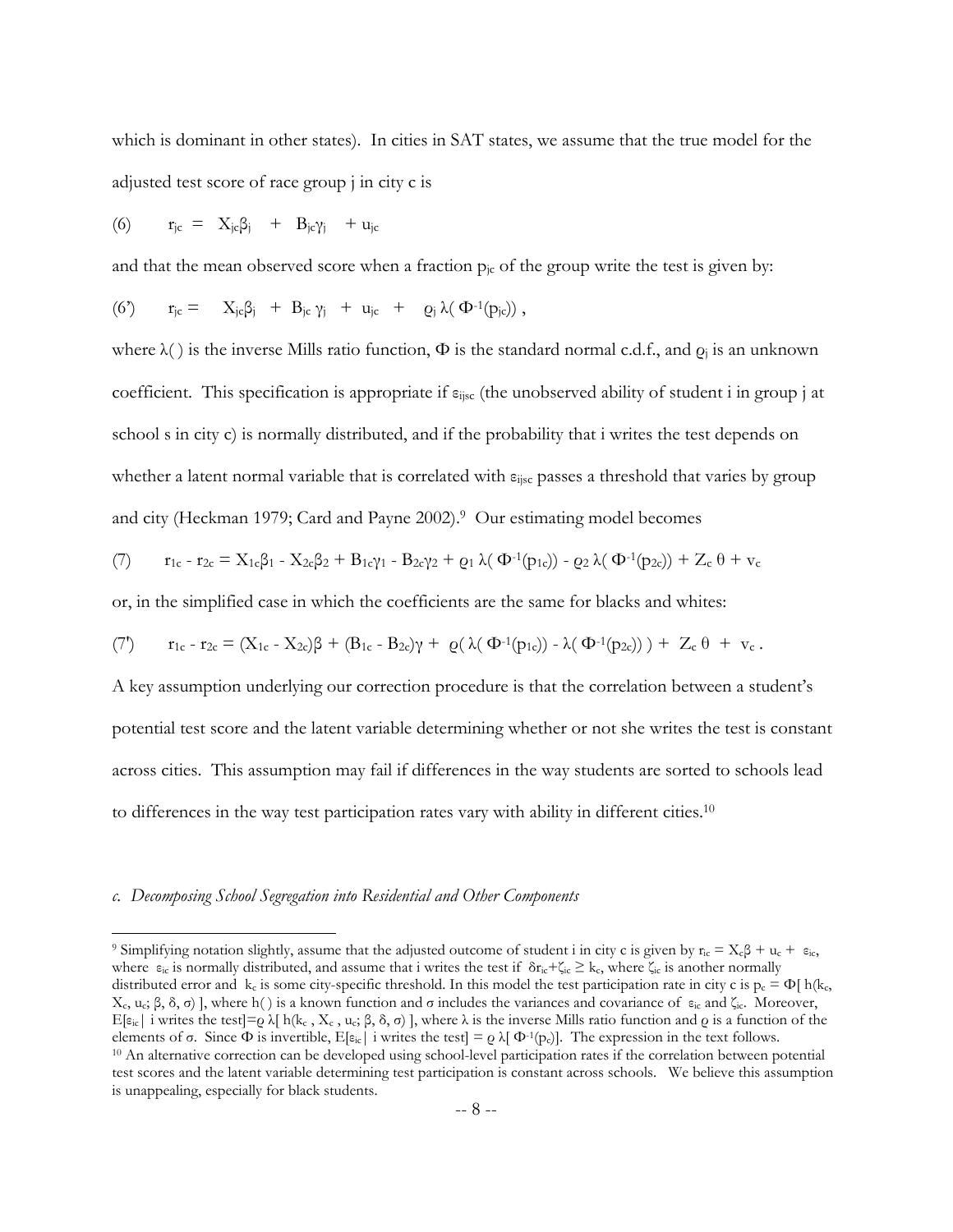Intercity differences in school segregation are driven by two main factors: the extent of residential segregation in the city; and institutional features of the school system, such as the number of school districts in the city (Urquiola 1999; Rothstein 2004), the private enrollment share, the design of school catchment areas, and the use of busing and magnet school programs. To understand the links between the black-white achievement gap and school segregation, it is useful to decompose the level of school segregation into a residential component and a remainder, and to compare the relative impacts of these two sources of school-level segregation. Building on equation (7'), we use a simple decomposition method that is formally equivalent to a conventional instrumental variables (IV) approach.

The first step (equivalent to a first stage model in an IV approach) is to project relative school segregation in city c on relative residential segregation in the city and all the other covariates in the main estimating model:

(8) 
$$
\Delta B_c = B_{1c} - B_{2c} = W_c \pi_w + (R_{1c} - R_{2c}) \pi_R + \zeta_c
$$
,

where W<sub>c</sub> includes the difference in the observed characteristics of black and white schoolmates in city c, the difference in the inverse Mills ratio terms for blacks and whites, and the vector of citylevel control variables, and R1c and R2c are measures of the average exposure of blacks and whites to black neighbors in the Census tracts in city c. From (8) we have an orthogonal decomposition:

$$
\Delta B_c = \Delta \hat{B}_c + (\Delta B_c - \Delta \hat{B}_c),
$$

where  $\Delta \hat{B}_c = W_c \hat{\pi}_w + \Delta R_c \hat{\pi}_R$  is the predicted level of school segregation given  $\Delta R_c = (R_{1c} - R_{2c})$ .

In the second stage of our analysis we include the two terms  $\Delta \hat{B}$ <sub>c</sub> and ( $\Delta B_c$  -  $\Delta \hat{B}$ <sub>c</sub>) separately in the model for the black-white test score gap:

(9) 
$$
r_{1c} - r_{2c} = (X_{1c} - X_{2c})\beta + \Delta \hat{B}_{c}\gamma_1 + (\Delta B_c - \Delta \hat{B}_c)\gamma_2 +
$$

$$
+ \varrho(\lambda(\Phi^{-1}(p_{1c})) - \lambda(\Phi^{-1}(p_{2c}))) + Z_c \theta + v_c.
$$

$$
= 9 -
$$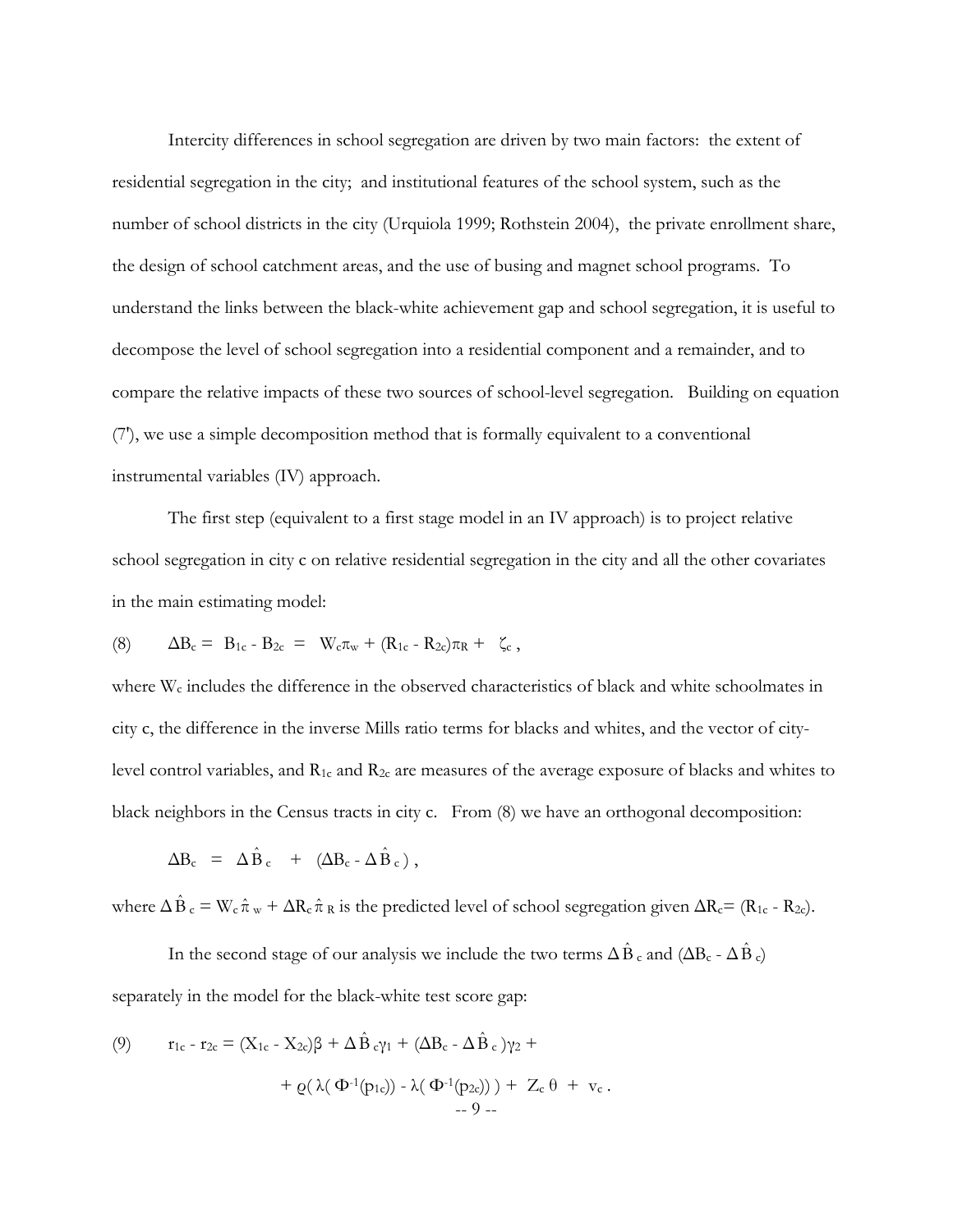It is well known that the estimate of  $\gamma_1$  from equation (9) is numerically equal to the IV estimate that would be obtained using  $\Delta R_c$  as an instrument for  $\Delta B_c$  in (7'). <sup>11</sup> The estimate of  $\gamma_2$  (the coefficient on unexplained or "non-residential" segregation) may differ from the estimate of  $\gamma_1$ , depending on whether relative test scores are more strongly correlated with the residential or non-residential components of school segregation. In the standard IV framework,  $\Delta R_c$  is assumed to be a valid instrument and there is a constant coefficient  $\gamma$  in the second stage model. In this setting, any discrepancy between  $\hat{\gamma}_1$  and  $\hat{\gamma}_2$  is interpreted as evidence of endogeneity bias arising from the correlation between the non-residential component of school segregation and the unobserved determinants of black relative test scores in a city. More generally, however,  $\hat{\gamma}_1$  can differ from  $\hat{\gamma}_2$ because the unobserved determinants of relative test scores are differentially correlated with the residential and non-residential parts of relative school segregation, or because the two components of relative segregation have different causal effects.

If measures of the institutional structure of the school system in each city are available, the non-residential component of school segregation can be further decomposed into a part attributable to the specific measured features, and a "residual" component. In this paper, we focus on the presence and strength of a court-ordered desegregation plan, as documented in Welch and Light (1987). To implement this extended decomposition, we first compute two "first stage" regressions, akin to equation (8):

(10a)  $\Delta B_c = W_c \pi_w^1 + \Delta R_c \pi_R^1 + \zeta_c^1$ ,

 $\overline{a}$ 

(10b)  $\Delta B_c = W_c \pi_w^2 + \Delta R_c \pi_R^2 + D_c \pi_C^2 + \zeta_c^2$ ,

<span id="page-11-0"></span><sup>11 (9)</sup> is a simple re-arrangement of the usual control function estimator of the IV model (Garen 1984). OLS standard errors for (9) do not account for the sampling variability in the coefficient estimates  $\hat{\pi}$  w and  $\hat{\pi}$  R that are used to construct  $\Delta \hat{B}$  e. We use a variance estimator that is consistent in this situation (Murphy and Topel 1985). The orthogonality of  $\Delta \hat{B}$  c and ( $\Delta B$ c -  $\Delta \hat{B}$  c) in our version of the control function estimator greatly simplifies the computation. See the Technical Appendix for details.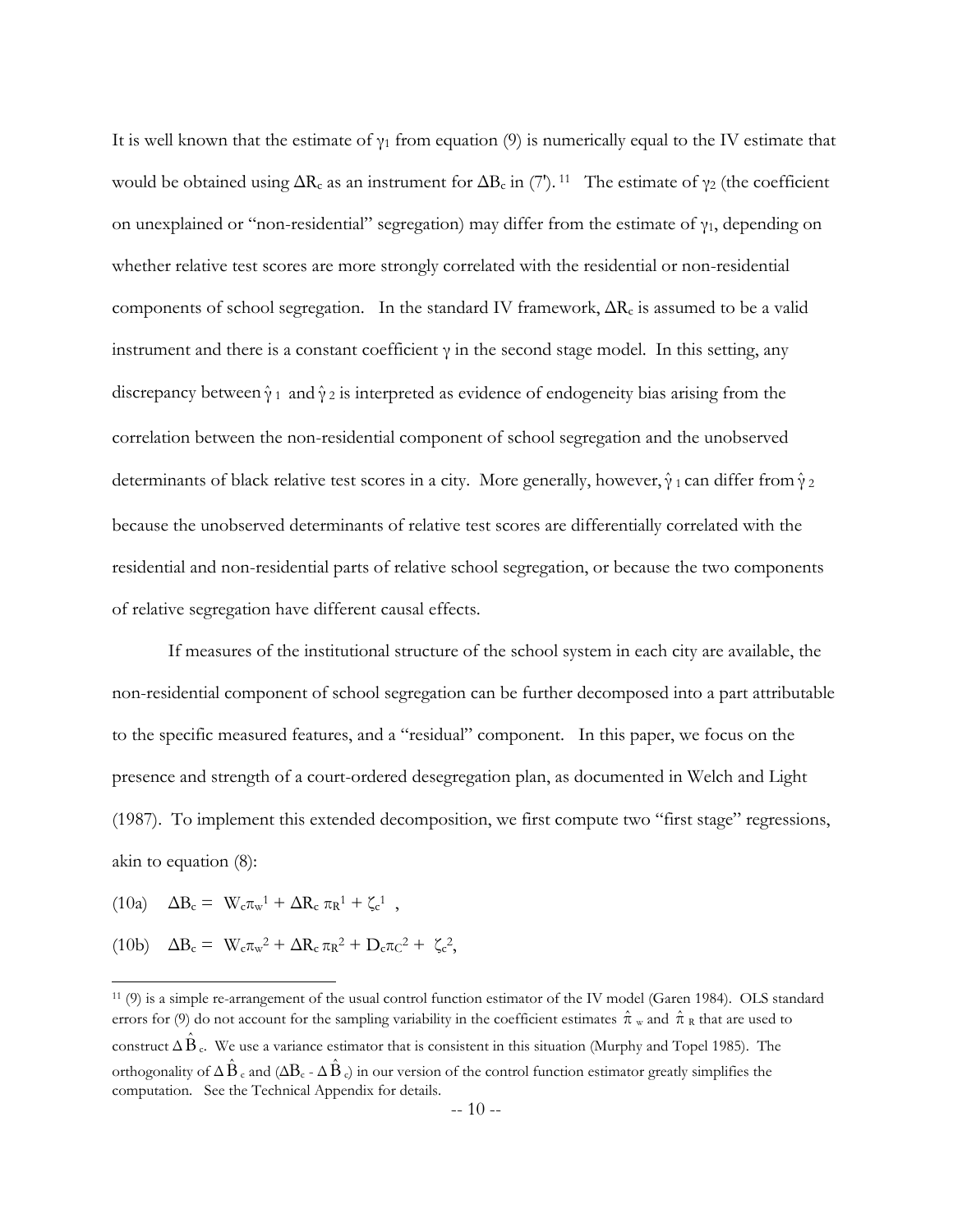where, as before, ∆Rc is the relative neighborhood segregation measure, Wc is a vector of control variables included in second stage model, and  $D<sub>c</sub>$  is a measure of the strength of the court-ordered desegregation plan in city c. We then compute the predicted values  $\Delta \hat{B}_c$  and  $\Delta \widetilde{B}_c$  from regressions (10a) and (10b), respectively, and estimate a second stage model of the form

(11) 
$$
r_{1c} - r_{2c} = (X_{1c} - X_{2c})\beta + \Delta \hat{B}_{c}\gamma_1 + (\Delta \widetilde{B}_{c} - \Delta \hat{B}_{c})\gamma_2 + (\Delta B_{c} - \Delta \widetilde{B}_{c})\gamma_3 + \varrho(\lambda(\Phi^{-1}(p_{1c})) - \lambda(\Phi^{-1}(p_{2c}))) + Z_c \theta + v_c.
$$

Here,  $\gamma_1$  is the effect of the portion of school segregation that is attributable to residential segregation;  $\gamma_2$  is the effect of the additional portion that can be predicted given both residential segregation and the legal desegregation measure; and  $\gamma_3$  is the effect of the residual component. By construction  $\Delta \hat{B}_c$ ,  $(\Delta \widetilde{B}_c - \Delta \hat{B}_c)$ , and  $(\Delta B_c - \Delta \widetilde{B}_c)$  are mutually orthogonal. As a result, the estimate of  $\gamma_1$  from the three part decomposition in equation (11) is the same as the estimate obtained from the two part decomposition in equation (9). The estimate of  $γ<sub>2</sub>$  from (11) is numerically equal to the IV estimate that would be obtained by instrumenting  $\Delta B_c$  with D<sub>c</sub>, while controlling for W<sub>c</sub> and  $\Delta R_c$ . Any divergence between  $\hat{\gamma}$  and  $\hat{\gamma}$  *z* reveals the same information as a conventional over-identification test, and depends on whether the part of relative school segregation explained by residential segregation has the same effect on the black-white achievement gap as the part explained by the pressure of court-ordered desegregation.

# III. Data Sources and Overview

Our primary data source consists of test scores and family background information for 100% of all black SAT-takers and 25% of all non-black SAT-takers in the 1998-2001 test cohorts[.12](#page-12-0) 

<span id="page-12-0"></span> <sup>12</sup> We also have and use observations on 100% of white test takers in California and Texas. We use sampling weights in all analyses to account for this stratified sampling scheme. Demographic and family background information is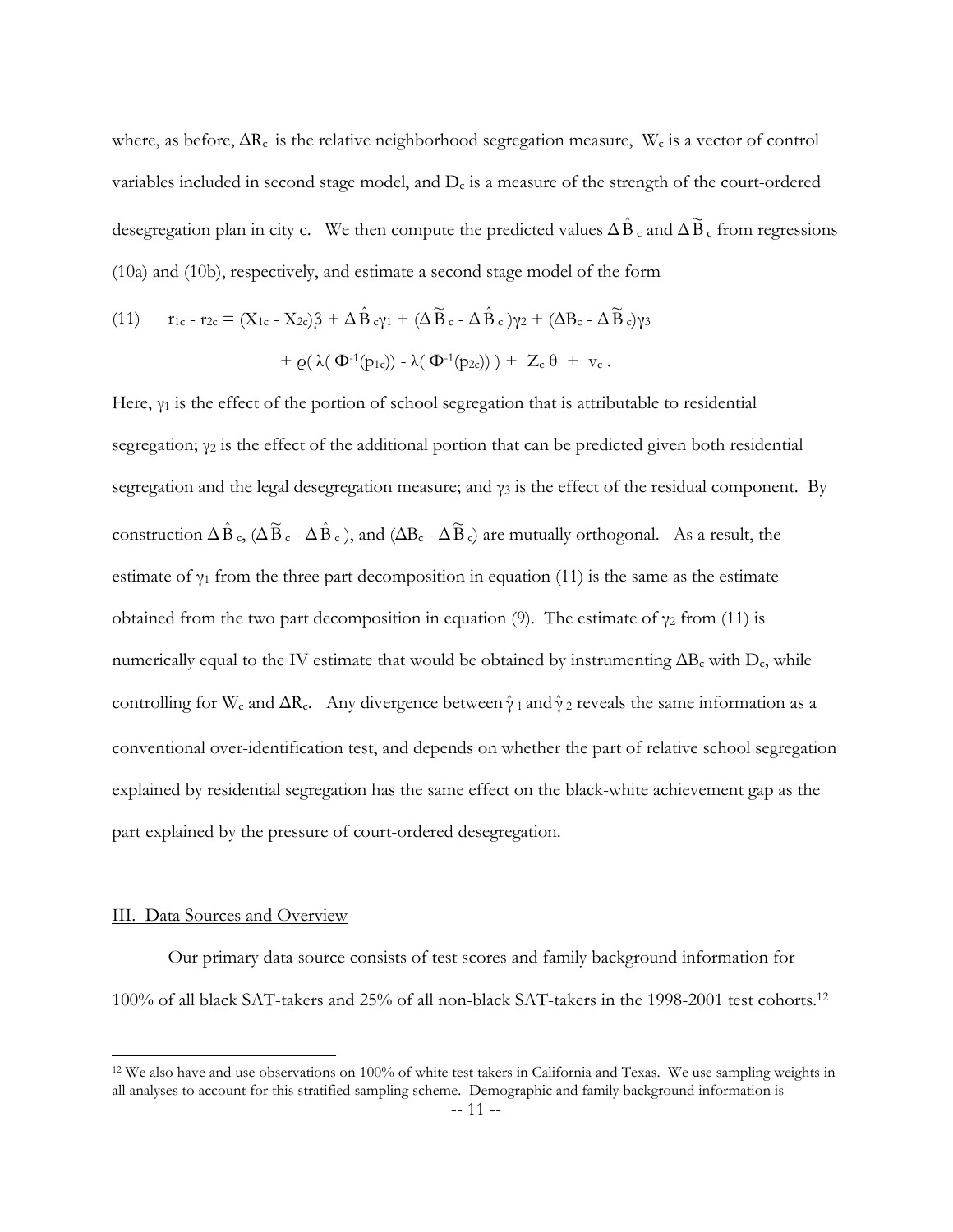These files also contain an identifier for the high school attended by each test-taker. We match public school test-takers to school-level information from the Common Core of Data (CCD) for the appropriate school years, and private school test-takers to data from the 1997-8 Private School Survey (PSS). We also use geographic information in the CCD and PSS files to assign Metropolitan Statistical Area (MSA) identifiers, based on 2000 MSA definitions[.13](#page-13-0) 92% of SAT-takers in SAT states (defined below) are successfully matched to schools; 87% of these attend school inside an MSA.

We use the CCD and PSS data to construct measures of school segregation for each MSA, and the 2000 Census Summary File 1 to construct residential segregation measures at the Census tract level. We also use the 2000 Census Public Use Microdata Samples to construct various family background measures for high-school age children in each MSA, and for our supplementary analyses of non-test outcomes. Finally, in some of our analyses, we use information on 1950-1990 residential segregation patterns from Cutler, Glaeser, and Vigdor (1999), and information from Welch and Light (1987) on major desegregration programs. More information on our data sources and merging methods is presented in the Data Appendix.

 Table 1 gives an overview of the degree of racial segregation in housing and schooling in selected U.S. cities. In particular, we show data for the 10 cities with the lowest levels of neighborhood segregation (Panel A); the 10 cities with the lowest levels of neighborhood segregation among those with at least 10% blacks in the local population (Panel B); and the 10 most

collected in the Student Descriptive Questionnaire (SDQ) filled out by SAT-takers just before the test. We exclude observations for students who did not report their race/ethnicity in the SDQ or who reported an ethnicity other than white or black.

<span id="page-13-0"></span><sup>13</sup> Where the Office of Management and Budget designates a larger metropolitan area a Consolidated Metropolitan Statistical Area (CMSA) with several defined sub-areas (Primary Metropolitan Statistical Areas, or PMSAs), we treat the PMSA as the relevant city definition, but estimate standard errors that are robust to arbitrary correlation among PMSAs in the same CMSA.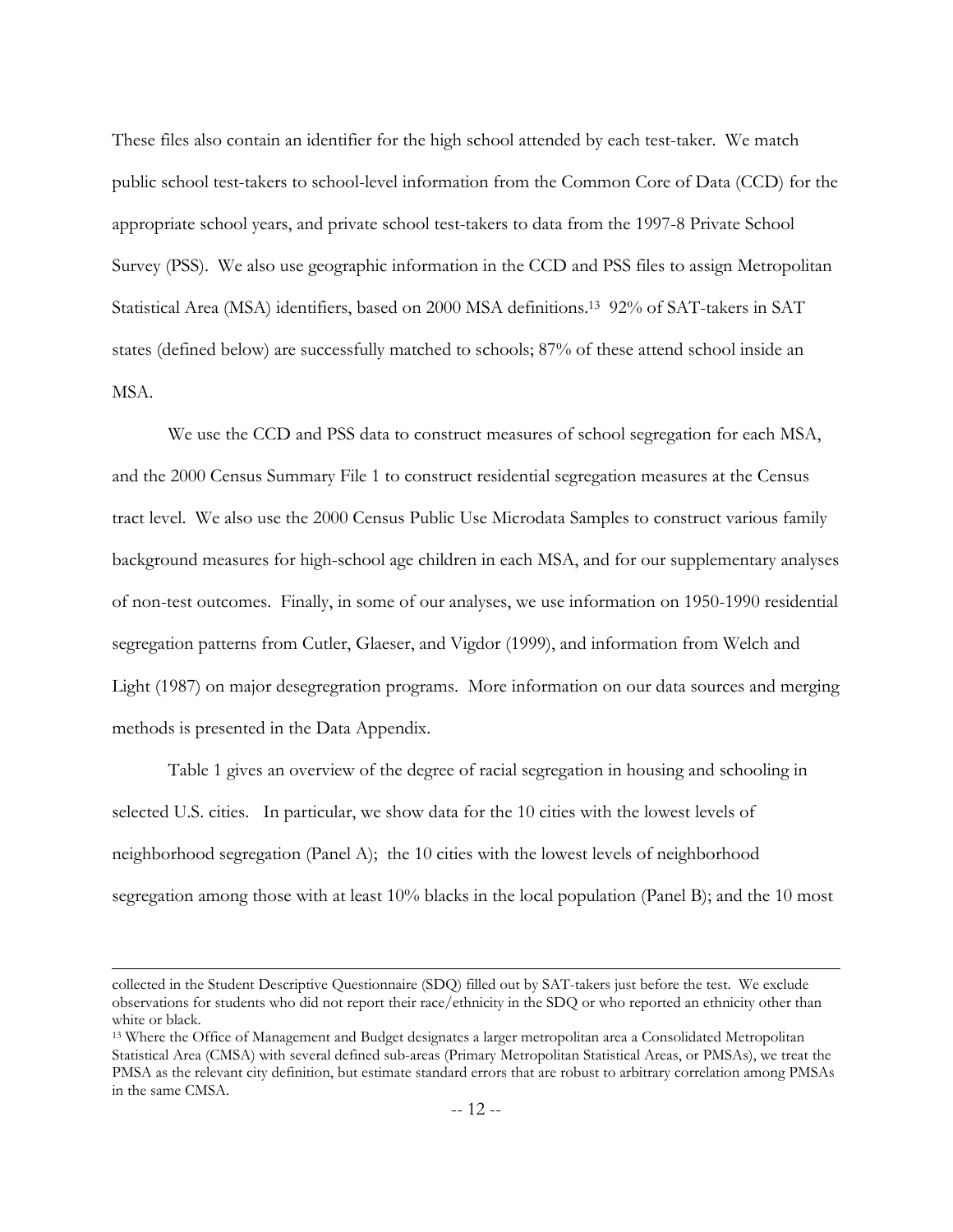residentially segregated cities (Panel C).[14](#page-14-0) The first three columns of the table present residential segregation data, while the next three columns show school segregation measures based on data for the public and private high school students in each city. Finally, the three right-hand columns shows school segregation indices constructed for SAT-takers. These differ from the corresponding indices for all high school students to the extent that SAT takers are non-randomly drawn from different high schools. Since SAT participation rates are very low in some traditional "ACT-writing" states, we only report the SAT-taker averages for MSAs in states with higher participation rates.<sup>[15](#page-14-1)</sup>

 The 10 least-segregated MSAs are smaller cities (mainly in the West) with very low black population shares. In these cities high schools tend to be a little more segregated than neighborhoods, though the black-weighted and white-weighted fractions of black students are uniformly small. By comparison, the least segregated MSAs with substantial black population shares are all in the South. Even in this highly selective set of cities blacks are unevenly distributed across Census tracts, with at least a 10 percentage point gap between the fraction of blacks in the Census Tract of a typical black resident relative to that of a typical white resident. School segregation in these cities is uniformly lower than neighborhood segregation (compare column 3 and column 6). Finally, MSAs with the highest levels of residential segregation are larger cities in the Midwest, Mid-Atlantic, and South. Relative segregation of high schools in most of these cities is similar to that of neighborhoods, though there are some interesting exceptions, including Miami and New York, where high schools show substantially less relative segregation than neighborhoods. Comparisons of the school segregation measures for all high students and SAT takers show that the fraction of

<span id="page-14-0"></span><sup>&</sup>lt;sup>14</sup> Let fb<sub>t</sub> represent the fraction of black residents in Census tract t, let N<sub>bt</sub> and N<sub>wt</sub> represent the numbers of black and white residents in the tract, and  $N_b$  and  $N_w$  represent the numbers of black and white residents in the city. The blackweighted fraction black is  $N_b$ <sup>-1</sup>  $\Sigma_t$  N<sub>bt</sub> fb<sub>t</sub>, and the white-weighted fraction black is  $N_w$ <sup>-1</sup>  $\Sigma_t$  N<sub>wt</sub> fb<sub>t</sub>. We use the difference between these two to rank cities by degree of residential segregation.<br><sup>15</sup> We define SAT states as those with SAT participation rates of 25% or more. The distribution is clearly bimodal, and

<span id="page-14-1"></span>there is little question that this cutoff accurately captures the states where the SAT is dominant.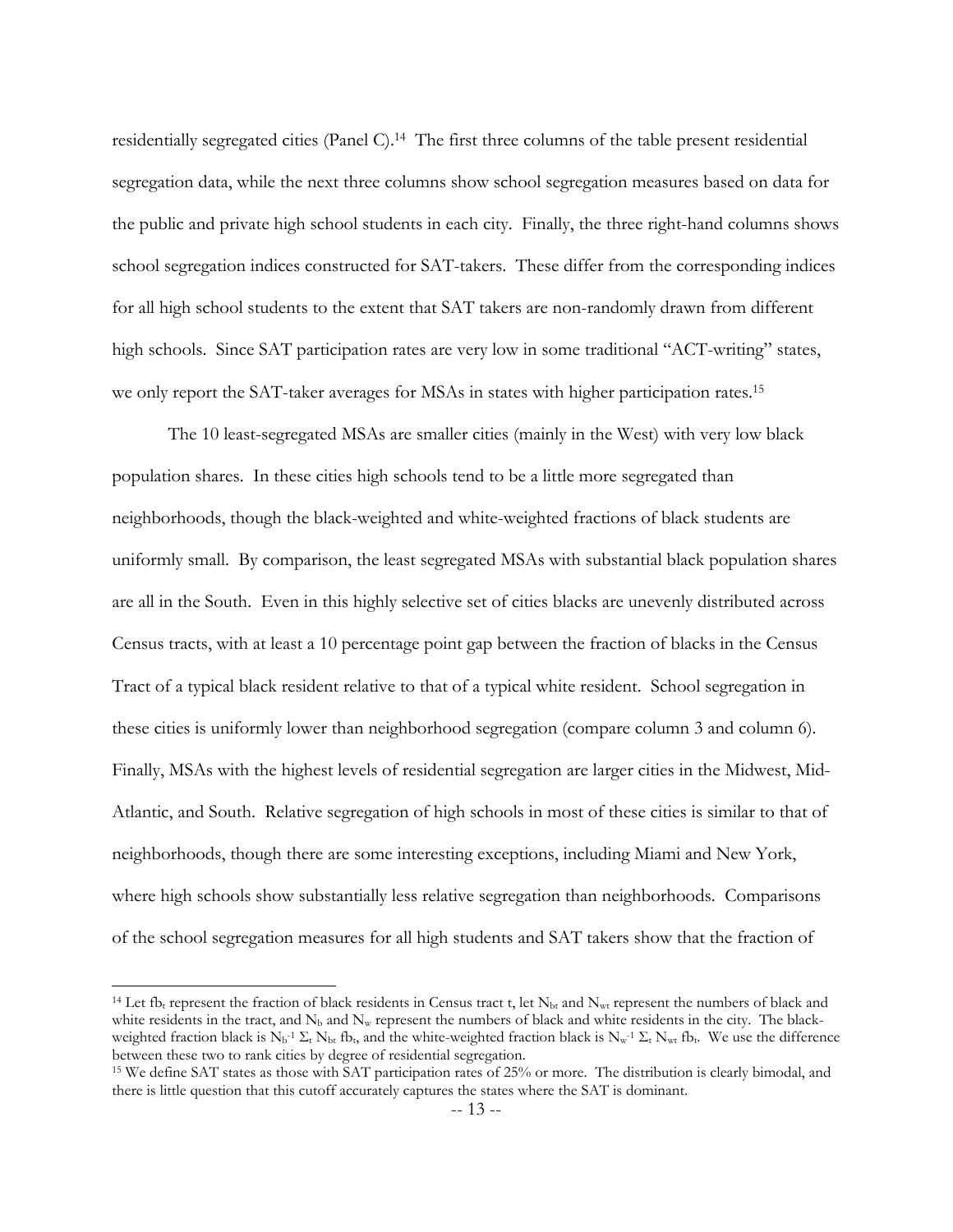black schoolmates at schools attended by black SAT-takers is a little lower than corresponding fraction for all black high school students, suggesting some selectivity in test participation. For white students the gap is much smaller.

 The patterns in Table 1 suggest that there is wide variation across U.S. cities in the relative exposure of black and white students to black schoolmates. At the low end are MSAs like Bellingham, Washington (with about a 1.5% black population share), in which blacks are roughly evenly distributed across neighborhoods and schools. At the high end are MSAs like Gary, Indiana in which the black residents (19% of the population) and black students are concentrated in a few neighborhoods and schools, leading to a very wide gap in the relative exposure of blacks and whites to black schoolmates[.16](#page-15-0) In between are some cities with a high degree of residential segregation but relatively more integrated schools (like Miami), as well as many cities with modest degrees of residential and school segregation.

 As noted earlier, in this paper we confine our analysis of SAT outcomes to cities in states with relatively high participation rates. Table 2 presents some comparisons between the cities and students in all 331 MSAs (columns 1-2), the 189 MSAs in high SAT participation states (columns 3- 4), and the 142 MSAs in low SAT participation states (columns 5-6). Cities in "SAT states" are larger, have slightly higher average income, a lower fraction of blacks, and more Hispanics than cities in non-SAT states[.17](#page-15-1) They also have less racial segregation at both the neighborhood and high school levels. On average we estimate that 38 percent of white high school students and 27 percent of black high school students in cities in SAT states write the SAT.

<span id="page-15-0"></span><sup>&</sup>lt;sup>16</sup> It is worth noting that Gary is one of the few large cities with a sizable black population share where there was never a successful lawsuit or consent decree mandating active desegregation of the schools (Welch and L

<span id="page-15-1"></span><sup>&</sup>lt;sup>17</sup> California, Texas, and Florida – three states with the highest fractions of Hispanics – are all SAT states. The averages in Table 2 and in the remainder of our analysis are weighted by  $(1/N_b + 1/N_w)^{-1}$  where N<sub>b</sub> and N<sub>w</sub> are the numbers of blacks and whites in the city population. These weights are inversely proportional to the variance of city-level differences between black and white averages, computed over the entire population.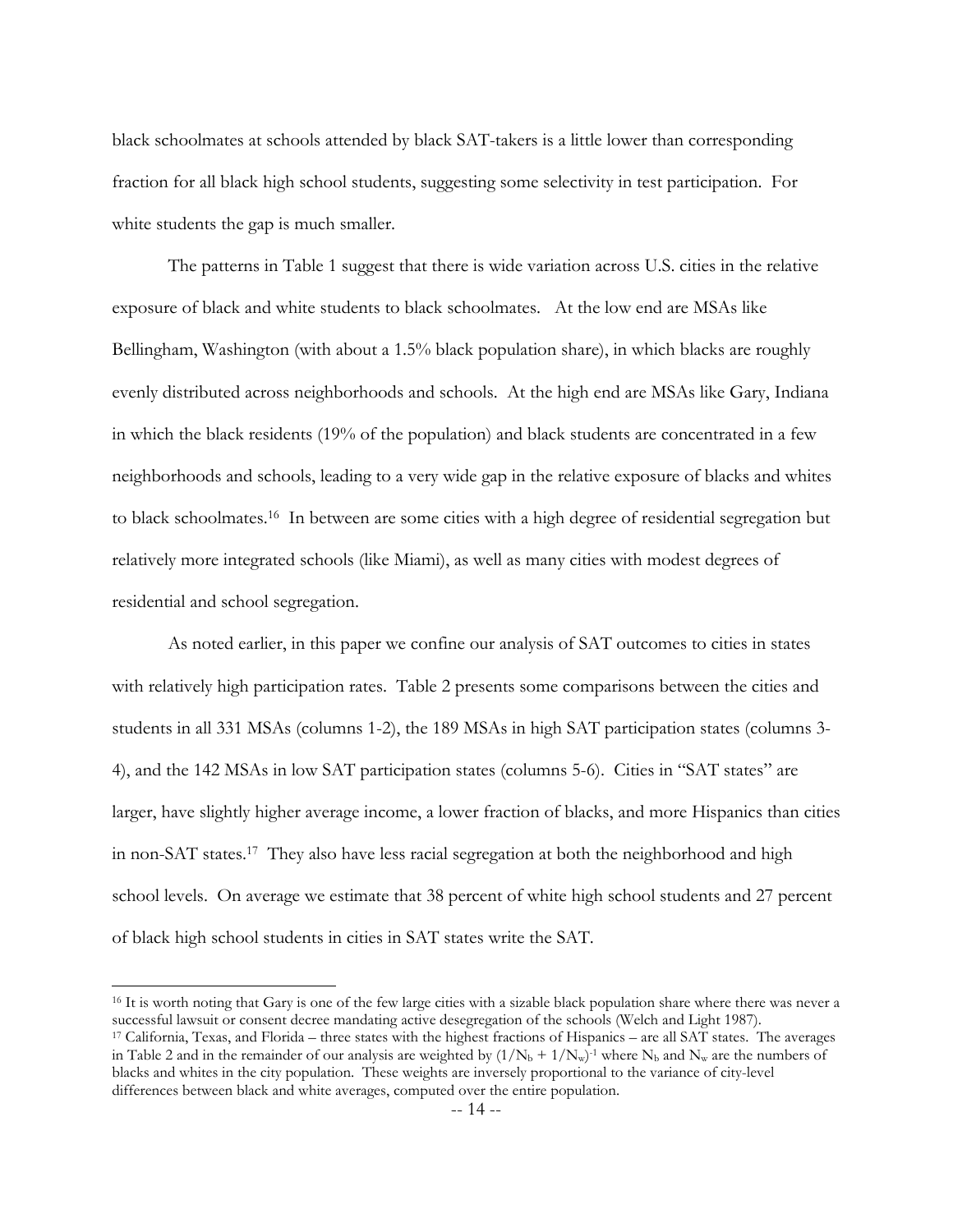The bottom four rows in Table 2 show average SAT scores for the different city groups, the mean SAT gap between whites and blacks, the mean gap in the estimated family background contribution to SAT scores, and the mean gap in scores controlling for family background. Average SAT scores are lower in high-participation states (Dynarski 1987; Rothstein 2004), but the blackwhite difference in raw scores is very similar for cities in SAT and non-SAT states, suggesting that use of within-city differences may moderate problems associated with selective test participation.

As described earlier, we construct background-adjusted SAT scores for the students in our samples using the coefficients from a micro level model that includes unrestricted high school dummies and a flexible set of controls for parental education and income, fully interacted with race.<sup>18</sup> Specifically, we sum the predicted contributions of the family background variables for each test taker and subtract this total from his or her raw SAT score to derive our background-adjusted score. Because of the inclusion of the school dummies in the regression model, the mean adjusted score over all test-takers in a city is equal to zero. The means for whites and blacks in a city will in general differ from zero, however, because the two groups attend different schools, and because of any unexplained gaps between white and black scores within each school. Ignoring the latter effect, the black-white gap in adjusted scores is essentially the difference in a weighted average of the fixed effects for the high schools in a city, with separate weights for each race based on their relative enrollment shares at each school. The fact that the mean gap in adjusted scores is negative implies that black students tend to attend high schools with lower average test scores, conditional on the demographic composition of their students. Interestingly, the black-white gaps in the background indices and adjusted test scores are very similar for cities in SAT states and non-SAT states .

<span id="page-16-0"></span><sup>&</sup>lt;sup>18</sup> The SDQ asks students about each parents' education (in 10 categories) and family income (in 14 categories). We use a full cross product of the parental education categories plus a full set of dummies for the income categories to yield 114 parental background variables, each interacted with race. Not all students complete the questionnaire. We restrict our analysis to students who report their race/ethnicity, though some of the 114 variables are missing data categories for students who report answers to some but not all of the questions.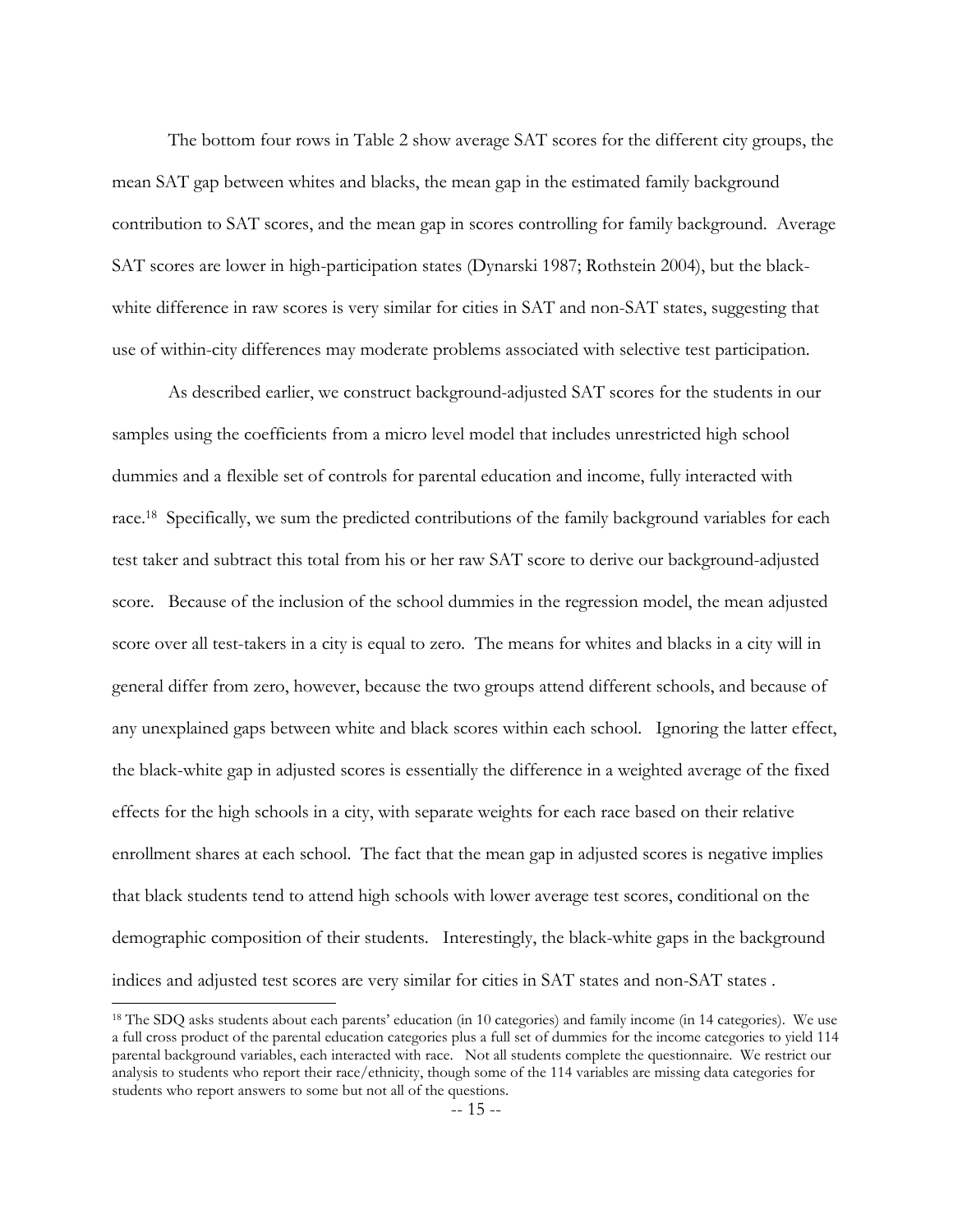As a final descriptive exercise, Figures 2a and 2b show the correlations across cities between the black-white test score gap and the relative segregation of black students. The horizontal axis in each figure is our relative segregation index, calculated for SAT takers using high school racial composition data from the Common Core of Data and Private School Survey. Consistent with Table 1,  $B_1c - B_2c$  calculated in this manner ranges from 0 to 0.7.<sup>19</sup> The vertical axis in Figure 2a shows the difference in mean test scores between whites and blacks, while Figure 2b shows the difference in background-adjusted scores. In both graphs the scatter of points suggests a systematic negative relationship between the relative segregation of black students and their relative test performance. The models in the next section probe the robustness of this simple correlation.

# IV. Models for the Black-White Test Score Gap

# *a. Basic Models*

 $\overline{a}$ 

We turn to the task of estimating equation (7), using cross-city data for MSAs in high SAT participation states. A preliminary issue is how to estimate the average characteristics of schoolmates (i.e.,  $X_{1c}$  and  $X_{2c}$ ). The Common Core only provides data on the racial composition of schools, so we consider two alternatives. One choice is to use micro data from the 2000 Census to estimate the average characteristics of black and white teenagers in each MSA.[20](#page-17-1) The other is to use the average characteristics of black and white test-takers. The advantage of the Census data is that the characteristics are measured for all students, not just those who write the SAT. The disadvantage is that city-wide averages from the Census ignore any non-randomness in the

<span id="page-17-0"></span><sup>&</sup>lt;sup>19</sup> The MSA with the most segregated schools is Gary, Indiana. Newark, New Jersey is second.  $20$  See the Data Appendix for details. In brief, we use the 5 percent public use sample of the 2000 Census. We select all

<span id="page-17-1"></span>children ages 13-17 and match them to their mother and father (if present). We then calculate mean characteristics of the parents of these children by MSA and race.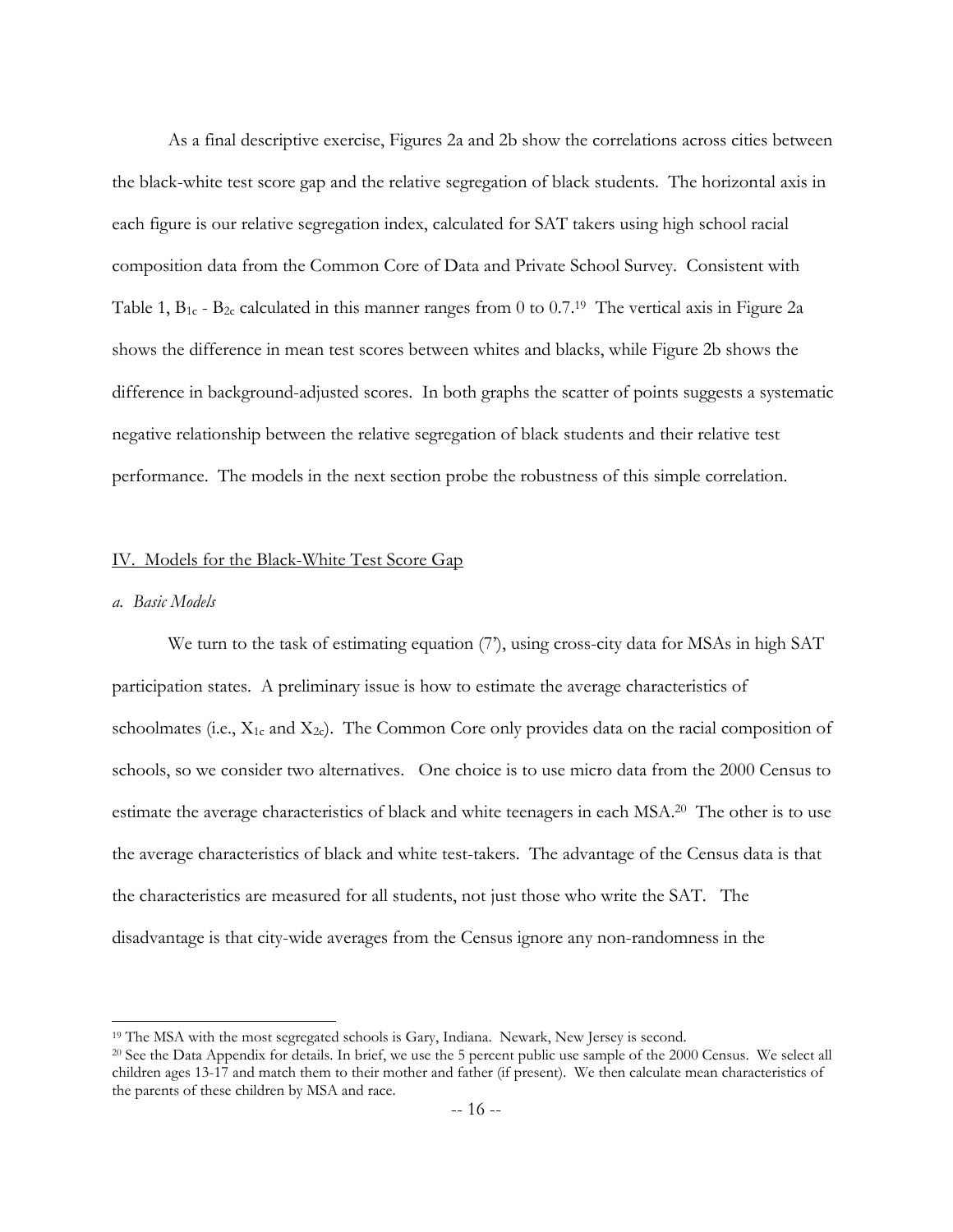distribution of test takers across high schools.<sup>21</sup> Using the mean characteristics of SAT-takers automatically adjusts for the distribution of test-takers across schools, at the cost of some bias from the exclusion of data on non-SAT-taking schoolmates. Bias in either measure may not be such a serious problem if it is constant across cities, or if it is about the same for blacks and whites in a city, since in most of our specifications we control for the *difference* in the average characteristics of white and black schoolmates. Nevertheless, we present results using both the Census-based and SATtaker averages as controls.

A second and closely related issue concerns which characteristics of schoolmates to include in  $X_{1c}$  and  $X_{2c}$ . A concern here is parsimony, since we only have 189 cities in our sample. As a onedimensional summary of family background differences across cities we use the mean predicted test scores for black and white students from our first-step models (i.e., the mean values of  $X_{ijsc} \hat{\alpha}_1$  and  $X_{ijsc} \hat{\alpha}$  2). We refer these as "average student background indices." We also include a few selected main effects from the background index (for example, mother's years of schooling) to test whether some characteristics are relatively more important at the group level than at the individual level.

A third issue is whether a "first differenced" specification (i.e., equation 7) is appropriate, or if the β, γ, and  $ρ$  coefficients for whites and blacks are different. Again, given the limited number of cities in our data set, we are concerned about including a large number of group-level  $X$ 's with separate coefficients for whites and blacks. We therefore proceed by imposing the assumption of equal and opposite effects for most of the coefficients, though we explore specifications in which the restriction is removed for some coefficients. A final issue is what city-level variables to include in Zc. After some experimentation, we narrowed the set to 15 variables: the fraction of black students at the average (white or black) SAT-taker's school, the fraction of Hispanics in the city, the

<span id="page-18-0"></span><sup>&</sup>lt;sup>21</sup> We noted in the discussion of Table 1, for example, that the exposure of black SAT-takers to black schoolmates is a little lower than that of black students overall.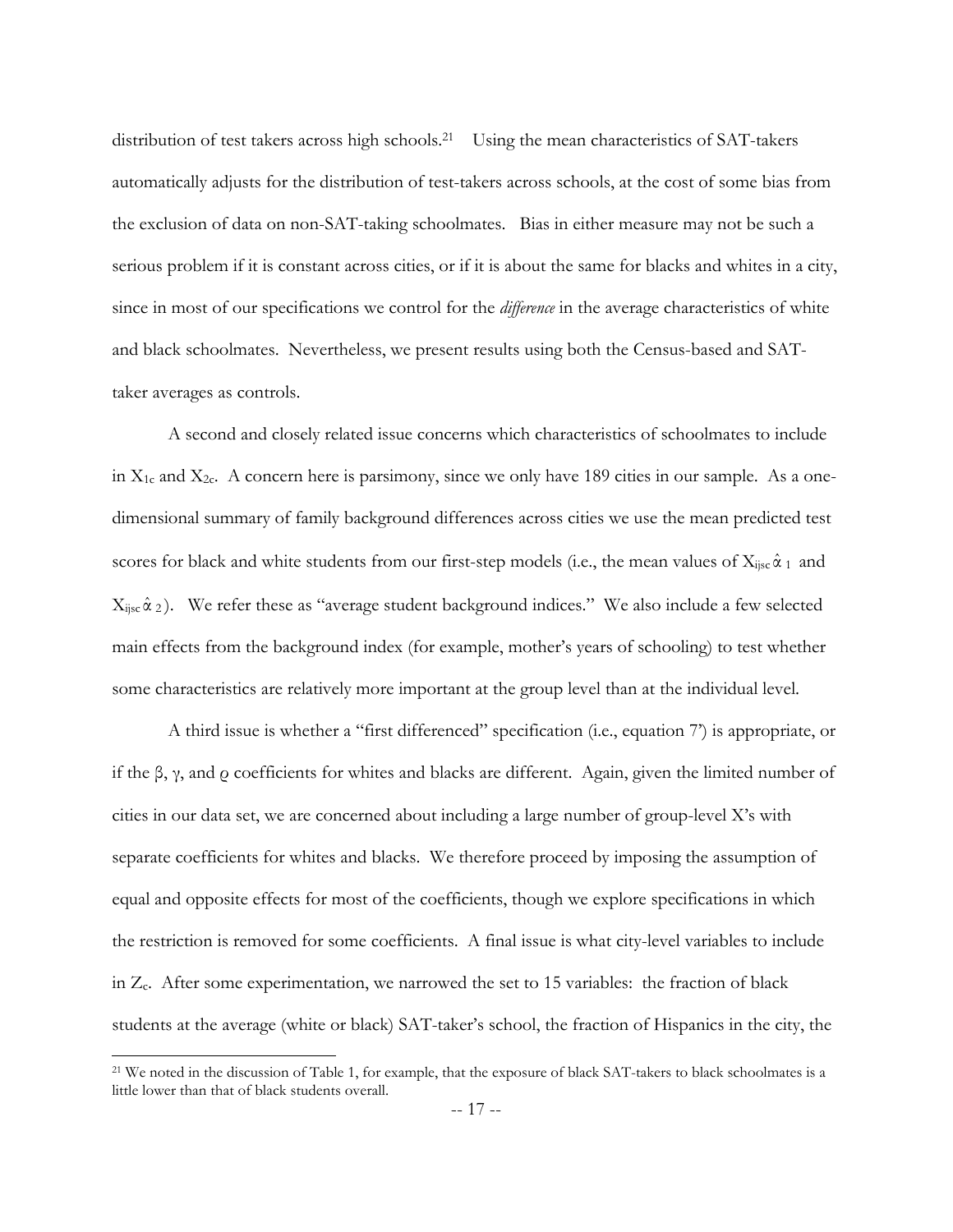log of MSA population, the log of MSA land area, the fractions of the city population with 13-15 years of schooling and 16 or more years of schooling, the log of average household income, the Gini coefficient for household income, and 5 dummies for the Census division[.22](#page-19-0)

 Table 3 presents an initial set of estimates of equation (7í) in which we impose a first differenced specification and experiment with alternative choices for the schoolmate characteristics. Column A presents a baseline specification that includes the city-level controls plus 3 other variables: the difference between the fraction of black students at black and white test takers' schools (row 1); the average fraction of black students in test takersí schools (row 2); and the difference in the inverse Mills ratio terms for black and white students (row 3). Consistent with the simple scatterplot in Figure 2b, there is a precisely estimated negative effect of relative segregation on the black-white gap in adjusted test scores. The inverse Mills ratio term also has a negative and significant impact, as would be expected if there was positive selection bias in the mean scores of test takers relative to the underlying population. The effect of the average racial composition of test takersí schools is small and insignificantly different from zero, indicating that black-white performance gaps do not vary substantially with the "blackness" of the city, once the **relative** exposure of black and white students to black schoolmates is held constant.

 Columns B-E add additional controls for the relative characteristics of black and white schoolmates, all estimated from 2000 Census data. The model in column B adds the difference in the background indices for blacks and whites. (We use the coefficients from our SAT micro models together with the Xís for high-school age children in the Census). This variable has a significant positive effect, and leads to a 15% reduction in the size of the estimated segregation effect. It also halves the effect of the inverse Mills ratio term, so the selection correction term is no longer

<span id="page-19-0"></span> $22$  Apart from the division dummies and the fraction black "main effect," these are all derived from the 2000 Census Summary File 3. Note that only 6 of the 9 divisions are represented among SAT states.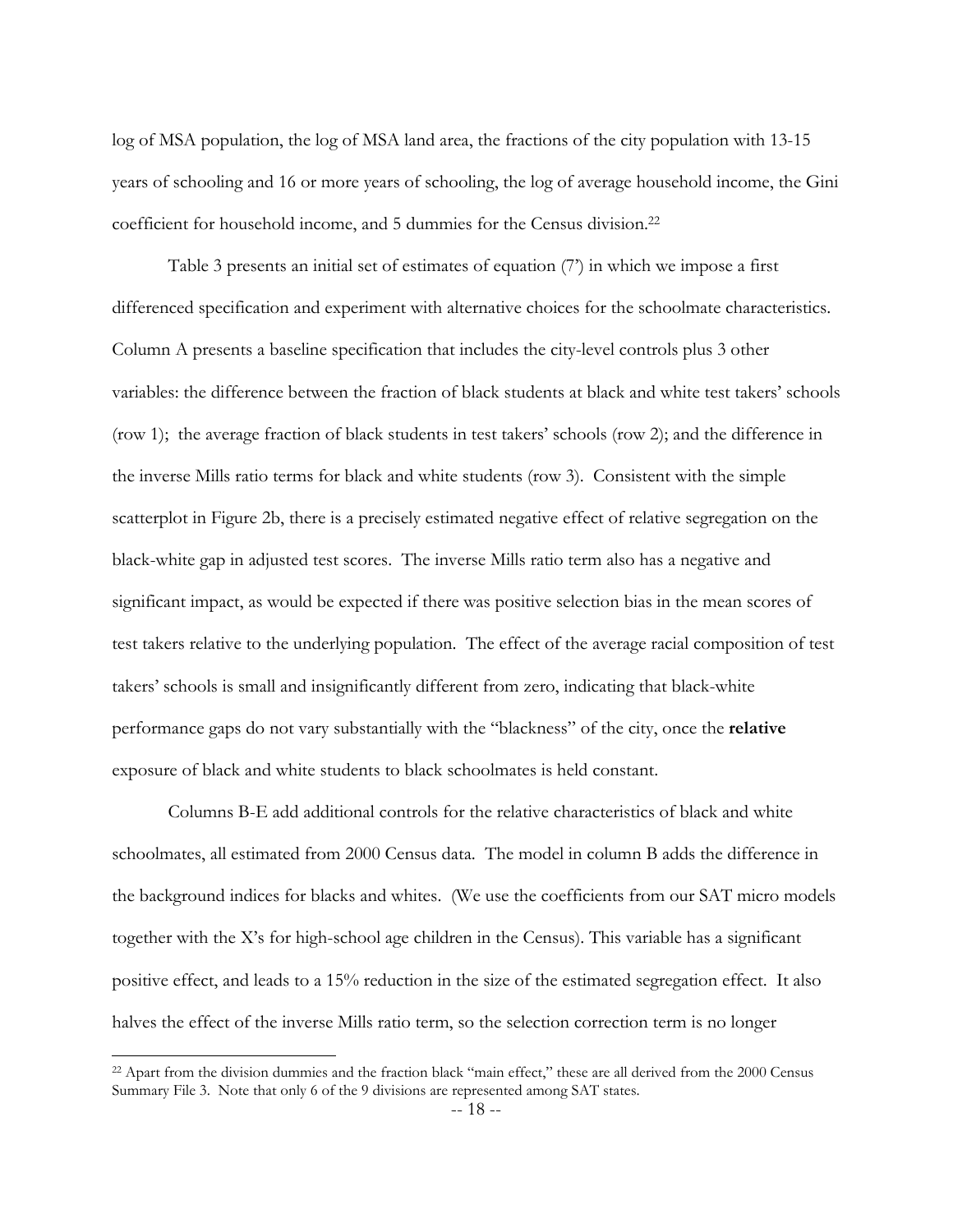statistically significant. The coefficient on the differenced background index is surprisingly large in magnitude, considering that that the dependent variable is already adjusted for the background characteristics of the test-takers themselves. The index is measured in SAT points, so the 0.80 coefficient in column B implies that a 10 point widening in the expected test score gap between the black and white high school students in a city widens the gap in *adjusted* test scores between black and white test takers by 8 points. Taken literally, this suggests that schoolmate characteristics have nearly as big an effect as a student's own family background, though another explanation might be that the  $\alpha$  coefficients estimated from the microdata are attenuated, with the city averages capturing some of the remaining individual-level background effect. Column C shows that augmenting the model with black-white differences in father's years of schooling, mother's years of schooling, and family income has a relatively small effect. As shown in column D, however, adding finer level information on differences in the distributions of mothers' and fathers' education seems to knock out the family background index, with little effect on the magnitude or precision of the relative segregation coefficient. Finally, adding information on the differences in the fractions of mothers and fathers who were born abroad and the fraction of single-parent families (column E) has little additional impact.

 The models in columns F, G, and H repeat the specifications in columns B, C, and D, using estimates of the mean characteristics of black and white students based on SAT-takers in each city. The results in column F are not too different from the analogous results in column B, though the background index coefficient is even larger when the index is computed from SAT takers. In columns G and H we add several of the underlying components of the background index, including the difference in family incomes between black and white students.[23](#page-20-0) The latter variable has a very

<span id="page-20-0"></span><sup>-- 19 --</sup> <sup>23</sup> Since family income is reported in intervals in the SAT data, we scale the income categories using the coefficients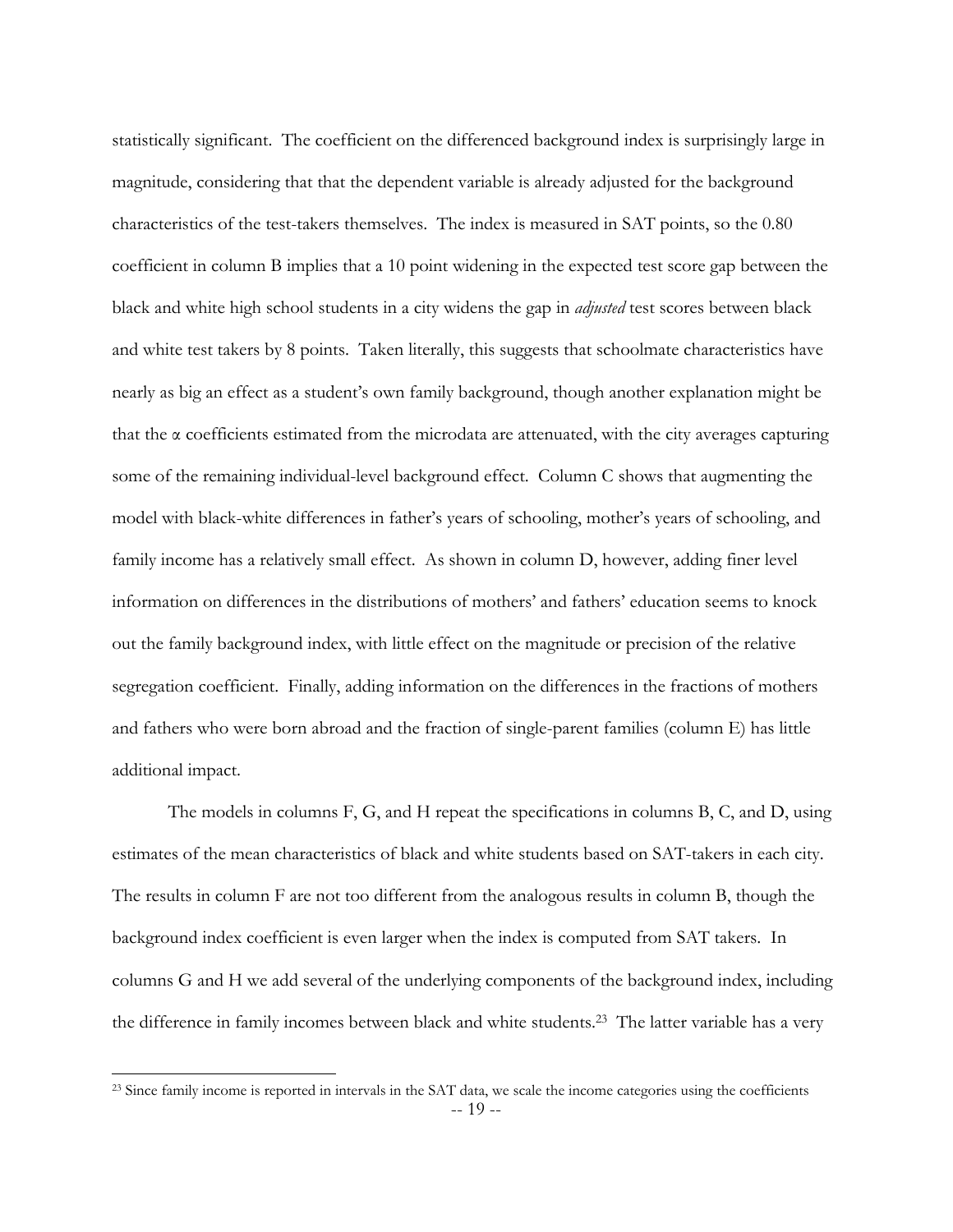large coefficient and displaces the explanatory power of the background index. Even more importantly, the magnitude of the relative segregation variable falls 30-40% when the background components are added to the model, and the estimate becomes only marginally significant.

We suspect that these models are over-fit, since they include over 20 highly collinear explanatory variables in a model with only 186 observations. Moreover, the effects of some of the background variables seem too large to be taken literally. (For example, in column H, the relative fraction of mothers with some college has a very large negative effect on relative test scores, while the corresponding variable for fathers has a large positive effect). We conclude that in simple firstdifferenced specifications the estimated effect of school segregation on the black-white test score gap is robustly negative, but that the precise magnitude is somewhat sensitive to the choice of controls for other characteristics of black and white students.

 Table 4 addresses the question of whether exposure to black schoolmates has equal effects on black and white students, as is assumed in the models in Table 3. The specifications in Columns A-E of this table are identical to the ones reported in the corresponding columns of Table 3, except that we allow separate coefficients for the average fractions of black students in black and white test taker's schools ( $B_1c$  and  $B_2c$ ). In each column, greater exposure of black test-takers to black schoolmates lowers black relative scores, while greater exposure of white test-takers to black schoolmates has an opposite effect. The estimated effects of the black exposure variable are larger than the corresponding effects of the white exposure variable, though formal tests of the hypothesis that the coefficients are equal and opposite (reported in the bottom row of the table) are uniformly

from our first stage background adjustment models. Using this scaling, the income variable is measured in SAT points. The average parental education variables in the SAT data, which do not correspond exactly to years of completed education, are measured in the same units.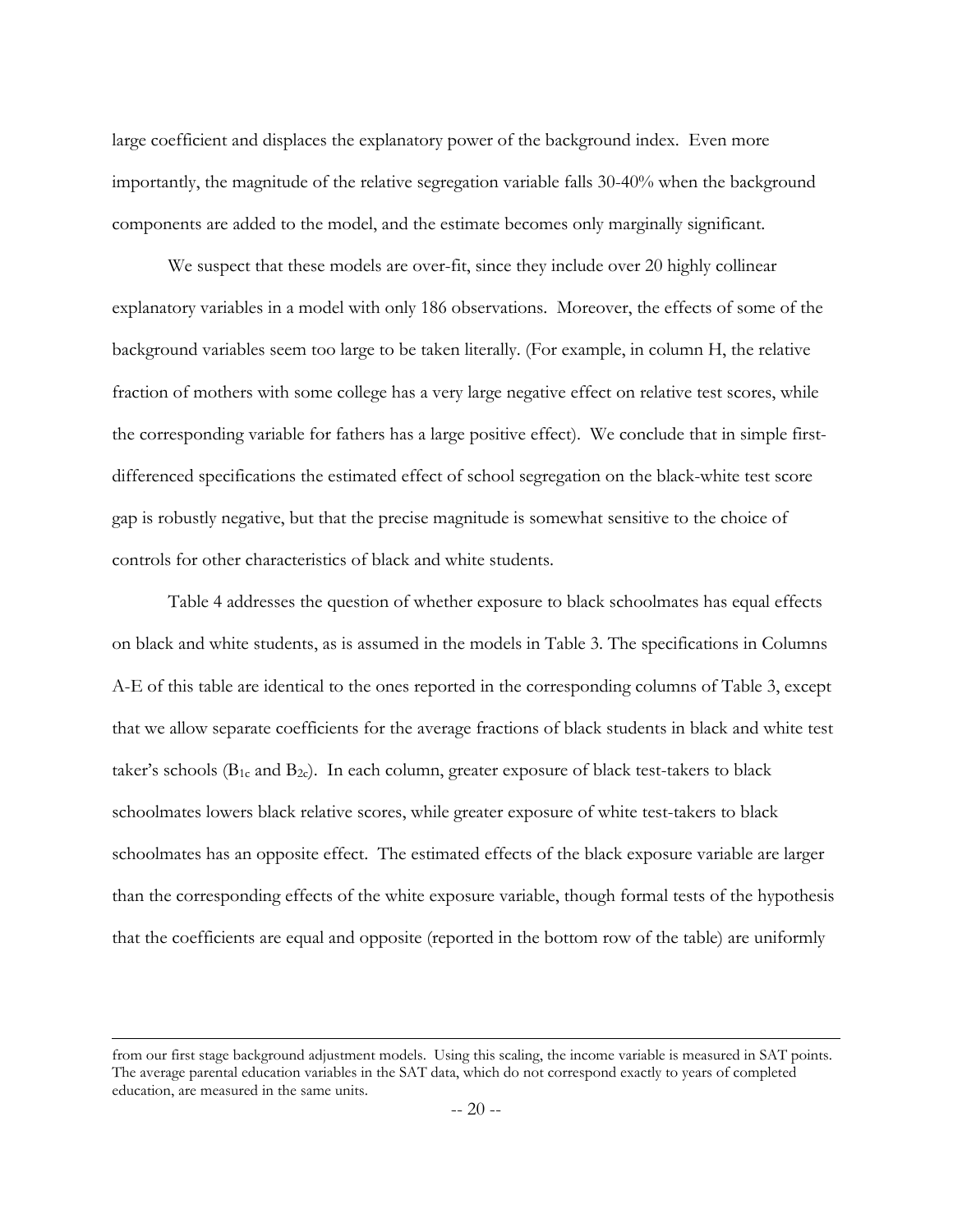insignificant. [24](#page-22-0)

 $\overline{a}$ 

 Our differencing framework allows a natural specification test for the hypothesis that the measured effects of relative segregation on the black-white achievement gap reflect the causal effect of exposure, rather than a spurious effect of unobserved determinants of black-white gaps. In particular, if our model is correctly specified, white exposure to black classmates should have no effect on average black scores, once black exposure is controlled, and similarly black exposure to blacks should have no effect on average white scores.<sup>25</sup> Moreover, if the "equal-and-opposite" peer effects restriction of equation (7) holds, the effect of black exposure to blacks on black average scores should be equal to that of white exposure to blacks on white average scores. Columns F and G of Table 4 consider the effects of  $B_{1c}$  and  $B_{2c}$  on black and white mean residual scores separately.<sup>26</sup> The estimates are remarkably consistent with earlier results. Exposure to black schoolmates has a large negative effect on black scores, and a negative, though imprecisely estimated effect on white scores. Even more supportive of our causal interpretation, the "off-diagonal" terms, measuring the effects of white (black) exposure on black (white) scores are both small and insignificant.

# *b. Decomposing School Segregation into Residential and Other Components*

Our reading of the results in Tables 3 and 4 is that black relative test scores are lower in cities with more racially segregated schools, and that the evidence points to a causal interpretation of

<span id="page-22-0"></span>24 The models in this table exclude the control for the overall fraction black in the city. If the within-city black-white test score gap varied with the overall fraction black—Table 3 indicates that it does not—both the  $B_{1c}$  and  $B_{2c}$ 

<span id="page-22-1"></span>coefficients in Table 4 would be shifted by this effect relative to the causal effects of exposure.<br><sup>25</sup> Again, this might be violated if the city fixed effect that is implicit in our differenced models is correlated with

<span id="page-22-2"></span><sup>&</sup>lt;sup>26</sup> The family background variables—our background index, family income, and parents' education, as well as the inverse Mill's ratio in the SAT-taking rate—are entered in Columns F and G as the black and white means, respectively, rather than as the difference between them. As a result, the difference between coefficients in Columns F and G is not identical to those of the otherwise analogous Column C.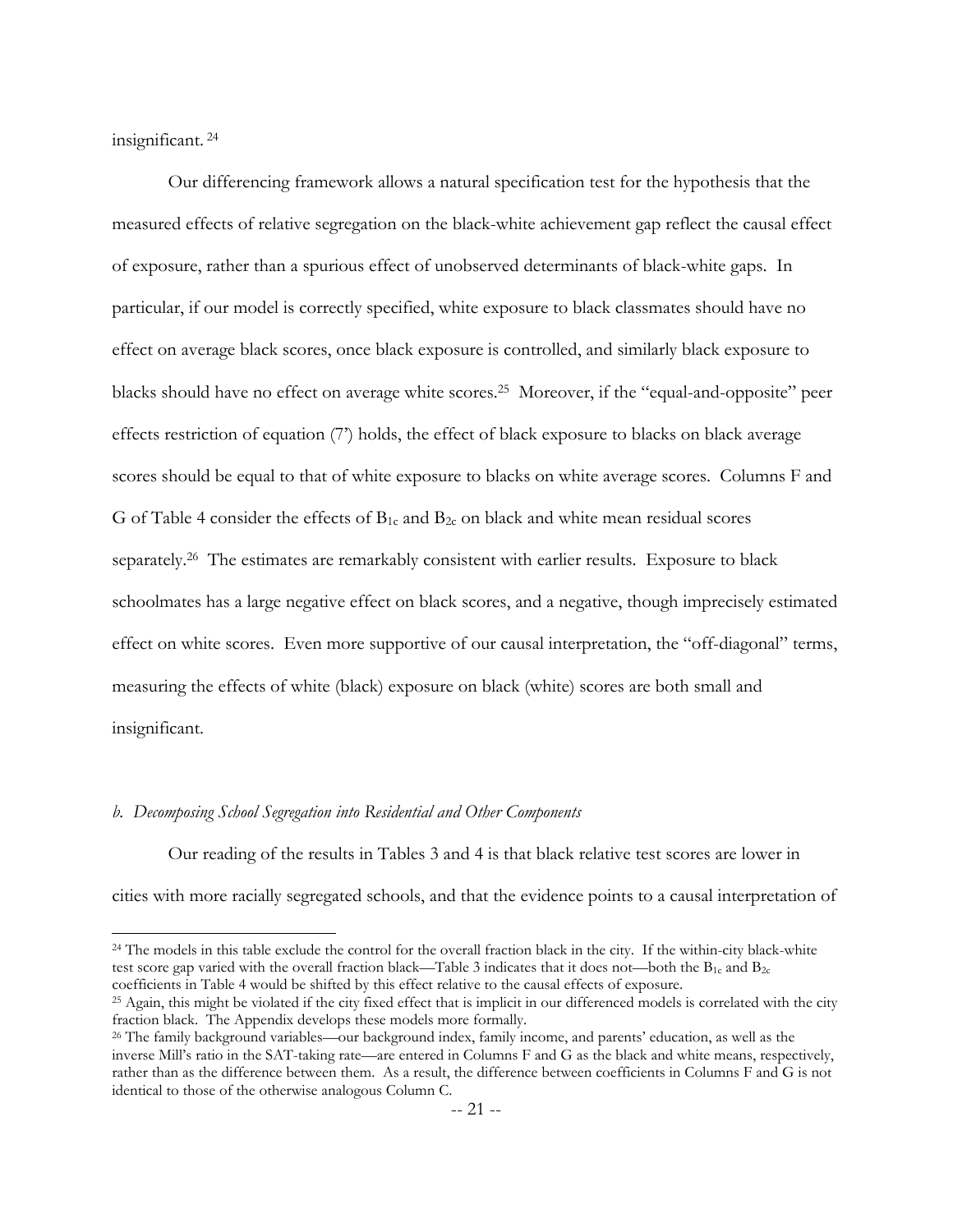this phenomenon. To gain further insights it is useful to decompose the level of school segregation in a city into a component due to geographic segregation of white and black families in the MSA and a remainder. As a starting point, Figures 3A and 3B plot city-level data on the black-white gap in actual and adjusted SAT scores against residential segregation, measured as the difference in fraction of black neighbors in black versus white residentsí census tracts. The figures show a clear negative correlation between increased neighborhood segregation and the black-white test gap. By comparison, the plots in Figures 3C and 3D show no correlation between the test score gaps and the component of relative school segregation that is orthogonal to relative neighborhood segregation[.27](#page-23-0) 

To analyze these patterns more formally, we use the decomposition method described in Section II. We begin by estimating the "first stage" relationship between relative school segregation and relative residential segregation (i.e., equation (8)). The first three columns of Table 5 show alternative specifications for this model estimated on the sample of all major cities. The remaining columns show a parallel set of estimates for the subsample of cities in SAT states. Regardless of sample or the choice of control variables there is a strong relationship between the relative neighborhood segregation of the black population and the relative school segregation of black students. Over the full set of cities a 10 percentage point increase in the relative exposure of blacks to black neighbors is associated with an 8 percentage point increase in a school segregation measure. When we limit the sample to cities in SAT states and measure school segregation by SAT-takers' relative exposure to black schoolmates, the effect ranges from 5 to 7 percentage points.

Table 6 presents estimates of our second-stage model in which the residential and nonresidential components of school segregation are entered separately. Estimates of the effects of these two components are shown in the first two rows of the table. Recall that the effect of the

<span id="page-23-0"></span><sup>&</sup>lt;sup>27</sup> We calculate this component as the residual from a univariate regression of relative school segregation on relative neighborhood segregation.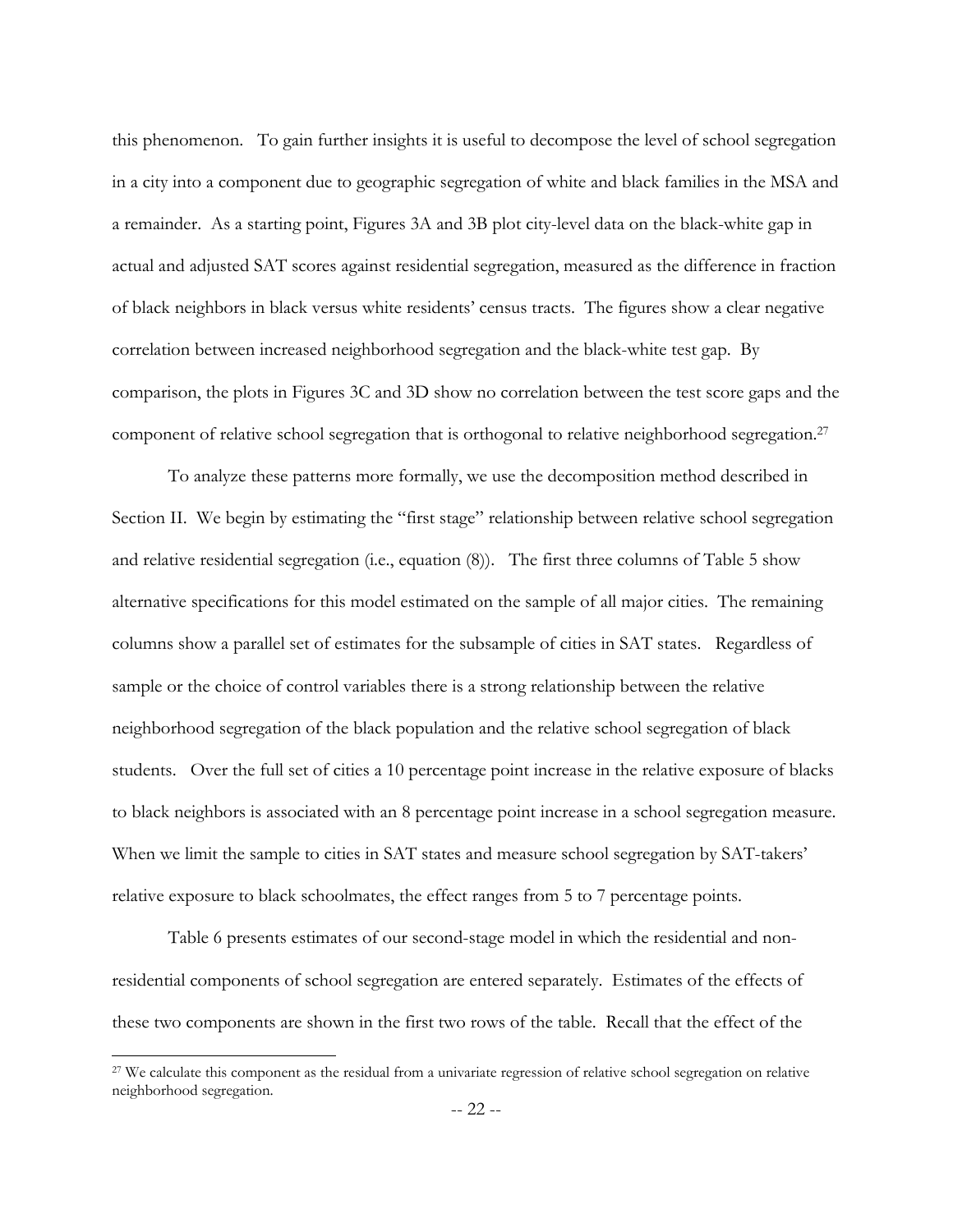residential component is equivalent to an instrumental variables (IV) estimate of the effect of school segregation on relative test scores, using neighborhood segregation as an instrument for school segregation. Compared to the OLS estimates from parallel specifications (presented in Table 3) the IV estimates are roughly twice as large in magnitude, and more stable across specifications. The estimates imply that moving from a city with a high degree of residential segregation (e.g. Cleveland) to one with low residential segregation (Charlotte) would be expected to reduce the black-white test score gap by 45 points. By contrast, the estimates in row 2 of the effect of the non-residential component of school of segregation are quite small and statistically insignificant. The results of the decomposition are highly robust to changes in the control variables.

# *c. Selection into SAT-taking*

There are a number of possible explanations for the contrasting effects of the residential and non-residential components of relative school segregation on the black-white achievement gap. Before examining these in more detail we first consider an alternative explanation: that inferences from the SAT data are biased by selective test participation. At the outset, we note that the estimates in Table 6 are based on comparisons across metropolitan areas in high-SAT-participation states. Restricting attention to these cities eliminates the correlation between overall SAT participation rates and average SAT scores (see Rothstein 2004). Moreover, all the models in Table 6 include inverse Millís ratio control functions based on the relative test participation rates of whites and blacks in different cities. As expected, the estimated coefficients on the selection correction functions are uniformly negative, indicating a positive correlation between latent test scores and the probability of writing the test. Nevertheless, the coefficients on the selection correction terms are somewhat imprecise, and often insignificant, raising the concern that our results may be biased by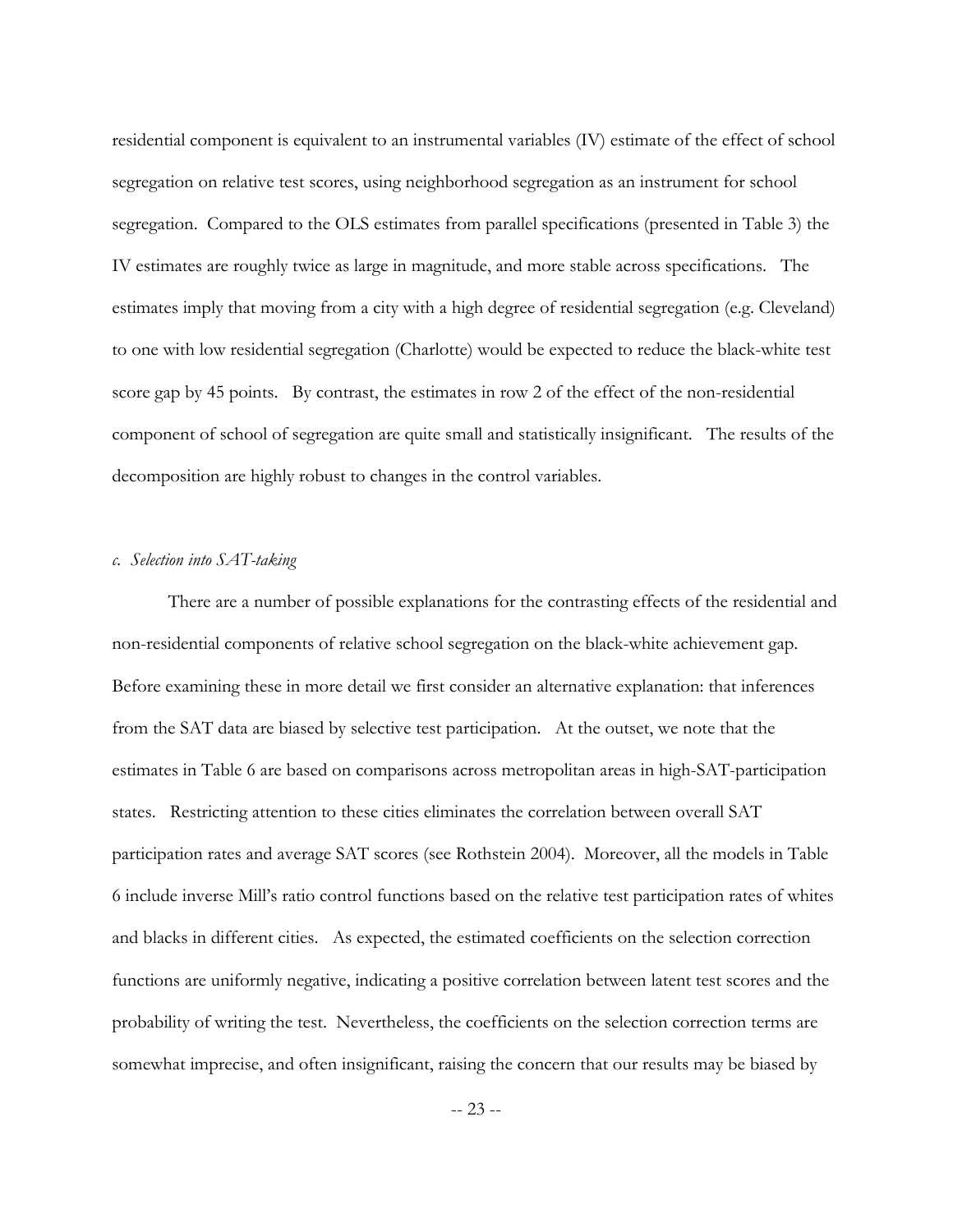selective participation.

 $\overline{a}$ 

Our first approach to this concern is to re-estimate the models using artificially trimmed data. The impact of selection bias is maximized when the correlation between latent test scores and the probability of test participation is 1. In this case, the observed distribution of scores in a city with test-taking rate  $p_c$  is a truncated version of the true distribution, with a fraction (1-  $p_c$ ) of the lowest scores removed. If the lowest test taking rate across all cities in the sample is p<sub>min</sub>, selection bias can be eliminated by discarding the lowest test scores in all other cities until the corrected participation rate is pmin in all cities. If the correlation between test participation and latent scores is less than 1, this procedure "over-corrects" the data from high-participation cities, producing to a positive correlation between observed mean test scores (from the trimmed sample) and the original participation rate  $-$  the opposite sign of the bias in the untrimmed data.

In practice we implement this approach by choosing separate participation thresholds for blacks and whites ( $p^b$ =0.2 and  $p^w$ =0.3), excluding cities with participation rates below these thresholds, and trimming the observed distributions for all other cities. We re-adjust the observed SAT scores for the trimmed samples using estimates of  $\hat{\alpha}_j$  from this trimmed sample, and then reestimate our basic models using the black-white difference in average adjusted trimmed scores as the dependent variable. The results are shown in Table 7.

Columns A and B reproduce the OLS models from columns B and C of Table 3 on the trimmed data. In each case, the estimated effect of relative segregation is slightly smaller when the trimmed sample is used, and is estimated with less precision, so that neither coefficient is significant.<sup>28</sup> Columns C and D reproduce the specifications from columns B and C of Table 6. In

<span id="page-25-0"></span><sup>&</sup>lt;sup>28</sup> Note, however, that in this specification the "main effect" of the fraction black at the average sample student's school may be picking up some of the effect of segregation as well, as if the students in the trimmed sample were completely segregated from other students in the MSA at schools that were perfectly racially balanced, there would be no variation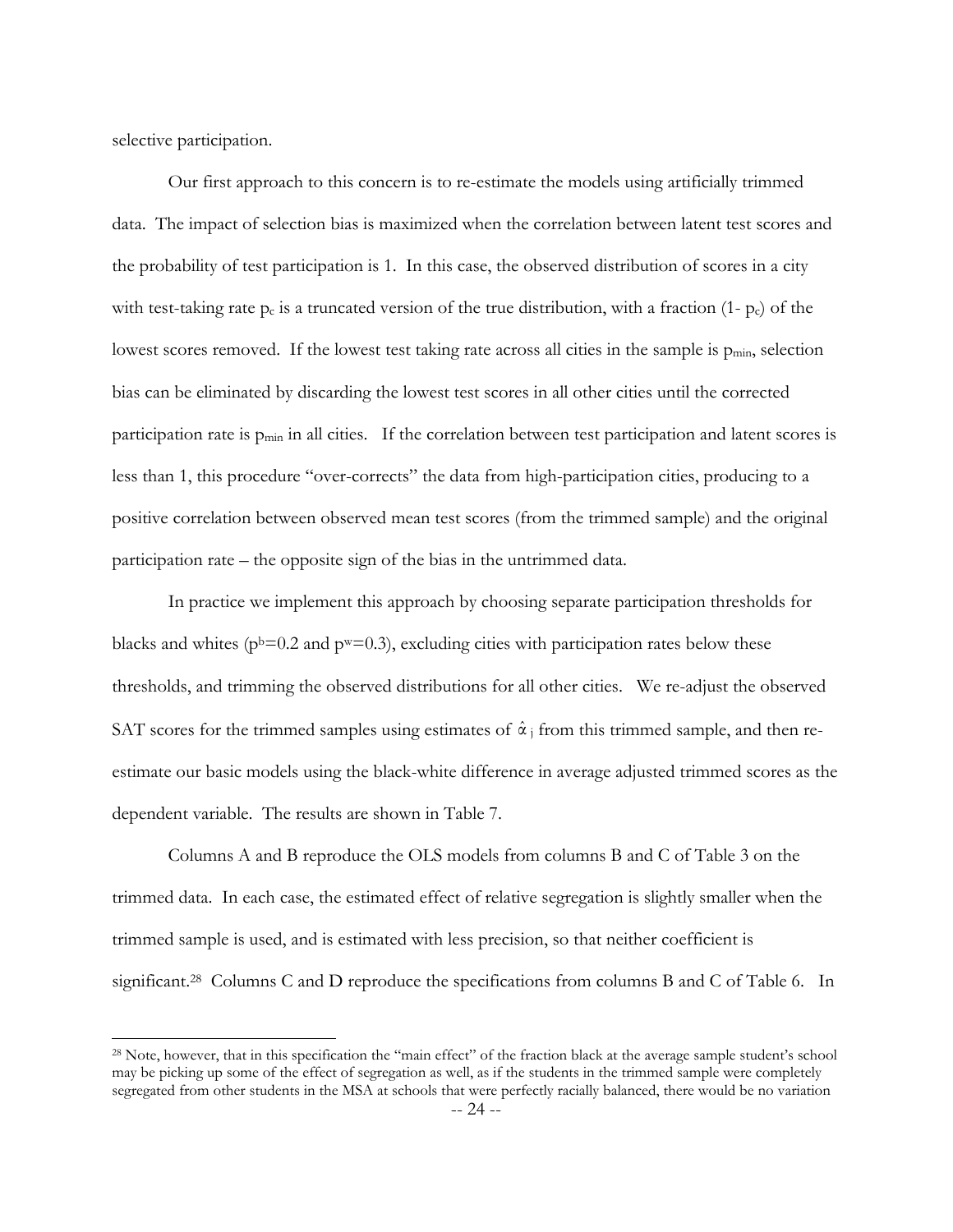the trimmed sample the estimated effects of residentially-induced segregation are more negative - though less precisely estimated -- than in the full sample, while the non-residential component of school segregation has a *positive* (and nearly significant) effect on the black-white test score gap. There is certainly no indication from these estimates that the pattern of findings in the overall sample is driven by selective test participation. If anything, the results from the trimmed sample suggest an even bigger contrast between the effects of the residential and non-residential components of relative school segregation.

A second and arguably more persuasive  $\equiv$  to evaluate the impact of selective test participation is to examine models for black-white relative achievement based on outcomes that are available for a random sample of youths. We use the 2000 Census microdata samples to construct four outcome measures for 16-24 year olds in each city: the employment rate, the enrollment rate, the fraction either employed or in school, and the fraction who either are currently enrolled or have completed high school. A limitation of the Census data is that there is no family background information for children who are no longer living with their parents. Consequently, we make no individual-level adjustments for family background. Instead, we regress the black-white difference for each outcome measure on relative school segregation, black-white differences in the same Census-based family background measures used in our SAT analysis (measured for high-school-age children in the same city), and the other citywide control variables used in our previous models.

Table 8 presents estimates of our two-stage decomposition models for the Census outcomes. (Note that these models are estimated over the full set of 319 identifiable MSAs). For all four outcome measures we obtain a negative estimate of the effect of the residentially-induced component of relative school segregation. The estimates imply that a 10 percentage point increase

in this variable. Consistent with this, these main effects are quite large in Table 7.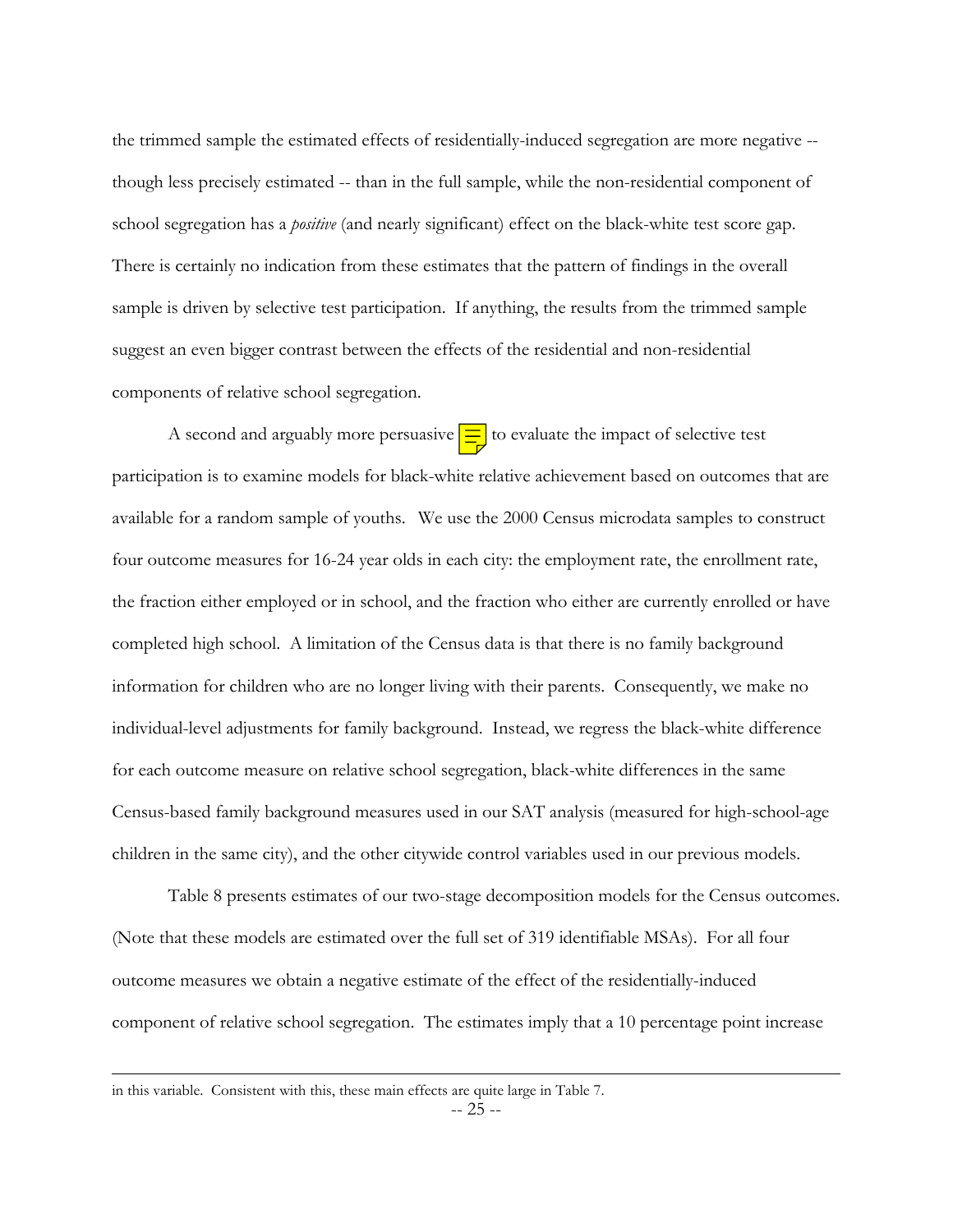in residentially-based school segregation leads to a 1.7 percentage point reduction in the black employment rate, relative to that of whites; a 0.9 percentage point relative reduction in the share who are in school; a 1.2 percentage point relative reduction in the share either employed or in school; and a 1.0 percentage point relative reduction in the fraction who have finished high school. All but the enrollment effect are significantly different from zero. As we found in Table 6, the nonresidential component of school segregation has no significant relationship with the black-white gap in the Census-based outcomes. Indeed, the estimate of  $\gamma_2$  has the "wrong" sign in two of the four models.

It seems clear that the basic pattern of results in Table 6 cannot be explained as the result of endogenous selection into SAT-taking. The same pattern is apparent in trimmed samples designed to mitigate the impact of selection bias, and in Census data that are free of endogenous selection. We conclude that the contrasting relationships between the black-white relative achievement gap and the residential and non-residential components of school segregation are a genuine feature of the data, and not simply an artifact of problems with the SAT sample.

# *d. Futher Decomposing the Non-residential Component of School Segregation*

The decomposition underlying the results in Tables 6-8 divides the observed level of relative school segregation in a city into a component attributable to the degree of neighborhood segregation in the city and a residual component. Interpreting the effect of the residual component is difficult, however, because it includes the effects of features like busing and magnet school programs as well as potentially endogenous behavioral reactions such as private school enrollment. To isolate the component of school segregation attributable to direct policy intervention, we use Welch and Light's (1987) summary of court-ordered desegregation programs in the 1970s and early 1980s.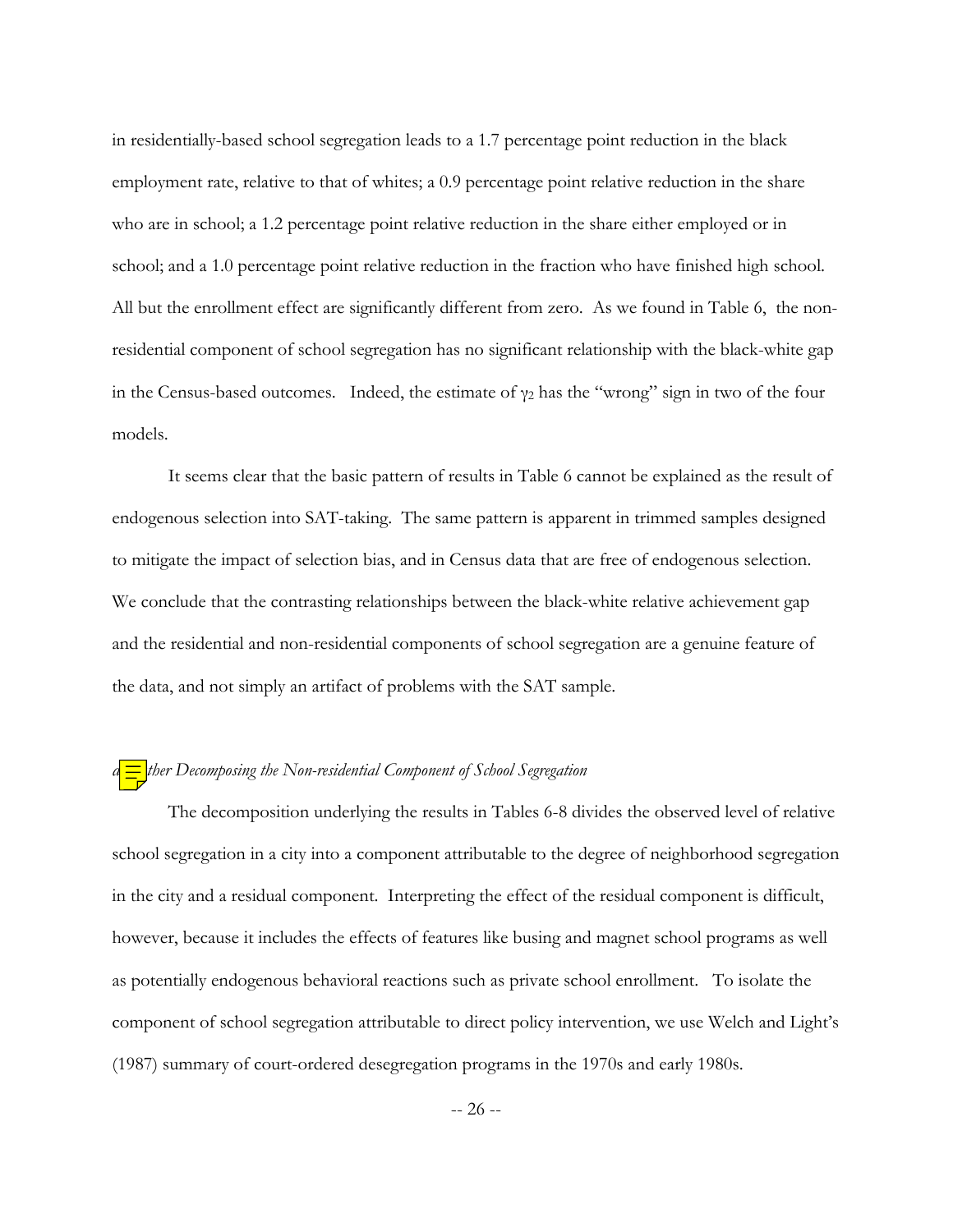Specifically, for each city we use Welch and Light's estimate of the change in the dissimilarity index of racial segregation for the cityís schools from the year just before the cityís major desegregation plan to the last year of implementation. This change is set to zero for cities without a major desegregation plan. Cities not included in the Welch and Light sample (or for which they were unable to obtain data) are excluded from the sample. We then use this variable along with relative residential segregation in the two-part decomposition described by equations (10a), (10b), and (11).

 Columns A and B of Table 9 report the two first stage models (equations (10a) and (10b)) relating residential segregation and the Welch and Light desegregation measure to our school-level segregation index. These models are estimated using data for all public high school students in the 60 metropolitan areas that are in high SAT participation states and were included in Welch and Light's sample. The estimates in column A confirm that, as in Table 5, there is a strong effect of residential segregation on relative school segregation in this smaller sample of cities. The effect is reduced slightly in column B, when the desegregation measure is added. The coefficient on the latter variable indicates that cities with more effective desegregation programs in the 1970s and early 1980s continued to have substantially less segregated high schools in 2000 than would be expected given their observable characteristics. Columns C and D repeat these estimates with the dependent variable measured over the schools attended by SAT-takers, with very similar results.

 Finally, columns E and F report estimates of the decomposition models (9) and (11). As in Table 6, we see a strong effect of residentially-based school segregation on black-white adjusted test score gaps. The remaining portion of school segregation, however, continues to have no effect, regardless of whether it is entered as a single variable (column E) or decomposed into a desegregation-related component and a residual (column F). Indeed, the estimated effect of the component of school segregation attributable to explicit desegregation programs is actually positive,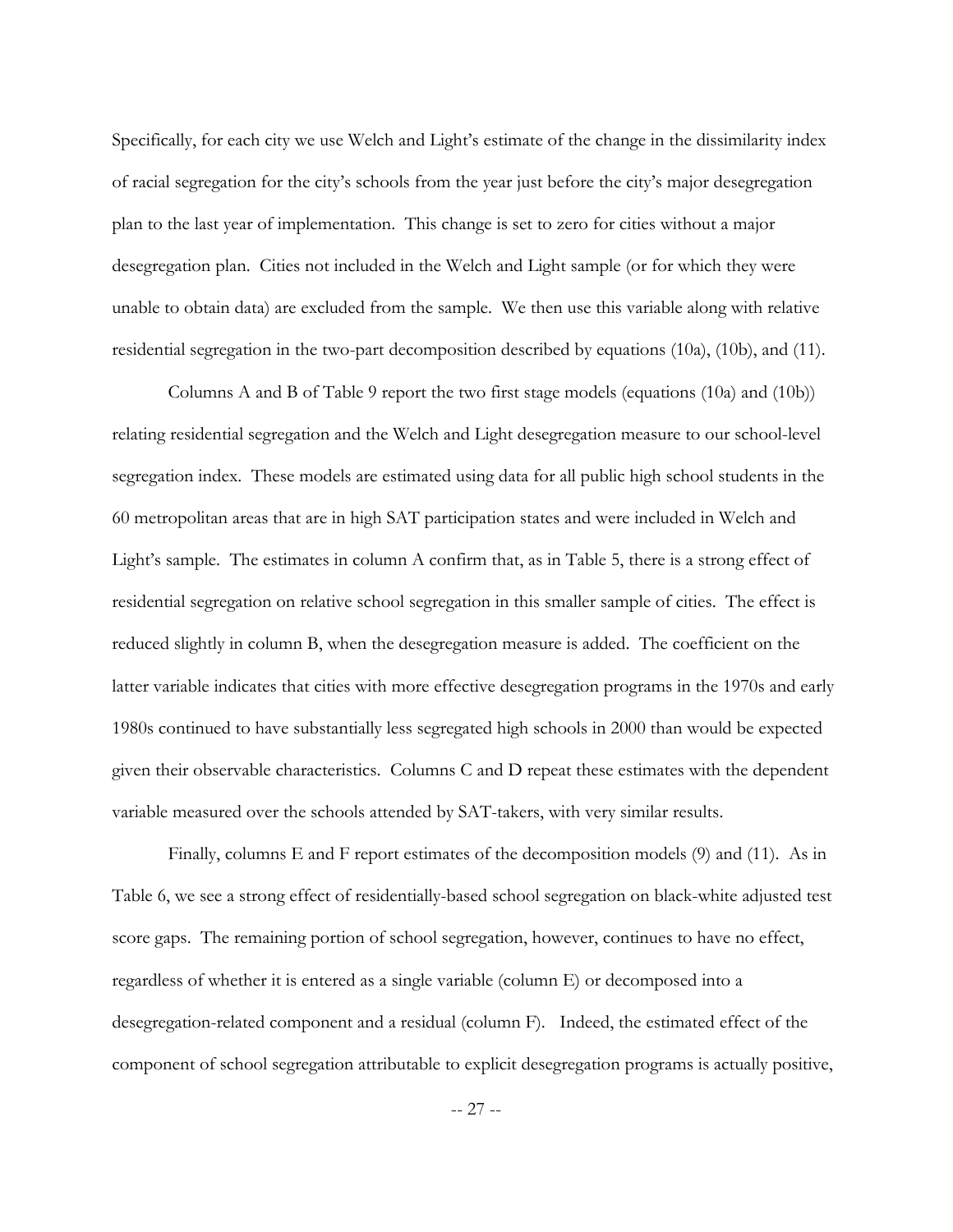though imprecisely estimated, suggesting that cities with stronger desegregation remedies have even larger black-white test score gaps than do cities with weaker (or no) court orders.

#### V. Interpreting the Results

 $\overline{a}$ 

One interpretation of the results in Tables 6-10 is that exposure to black schoolmates has no effect on the relative achievement of black students, holding constant exposure to black neighbors. Several other interpretations are also possible, however. First, it may be that the degree of residential segregation is endogenous with respect to unobserved differences in the relative abilities of black and white students in a city. Reber (2003), for example, finds that court-ordered desegregation plans led to significant white flight from the court-supervised districts. If white flight was more pronounced in cities with a bigger gap in the unobserved abilities of black and white students, our estimates of the residential segregation effect will be biased. A second candidate explanation is that higher residential segregation is correlated with bigger resource gaps between the schools attended by black and white students. If this is true, and if resources matter for test performance, our estimates may be reflecting a resource effect, rather than a pure racial segregation effect.[29](#page-29-0) Third, it may be that classroom peer groups are what matter for student performance, and that cities with more aggressive between-school integration programs also have more within-school segregation. This mechanism is consistent with anecdotal evidence suggesting that districts with stronger desegregation programs often offer magnet programs, honors courses, or "schools within schools" to try to attract white families to high-minority schools (Clotfelter, Ladd et al. 2003;

<span id="page-29-0"></span><sup>&</sup>lt;sup>29</sup> There is an important sense in which resource effects may be part of broadly-defined peer effects: If voters are willing to devote greater resources to schools with more white students, or if these schools are able to obtain higherquality resources with the same spending (as would be the case if, for example, good teachers prefer to teach in white schools), this might be thought of as a consequence of the school enrollment. It is nevertheless informative to understand whether this is the channel through which our estimated effects operate.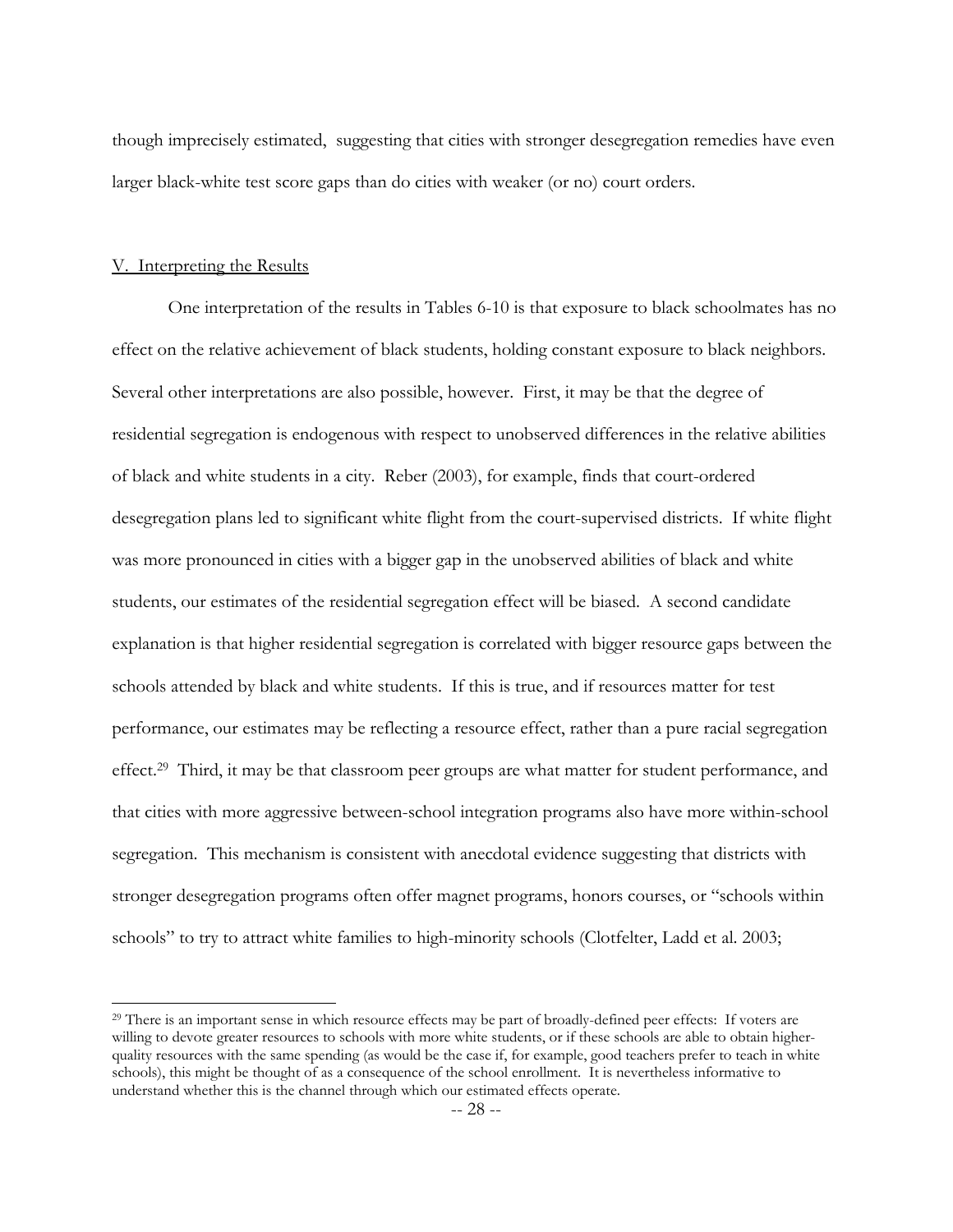# Clotfelter 2004).[30](#page-30-0)

 $\overline{a}$ 

# *a. Potential endogeneity of residential segregation: A historical perspective*

We investigate the first alternative hypothesis by using historical residential segregation data, rather than current data, to decompose current school segregation. Historical residential segregation will be a valid instrument for current school segregation if the degree of neighborhood segregation in a city in, e.g., 1950 is unrelated to the difference in unobserved family background and ability between black and white students in a city in 2000. One way this could fail is through selective mobility. Higher residential segregation in the past could have led to the net out-migration of blacks with higher unobserved ability (or in-migration of whites with higher unobserved ability). Although we cannot fully discount this link, an examination of mobility patterns over the 1979-2000 period for respondents in the National Longitudinal Survey of Youth shows no evidence of such patterns. The other way that historical neighborhood segregation could be related to the current racial gap in test-taking ability is through an intergenerational link. If neighborhood segregation was correlated with differences in the black and white populations in a city in 1950, some of that difference would persist today through the usual intergenerational channels. We expect that most of these differences would be expressed today in our observed family background measures, including family structure, education, and income. At a minimum, we believe that any correlation between the black-white gap in unobserved ability and the current level of neighborhood segregation in a city will be substantially smaller with historical measures of neighborhood segregation.

<span id="page-30-0"></span><sup>30</sup> See also, for example, the opinion in *People Who Care v. Rockford Board of Education*, 851 F. Supp. 905 (1993), which reads in part: "The court finds that the ability grouping and tracking practices of the Rockford School District (hereinafter 'RSD') did not represent a trustworthy enactment of any academically acceptable theory or practice. The RSD tracking practices skewed enrollment in favor of whites and to the disadvantage of minority students. The court finds that it was the policy of the RSD to use tracking to intentionally segregate white students from minority students...." (p. 940)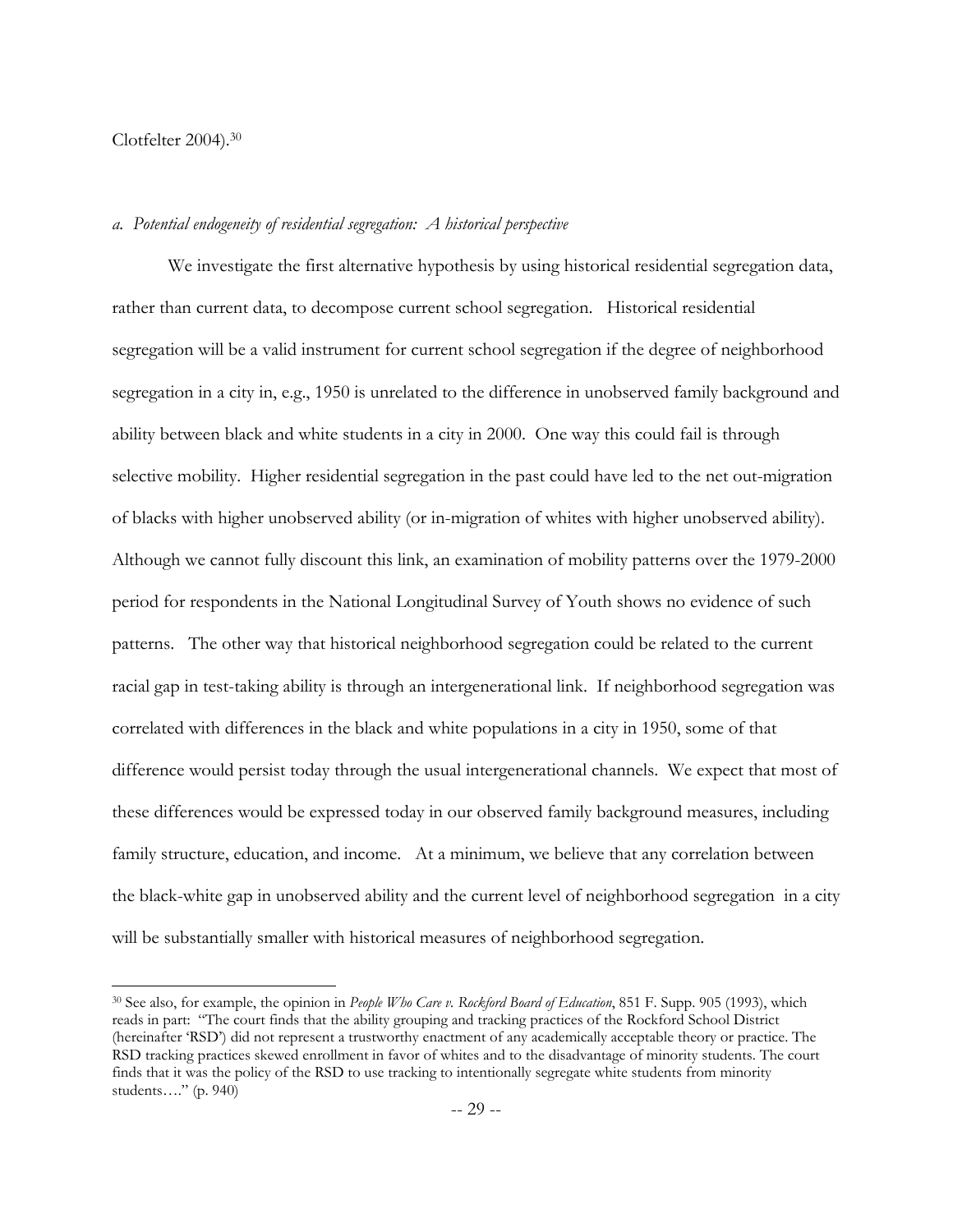We use the indices of residential segregation constructed by Cutler, Glaeser, and Vigdor (1999; hereafter "CGV") from 1940-1990 Decennial Census data as our measures of historical segregation.<sup>31</sup> Table 10 presents estimates of our two-part decomposition model (equation 9) using CGV segregation measures from 1950, 1960, 1970, 1980, and 1990 as instruments for current segregation. Column A reproduces the model from Table 6, column C. Columns B and C restrict the sample to the 170 cities in our SAT sample for which CGV provide 1990 data. The same model is estimated, using current segregation as the instrument in column B and CGV's 1990 isolation and dissimilarity indices as instruments in column C. The remaining columns repeat the exercise using earlier census years, with each pair of columns using the sample of SAT MSAs for which CGV have data for the relevant year. In each pair, the first column uses current segregation as the instrument in the restricted sample, and the second uses the historical segregation measures.

Considering first the models that use the current segregation measure, in columns A, B, D, F, H, and J, the coefficient on the residential component of school segregation falls somewhat as the sample is gradually restricted, and the estimate in column J is only about half of the original estimate. (Note, however, that in the sample of cities with 1950 data the model is overfit, as there are only 37 observations.) Interestingly, the same is not true when the CGV historical measures are used as instruments. In these models—columns C, E, G, I, and K—the coefficient on the residential component of school segregation is remarkably stable, nearly identical in the 2000 and 1970 models and falling by less than a third even in the 1950 model. Consistent with previous results, none of the models in Table 10 indicate an effect of the residual component of school segregation on adjusted test score gaps. We conclude from this table that our earlier results are not substantially biased by

<span id="page-31-0"></span><sup>31</sup> Current levels of residential segregation are fairly highly correlated with lagged levels. Among the 200 MSAs for which CGV provide 1970 segregation measures, for example, the weighted correlation between CGV's isolation index and a similar index computed from 2000 data is 0.78. Even going back to 1950, when only 62 MSAs can be matched to current data, the correlation is 0.59.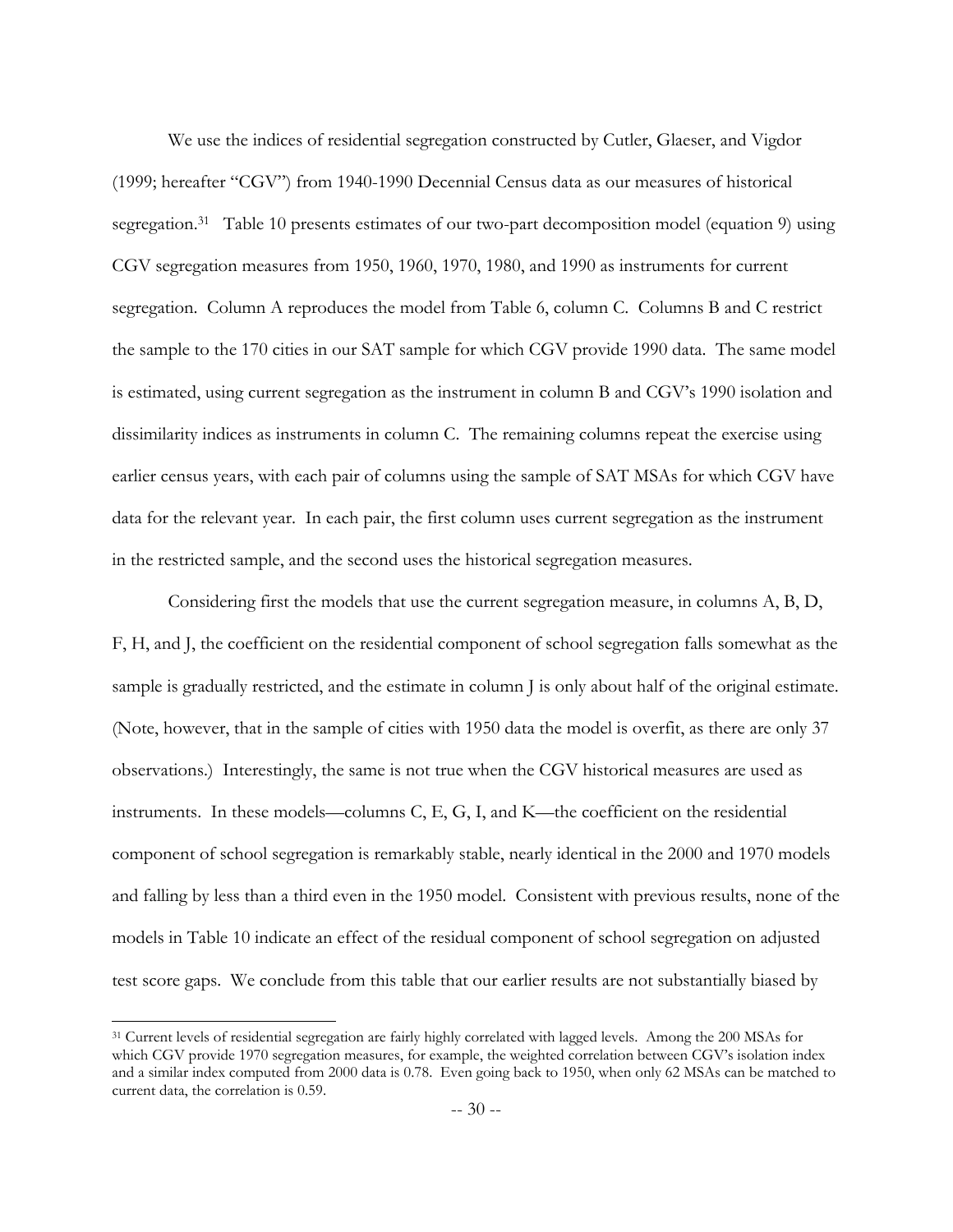the potential endogeneity of recent changes in residential segregation.

# *b. Segregation and relative access to resources*

 $\overline{a}$ 

The second candidate explanation for the contrasting effects of the residential and nonresidential components of school segregation is that residential segregation is highly related to the gap in school resources at school attended by black and white schools, leading to a biased estimate of the effect of residentially-based school segregation. Unfortunately, there are few sources of information on resource availability. The only school-level measure that is available for most schools (from the Common Core of Data Elementary/Secondary School Universe data file) is the number of full-time-equivalent (FTE) teachers. We compute the number of teachers per student at (public) schools attended by white and black students in each MSA.[32](#page-32-0) Measures of spending are available only at the district level. Using the CCD Local Education Agency Finance Survey (also known as the F-33 portion of the Census of Governments) we compute expenditures per pupil, instructional expenditures per pupil, and per pupil revenue in districts attended by white and black students in each MSA. Unfortunately, if resource allocations are not equal across schools in each district, these variables provide imperfect measures of the actual resources available to black and white students. For information on the *quality* of resources, we turn to data from the Schools and Staffing Survey (SASS) on the qualifications, experience, and characteristics of a sample of teachers, matched to the racial composition of the schools in which they teach.

Table 11 presents estimates of our basic decomposition model, fit to measures of the black-

<span id="page-32-0"></span><sup>&</sup>lt;sup>32</sup> This calculation includes all grades, even though class sizes are typically smaller in elementary schools, because FTEs are only available at the school level and the separation of grades into elementary, middle, and high schools varies somewhat across metropolitan areas. For the same reason, we use teachers per student rather than the inverse (which has a more natural interpretation as the average class size), as the enrollment-weighted average of the former ratio for each race is insensitive to the way that heterogeneous grades are distributed among schools.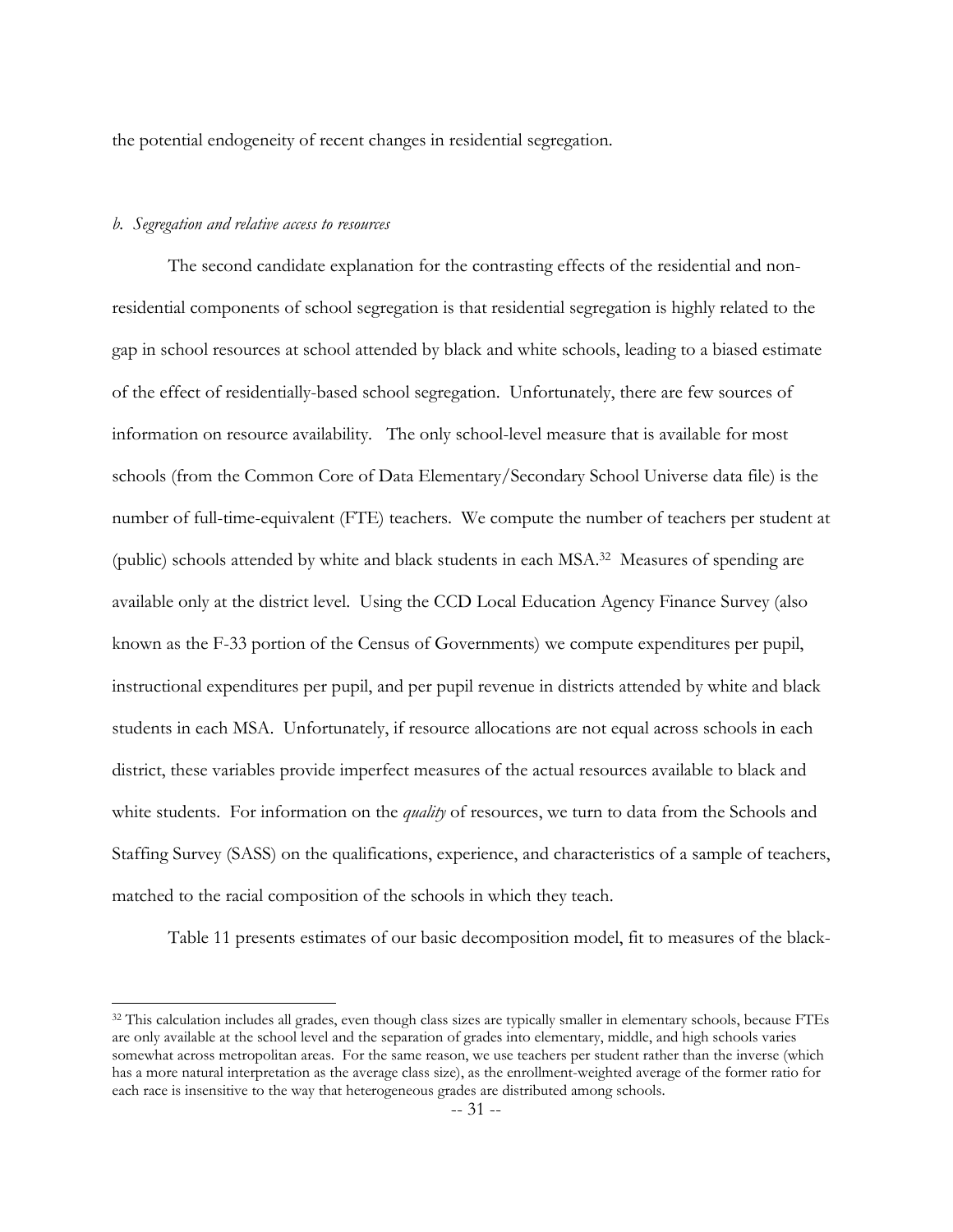white gap in the various resource measures.<sup>33</sup> Interestingly, the coefficients on the residential component of school segregation are uniformly positive for the CCD measures, and significant in three of the four columns, suggesting that the relative funding of blacks' schools and districts is *higher* in more residentially segregated cities. Turning to the SASS measures, both residential and non-residential components of school segregation are associated with closer racial matches between students and their teachers (i.e. with relatively more black teachers at schools serving black students). Beyond this, the SASS data are quite noisy, though there is no indication that either component of school segregation is associated with worse resources for black students. We conclude from the set of results in Table 11 that differential access to resources is an unlikely explanation for our findings on the black-white achievement gap.

# *c. Across-school segregation and within-school exposure*

 $\overline{a}$ 

Our final candidate explanation is that student achievement is primarily affected by classroom level peers, rather than school-level peers, and that variation across cities in the relative exposure of black and white students to black *schoolmates* is only weakly correlated with the relative exposure to black *classmates*. This hypothesis is difficult to test directly, since to the best of our knowledge there are no national data on the racial composition of high school classrooms. We therefore focus on indirect tests, investigating whether the prevalence of ability tracking of various forms covaries with the residential and non-residential components of school segregation.[34](#page-33-1) 

<span id="page-33-0"></span> $33$  In these models, the fraction black is not defined over SAT-takers' schools but over all public schools, weighted by each race's public high school enrollment (columns A-D and H) or enrollment in all grades (E-G, I).

<span id="page-33-1"></span><sup>&</sup>lt;sup>34</sup> Note that causation need not operate from tracking to relative performance: Greater inequality of test scores presumably creates incentives to institute tracking, and larger black-white test score gaps would naturally lead to racial disparities in course assignments. Similarly, cities with more tracking may be able to achieve greater desegregation, if tracking is a precondition for some white families' enrollment in mixed-race schools. Given the lack of relationship between non-residential school segregation and black-white test score gaps, any relationship of this component of segregation with black-white gaps in course-taking seems unlikely to reflect causality flowing from test score gaps.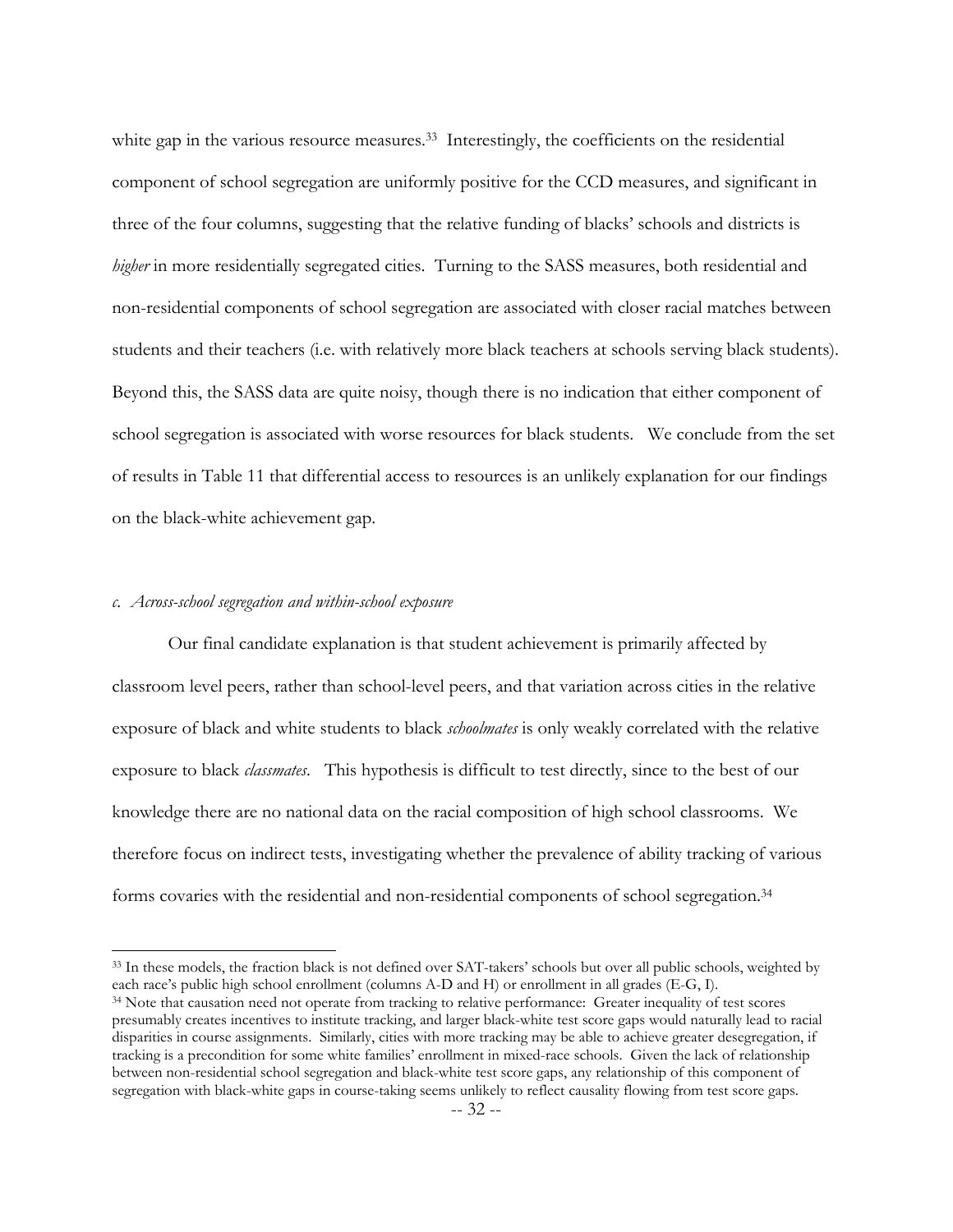Our first effort to examine this issue uses the fraction of secondary teachers in the SASS sample in each MSA who reported that students were assigned to their courses on the basis of their ability. Column A of Table 12 presents estimates of the effects of residential and school segregation on this measure of the prevalence of tracking. There is no evidence here that tracking is more prevalent in cities with less school segregation, in either component, although standard errors are large.

The SAT data provide another source of information about tracking. Students are asked, as part of the Student Descriptive Questionnaire, whether they had taken honors courses in each of several academic subjects, and whether they intended to claim advanced placement credit or course exemptions in college on the basis of high school work. Columns B and C of Table 12 present models for dependent variables measuring whether students indicated that they had taken honors courses in math and English, respectively, while Columns D and E take as outcomes the fraction of students who planned to claim college-level credit in any subject (column D) and specifically in math or English (column E).

We present estimates of the relationships between the two components of school segregation and the white and black means of these variables in Panels B and C. The estimates in Panel B show little relation between school segregation and black honors-taking. Those in Panel C suggest a negligible or slightly positive effect of the residential component of school segregation on white students' participation in honors courses, contrasting with a nearly significant negative effect of the non-residential component. Panel D reports estimates for the black-white difference in honors participation at the city level, while Panel E reports models for the within-high-school version of the same difference (computed as MSA-specific black coefficients in linear probability models for each measure with high school fixed effects). Non-residential school segregation is

-- 33 --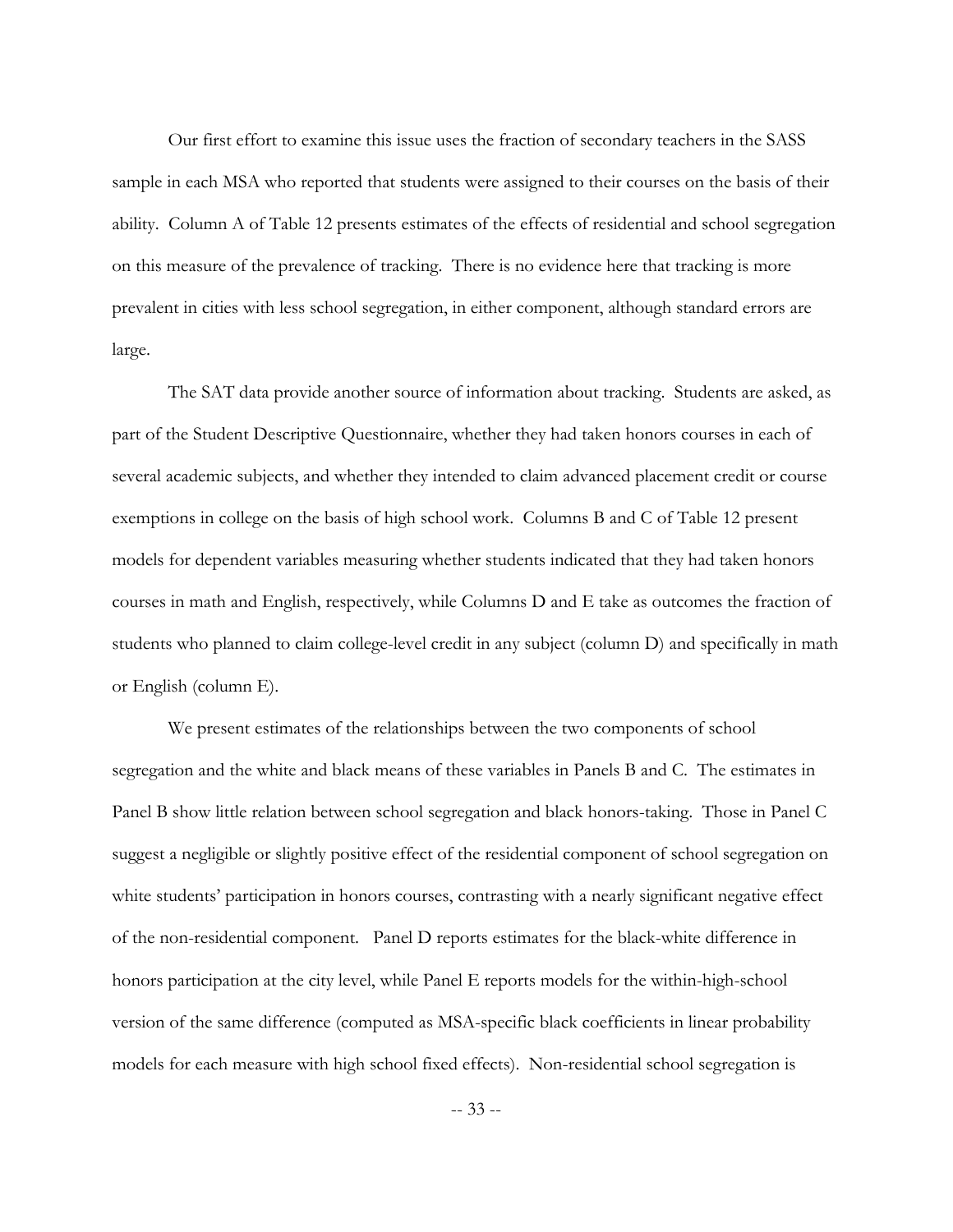associated with large positive effects on the black-white gap in honors course taking (though these are only marginally significant in Panel E), while the residential segregation effect is much smaller, less stable, and never significant. These results offer clear support for the within-school segregation hypothesis, suggesting that school desegregation has a positive relationship with the prevalence of ability sorting. This is consistent with there being a weak relationship between the non-residential component of school segregation and a measure of relative classroom exposure, were one available[.35](#page-35-0)

# VII. Conclusion

 $\overline{a}$ 

 One of the most important and controversial issues in U.S. education policy is the racial segregation of schools. In this paper we propose a new methodology, based on the differences in black and white student achievement across cities, to evaluate the effects of relative exposure of black students to black schoolmates. Using this method we find what we believe to be robust and credible evidence that black studentsí relative achievement is lower in cities with more racially segregated schools. We go on to ask whether the components of school segregation attributable to residential patterns and other factors have similar effects on outcome gaps. To our surprise, we find that they have quite different effects: Residential segregation appears to hurt the relative performance of black students, while variation in school segregation around that predicted from

<span id="page-35-0"></span><sup>35</sup> We have also estimated models for the tracking measures that separate out the component of non-residential school segregation attributable to court-ordered desegregation. Standard errors are large, but the results indicate that, if anything, court-ordered desegregation has larger effects on tracking than does the residual component. Also, though we focus in Table 12 on tracking in secondary grades, we have found two indications that non-residential school segregation may be associated with greater within-school stratification at the *primary* level. First, when we do not restrict our SASS sample to secondary teachers we estimate a positive effect of the non-residential segregation component on the prevalence of tracking. Second, our analysis of data from the Early Childhood Longitudinal Survey on the racial composition of kindergarten classrooms suggests that cities with more non-residential school segregation have schools that are, at the kindergarten level, significantly more internally segregated than are schools in cities with less school segregation.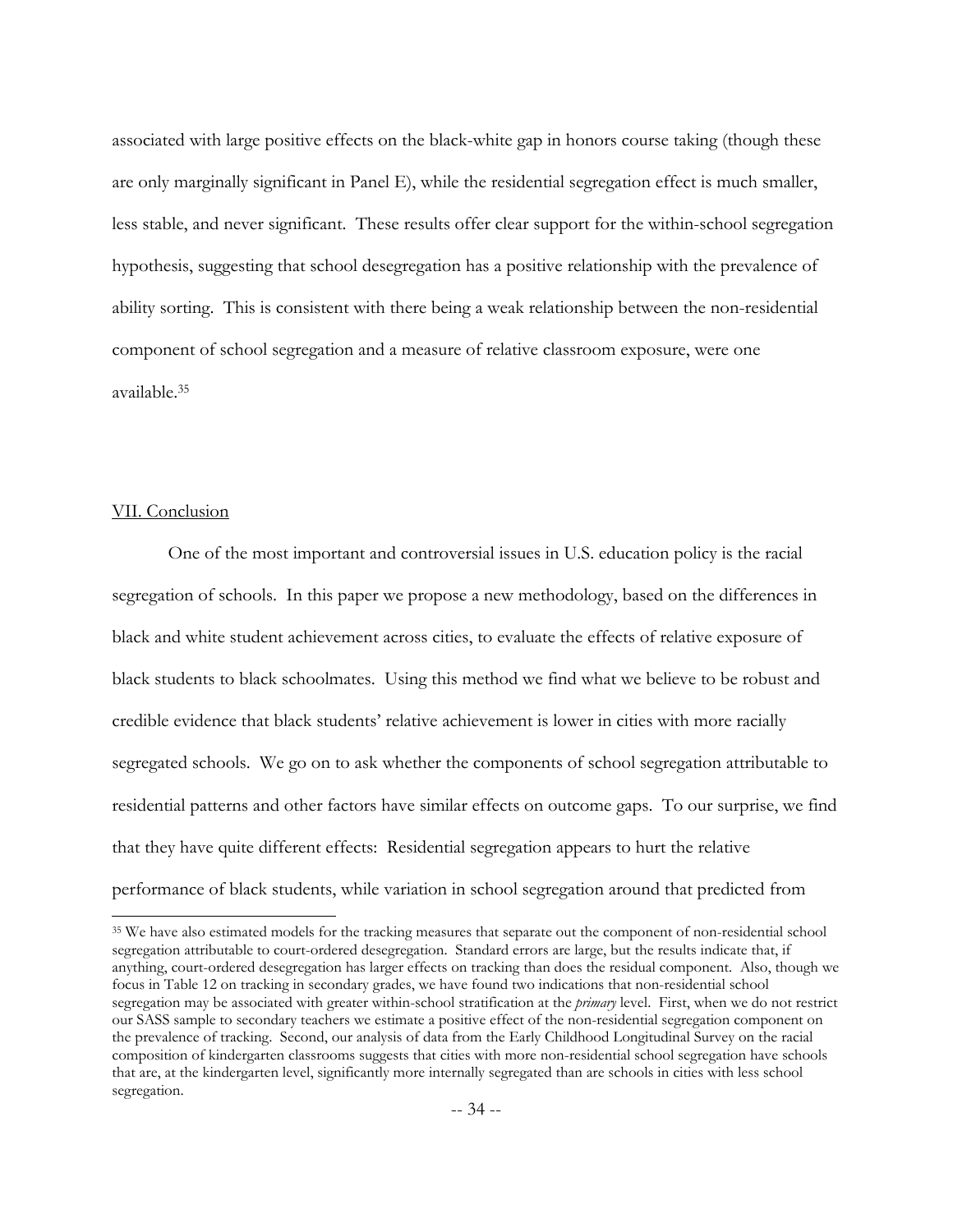residential patterns—even when instrumented by measures of the strength of court-ordered school desegregation regimes—is essentially uncorrelated with black-white gaps.

 At first glance our results on the effects of the residential component of school segregation appear to be inconsistent with recent results on the effects of moving children from high-poverty to lower-poverty neighborhoods. Using data from the Moving to Opportunity experiment, Kling and Liebman (2004) and Katz, Kling, and Liebman (2001) find that moving from a high-poverty public housing development to a lower poverty neighborhood has negligible impacts on children's average outcomes. Similarly, Jacob (2003) finds little impact on student outcomes when public housing residents are forced to move because of building demolitions. It should be noted, however, that both of these interventions affected children for only a few years, rather than over their entire lives. Our results are more clearly consistent with those of Cutler and Glaeser (1997), who show substantial effects of long-run variation in residential segregation on adult economic outcomes.

Our finding that variation in the non-residential component of school segregation has little or no effect on the black achievement gap also appears to conflict with Guryanís (forthcoming) recent analysis of the effect of desegregation plans on high school graduation rates, though our cross-sectional approach does not provide enough power to distinguish effects of the size estimated by Guryan. In any case, it may be the case that school desegregation programs have a bigger effect on in their first few years of operation than 15-20 years later. In particular, we find suggestive evidence that cities with lower rates of non-residential school segregation have higher rates of within-school tracking, possibly reducing the exposure of black students to white classmates and counteracting desegregation-induced rises in exposure to white schoolmates.

 Given the divergence between our results and those in previous work, and the limitations of our research design, we believe that our analysis raises as many questions as it answers. More

-- 35 --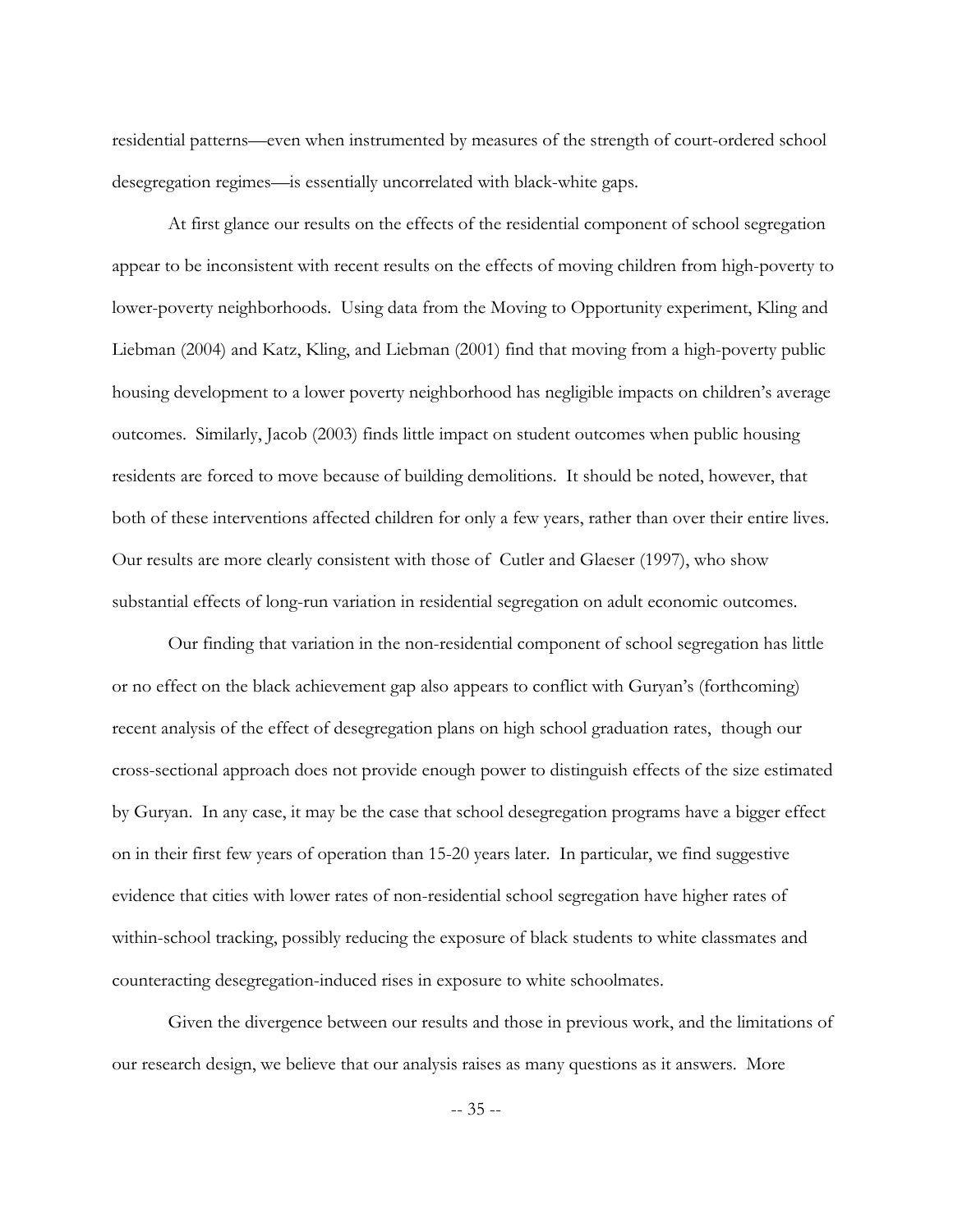research is needed to understand the long-run effects of residential segregation on student outcomes, and the apparently small effects of other sources of school segregation.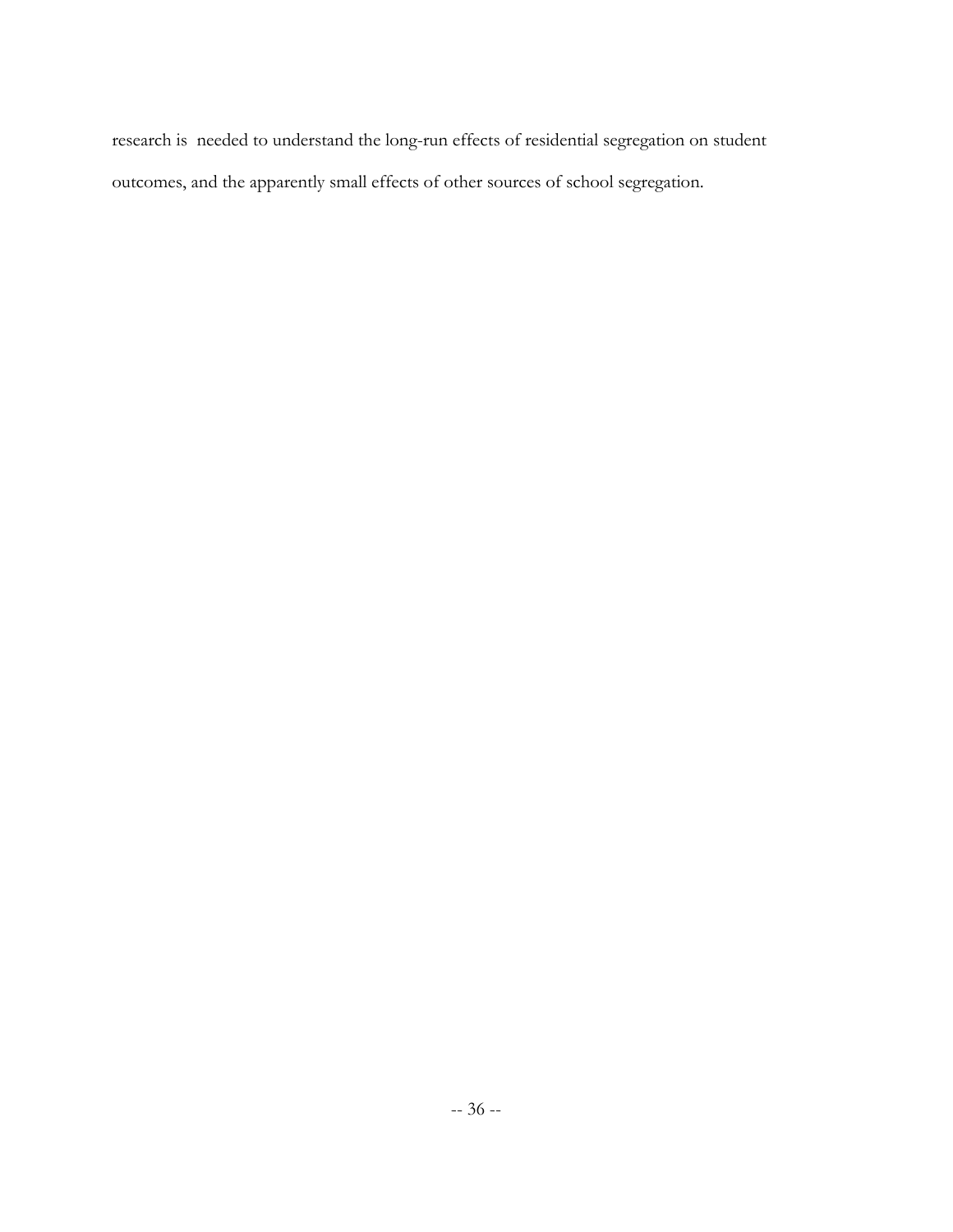# REFERENCES

- Boyd, Donald, Hamilton Lankford, Susanna Loeb and James Wyckoff (2003). "Analyzing the Determinants of the Matching Public School Teachers to Jobs: Estimating Compensating Differentials in Imperfect Labor Markets." National Bureau of Economic Research: Working Paper #9878.
- Brock, William A. and Steven N. Durlauf (2001). "Interactions-Based Models," in Handbook of Econometrics, Volume 5, J. J. Heckman and E. Leamer, eds. Amsterdam; London and New York, Elsevier Science, North-Holland**:** 3297-3380.
- Card, David and A. Abigail Payne (2002). "School Finance Reform, the Distribution of School Spending, and the Distribution of SAT Scores." Journal of Public Economics **83**(1): 49-82.
- Clark, Melissa (2003). "Selection Bias in College Admissions Tests," Mimeo, Princeton University
- Clotfelter, Charles T. (2004). After Brown : The Rise and Retreat of School Desegregation. Princeton, N.J., Princeton University Press.
- Clotfelter, Charles T., Helen F. Ladd and Jacob L. Vigdor (2003). "Segregation and Resegregation in North Carolina's Public School Classrooms." North Carolina Law Review **81**: 1463-1511.
- Coleman, James S. (1966). Equality of Educational Opportunity. Washington, D.C., U.S. Office of Education.
- Cutler, David M. and Edward L. Glaeser (1997). "Are Ghettos Good or Bad?" Quarterly Journal of Economics **112**: 827-72.
- Cutler, David M., Edward L. Glaeser and Jacob L. Vigdor (1999). "The Rise and Decline of the American Ghetto." Journal of Political Economy **107**(3): 455-506.
- Dynarski, Mark (1987). "The Scholastic Aptitude Test: Participation and Performance." Economics of Education Review **6**(3): 263-273.
- Evans, William N., Wallace E. Oates and Robert M. Schwab (1992). "Measuring Peer Group Effects: A Study of Teenage Behavior." Journal of Political Economy **100**(5): 966-91.
- Garen, John (1984). "The Returns to Schooling: A Selectivity Bias Approach with a Continuous Choice Variable." Econometrica **52**(5): 1199-1218.
- Guryan, Jonathan (forthcoming). "Desegregation and Black Dropout Rates." American Economic Review.
- Heckman, James J. (1979). "Sample Selection Bias as a Specification Error." Econometrica **47**: 153- 161.
- Hoxby, Caroline M. (2000). "Does Competition among Public Schools Benefit Students and Taxpayers?" American Economic Review **90**(5): 1209-1238.
- Hsieh, Chang-Tai and Miguel Urquiola (2003). "When Schools Compete, How Do They Compete? An Assessment of Chile's Nationwide School Voucher Program," Mimeo, Columbia University, August.
- Iceland, John, Daniel H. Weinberg and Erika Steinmetz (2002). "Racial and Ethnic Residential Segregation in the United States: 1980-2000." U.S. Census BureauCENSR-3, Washington, D.C.
- Jencks, Christopher and Meredith Phillips, Eds. (1998). The Black-White Test Score Gap. Washington, D.C., The Brookings Institution.
- Katz, Lawrence, Jeffrey Kling and Jeffrey Liebman (2001). "Moving to Opportunity in Boston: Early Results of a Randomized Mobility Experiment." Quarterly Journal of Economics **116**(2): 607-654.
- Kling, Jeffrey and Jeffrey Liebman (2004). "Experimental Analysis of Neighborhood Effects on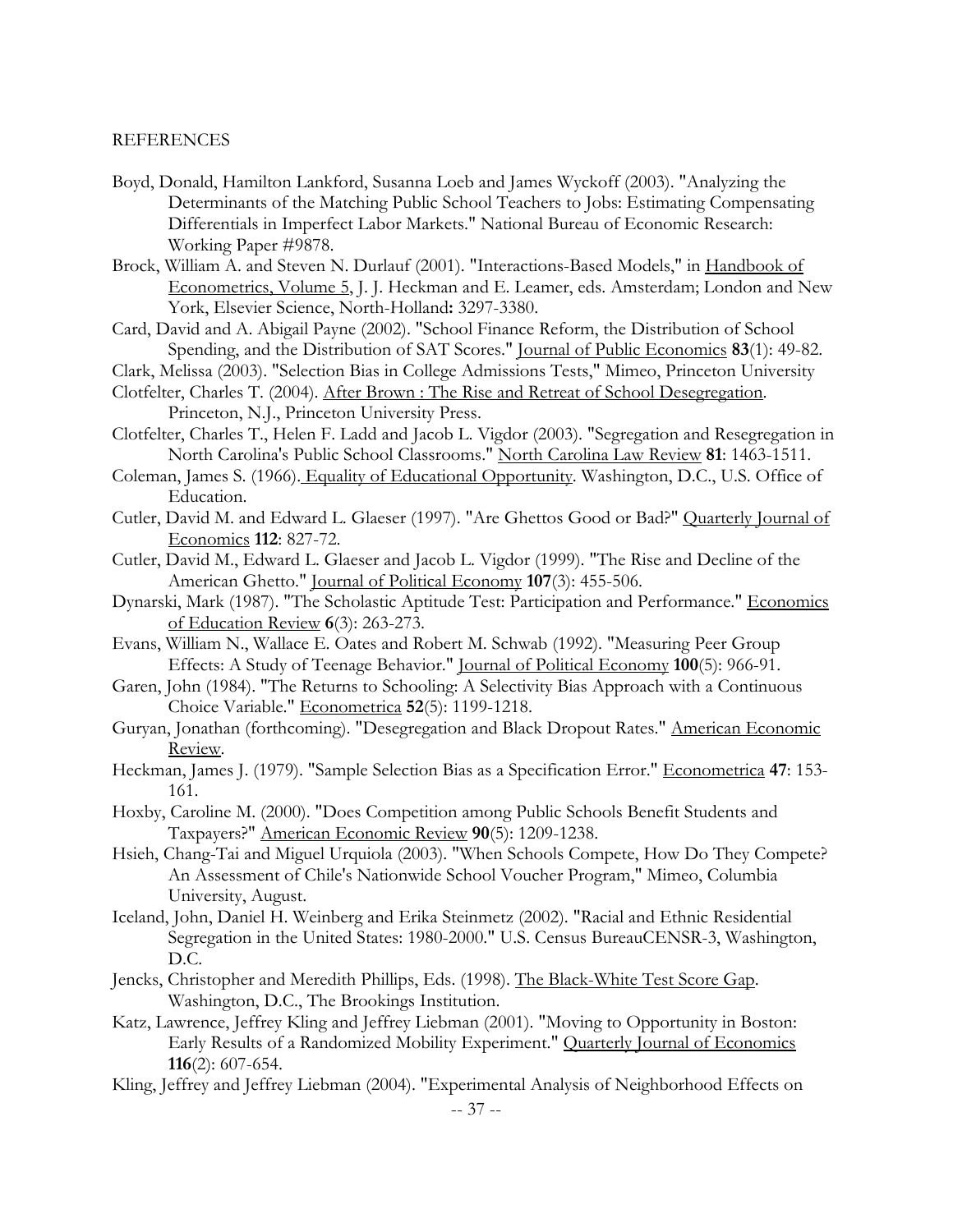Youth." Princeton University, Industrial Relations Section Working Paper 483.

- Manski, Charles F. (1990). "Nonparametric Bounds on Treatment Effects." American Economic Review Papers and Proceedings **80**: 319-323.
- --- (1993). "Identification of Endogenous Social Effects: The Reflection Problem." Review of Economic Studies **60**(3): 531-42.
- Massey, Douglas S. and Nancy A. Denton (1988). "The Dimensions of Residential Segregation." Social Forces **67**(2): 281-314.
- Murphy, Kevin M. and Robert H. Topel (1985). "Estimation and Inference in Two-Step Econometric Models." Journal of Business and Economic Statistics **3**(4): 370-379.
- Ogbu, John (2003). Black American Students in an Affluent Suburb: A Study of Academic Disengagement. Mahwah, NJ, Lawrence Erlbaum Associates, Inc.
- Ogbu, John and Signithia Fordham (1986). "Black Students' School Success: Coping with the Burden of 'Acting White'." The Urban Review **18**(3): 176-206.
- Reber, Sarah (2003). "Court-Ordered Desegregation: Successes and Failures Integrating American Schools since Brown," Unpublished manuscript, November.
- Rothstein, Jesse M. (2004). "Good Principals or Good Peers? Parental Valuation of School Characteristics, Tiebout Equilibrium, and the Incentive Effects of Competition among Jurisdictions." National Bureau of Economic Research: Working Paper #10666.
- Urquiola, Miguel (1999). "Demand Matters: School District Concentration, Composition, and Educational Expenditure." University of California, Berkeley, Center for Labor Economics: Working Paper #14.
- Welch, Finis and Audrey Light (1987). New Evidence on School Desegregation. Washington, D.C., United States Commission on Civil Rights.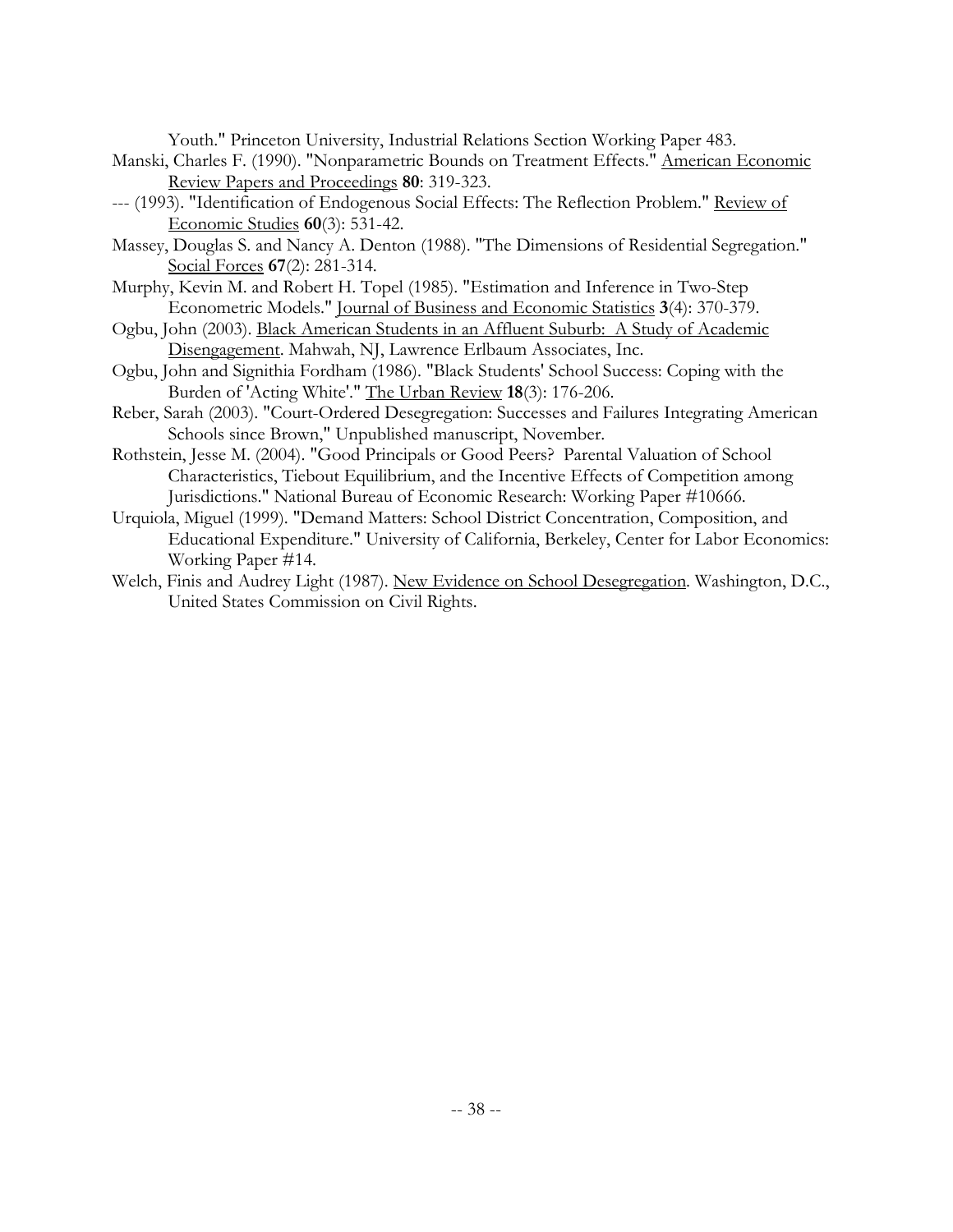# TECHNICAL APPENDIX

#### *A. Inference in the decomposition models*

Our basic two-level decomposition model, (8) and (9), may be rewritten as

- (A1) E[Y | X, Z, W] =  $X \beta + (Z \pi)^* \gamma_1 + (W Z \pi)^* \gamma_2$ , with
- (A2) E[W | Z] = Z π.

Let  $\varepsilon = Y - E[Y \mid X, Z, W]$  and  $u = W - E[W \mid Z]$ ; by definition, cov( $\varepsilon$ , u)=0. Let  $\hat{\pi} = (Z'Z)^{-1}Z'W$ be the sample estimate of the first-stage coefficient  $\pi$ , and let  $D = (X \ Z \pi \ (W-Z\pi))$ ,  $\hat{D} = (X \ Z \hat{\pi})$  $(W-Z \hat{\pi})$ ), and  $\Omega = (\beta' \gamma_1' \gamma_2')'$ .

If we could obtain the "true" OLS estimate of  $\Omega$  from (A1), (D'D)<sup>-1</sup>D'Y, inference would be straightforward. Because we observe only  $\hat{\pi}$  and not  $\pi$  (and therefore  $\hat{D}$  rather than D), we instead estimate

 $(A3)$   $\hat{\Omega} = (\hat{D} \cdot \hat{D})^{-1} \hat{D} Y$ .

Inference proceeds by noting that

(A4) 
$$
Y = D \Omega + \varepsilon = \hat{D} \Omega + (D - \hat{D})\Omega + \varepsilon = \hat{D} \Omega + Z (\pi - \hat{\pi})(\gamma_1 - \gamma_2) + \varepsilon
$$
, so  
(A5) 
$$
\hat{\Omega} = \Omega + (\hat{D}' \hat{D})^{-1} \hat{D}'[Z (\pi - \hat{\pi})(\gamma_1 - \gamma_2) + \varepsilon].
$$
As a result,

(A6) var(Ω) = var {(D' D)<sup>-1</sup>D'[Z (π - 
$$
\hat{\pi}
$$
)(γ<sub>1</sub> - γ<sub>2</sub>) + ε]}  
\n≈ var {(D'D)<sup>-1</sup>D'[Z (π -  $\hat{\pi}$ )(γ<sub>1</sub> - γ<sub>2</sub>) + ε]}  
\n= (D'D)<sup>-1</sup>D'var{Z (π -  $\hat{\pi}$ )(γ<sub>1</sub> - γ<sub>2</sub>) + ε}D(D'D)<sup>-1</sup>  
\n= (D'D)<sup>-1</sup>D'Var{Z (π -  $\hat{\pi}$ )(γ<sub>1</sub> - γ<sub>2</sub>)} + var(ε)] D(D'D)<sup>-1</sup>,

with the approximation due to Murphy and Topel (1985) and the final equality a result of the fact that

(A7) 
$$
Z(\pi - \hat{\pi})(\gamma_1 - \gamma_2) = Z((ZZ)^{-1}Z^2u)(\gamma_1 - \gamma_2)
$$
  
is uncorrelated with c. Note that

is uncorrelated with ε. Note that

(A8) 
$$
var{ Z (\pi - \hat{\pi})(\gamma_1 - \gamma_2) } = (\gamma_1 - \gamma_2)^2 Zvar(\hat{\pi})Z
$$
, so

(A9) 
$$
\text{var}(\hat{\Omega}) = (D'D)^{-1}D'[(\gamma_1 - \gamma_2)^2 Z \text{var}(\hat{\pi})Z' + \text{var}(\epsilon)] D(D'D)^{-1}.
$$

Under classical assumptions of homoskedasticity and independence,  $var(\epsilon) = \sigma_{\epsilon}^2 I$  and  $var(u) =$  $\sigma_\mathrm{u}{}^2 \mathrm{I}$ , so

(A9') 
$$
var(\hat{\Omega}) = (D'D)^{-1}D'[(\gamma_1 - \gamma_2)^2 Z'(Z'Z)^{-1}Z \sigma_u^2 + \sigma_{\epsilon}^2] D(D'D)^{-1}
$$
.

In our empirical implementation, we allow for heteroskedasticity and clustering at the CMSA level, so we use the general form (A9). Let  $\Sigma$  be the estimated variance matrix of  $\varepsilon$  in this case, and let  $\Gamma$ be the heteroskedastic, clustered estimate of var( $\hat{\pi}$ ), which can be readily obtained from standard software packages. Canned routines for estimating the clustered variance matrix for the secondstage model, (A3), do not take account of sampling error in  $\hat{\pi}$ , so omit the first term in (A9) and provide

$$
(A10) \quad \Psi = (\hat{D} \cdot \hat{D})^{-1} \hat{D} \Sigma \hat{D} \hat{D} \hat{D} \cdot \hat{D})^{-1}.
$$

We adjust this matrix to obtain a consistent variance-covariance matrix for  $\Omega$ :

$$
(A11) \quad \hat{\text{var}}(\hat{\Omega}) = \Psi + (\hat{\gamma}_1 - \hat{\gamma}_2)^2 (\hat{D}' \hat{D})^{-1} \hat{D}' Z \Gamma Z' \hat{D} (\hat{D}' \hat{D})^{-1}.
$$

The three-level model— $(10a)$ ,  $(10b)$ , and  $(11)$ —is only slightly more complex:

(A12)  $Y = X \beta + (Z_{1} \pi_{11})^{*} \gamma_{1} + (Z_{1} \pi_{21} + Z_{2} \pi_{22} - Z_{1} \pi_{11})^{*} \gamma_{2} + (W - Z_{1} \pi_{21} + Z_{2} \pi_{22})^{*} \gamma_{3} + \epsilon$ , with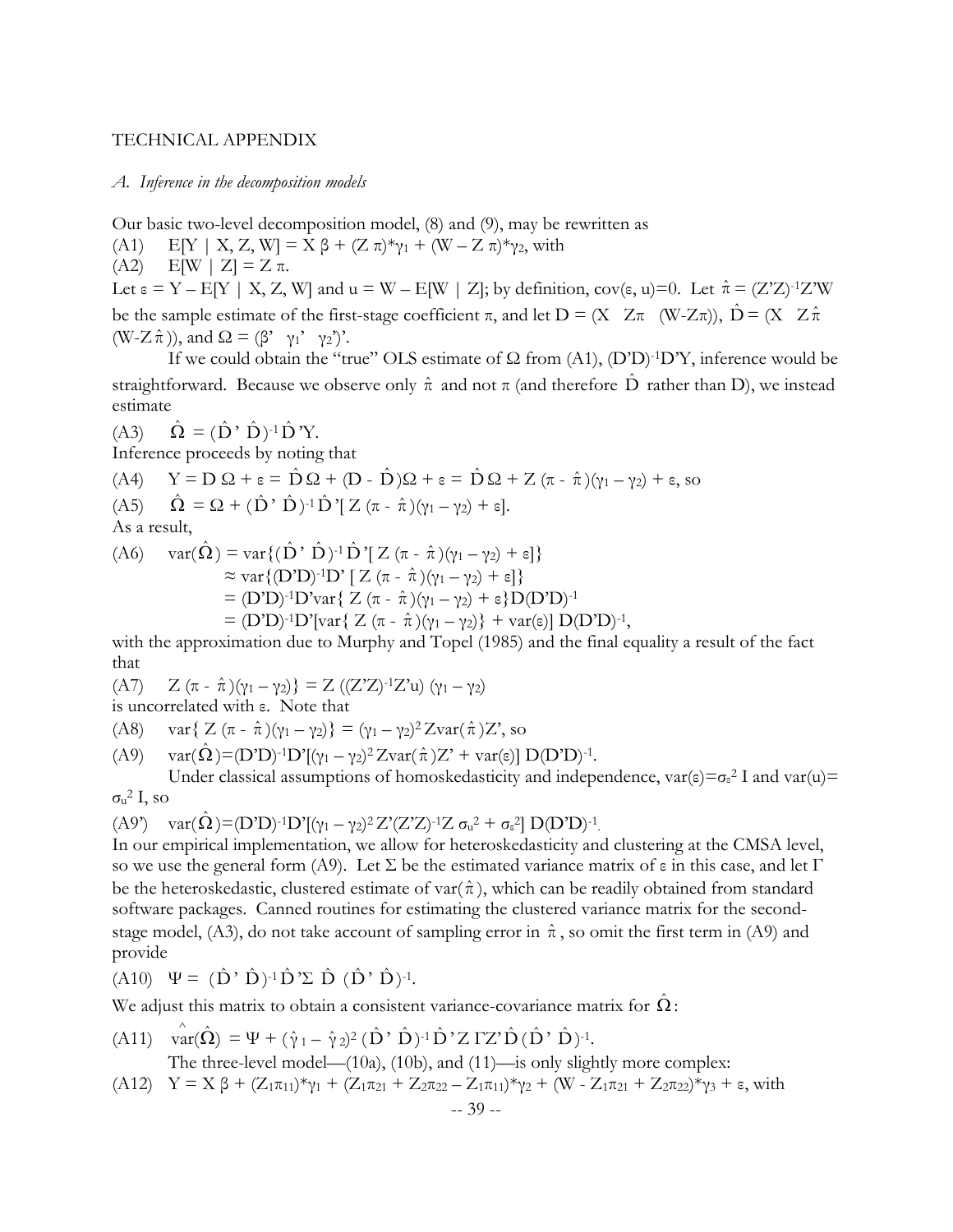(A13) 
$$
W = Z_1 \pi_{11} + u_1
$$
  
\t $= Z_1 \pi_{21} + Z_2 \pi_{22} + u_2.$   
\tAgain, let  $D = (X \ Z_1 \pi_{11} (Z_1 \pi_{21} + Z_2 \pi_{22} - Z_1 \pi_{11}) (W - Z_1 \pi_{21} + Z_2 \pi_{22}))$ ,  $\Omega = (\beta' \gamma_1' \gamma_2' \gamma_3)'$ , and  
\t $\hat{D} = (X \ Z_1 \hat{\pi}_{11} (Z_1 \hat{\pi}_{21} + Z_2 \hat{\pi}_{22} - Z_1 \hat{\pi}_{11}) (W - Z_1 \hat{\pi}_{21} + Z_2 \hat{\pi}_{22}))$ . Then  
\t(A14)  $Y = D \Omega + \varepsilon = \hat{D} \Omega + Z_1(\pi_{11} - \hat{\pi}_{11})(\gamma_1 - \gamma_2) + (Z_1(\pi_{21} - \hat{\pi}_{21}) + Z_2(\pi_{22} - \hat{\pi}_{22}))(\gamma_2 - \gamma_3) + \varepsilon$ .  
By the same logic used above,  
\t(A15)  $var(\hat{\Omega}) = var\{ (D'D)^{-1}D' [Z_1(\pi_{11} - \hat{\pi}_{11})(\gamma_1 - \gamma_2) + (Z_1(\pi_{21} - \hat{\pi}_{21}) + Z_2(\pi_{22} - \hat{\pi}_{22}))(\gamma_2 - \gamma_3) + \varepsilon \}$   
\t $= (D'D)^{-1}D'[Z_1*var(\hat{\pi}_{11})*Z_1'(\gamma_1 - \gamma_2)^2 + (Z_1*\gamma_2)^2 + (Z_1*\gamma_1 + Z_2*\gamma_1\hat{\pi}_{21})*Z_1' + Z_2*\gamma_1\hat{\pi}_{22})*Z_1' + Z_2*\gamma_1\hat{\pi}_{22} \times Z_2'(\gamma_2 - \gamma_3)^2 + 2^*Z_1*\langle cov(\hat{\pi}_{11}, \hat{\pi}_{22})*Z_1' + cov(\hat{\pi}_{11}, \hat{\pi}_{22})*Z_2'(\gamma_1 - \gamma_2)(\gamma_2 - \gamma_3) + var(\varepsilon) |D(D'D)^{-1}.$ 

A consistent estimate of var( $\hat{\Omega}$ ) is obtained by replacing each term in (A15) with an estimate of it. The variance terms are directly obtainable from the first-stage models. The only complex terms are those involving the covariance between  $\hat{\pi}_{11}$  and the coefficients from the second first-stage model. By the standard omitted variables formula,  $\hat{\pi}_{11} = \hat{\pi}_{21} + (Z_1'Z_1')^{-1}Z_1'Z_2\hat{\pi}_{22}$ ; as a result,  $cov(\hat{\pi}_{11}, \hat{\pi}_{21})$  $= \text{var}(\hat{\pi}_{21}) + (Z_1'Z_1)^{-1}Z_1'Z_2 \text{cov}(\hat{\pi}_{22}, \hat{\pi}_{21})$  and  $\text{cov}(\hat{\pi}_{11}, \hat{\pi}_{22}) = \text{cov}(\hat{\pi}_{21}, \hat{\pi}_{22}) + (Z_1'Z_1)^{-1}Z_1'Z_2 \text{cov}(\hat{\pi}_{22}, \hat{\pi}_{21})$  ${}^{1}Z_{1}Z_{2}var(\hat{\pi}_{22}).$ 

# *B: Equal and opposite effects?*

The specifications in Table 4 allow us to test the assumption that changes in the fraction of black schoolmates have equal effects on black and white students, in which case the first-differenced specifications reported in Table 3 are warranted. To aid in the interpretation of the models in this table, recall that equation (4) relates the adjusted SAT score of black and white students in city c to the mean characteristics of their schoolmates ( $X_{1c}$  and  $X_{2c}$ ), the average fraction of black students in their schools ( $B_1$ c and  $B_2$ c), and an average residual ( $u_1$ c and  $u_2$ c):

(B1a)  $r_{1c} = X_{1c}\beta_1 + B_{1c}\gamma_1 + u_{1c}$ ,

(B1b)  $r_{2c} = X_{2c}\beta_2 + B_{2c}\gamma_2 + u_{2c}$ .

Differencing (B1a) and (B1b) is appropriate if any correlations between (u<sub>1c</sub>, u<sub>2c</sub>) and (B<sub>1c</sub>, B<sub>2c</sub>) arises through a common component:

 $u_{1c} = u_c + \eta_{1c}$ ,  $u_{2c} = u_c + \eta_{2c}$ , with  $E[\eta_{jc} B_{kc}] = 0$  for all j and k, since in this case  $u_{1c}$  -  $u_{2c}$  is uncorrelated with either  $B_{1c}$  or  $B_{2c}$ . Since the common component can always be decomposed as

 $u_c = \pi_1 B_{1c} + \pi_2 B_{2c} + \xi_c$ , with  $E[\xi_c B_{kc}] = 0$ we could also estimate separate models for blacks and whites that include both segregation terms: (B2a)  $r_{1c} = X_{1c} \beta_1 + B_{1c} (\gamma_1 + \pi_1) + B_{2c} \pi_2 + \xi_c + \gamma_{1c}$ , (B2b)  $r_{2c} = X_{2c} \beta_2 + B_{1c} \pi_1 + B_{2c} (\gamma_2 + \pi_2) + \xi_c + \gamma_{2c}$ . Columns A-E of Table 4 present a differenced model that relates  $(r_{1c} - r_{2c})$  to  $B_{1c}$  and  $B_{2c}$ . If (B2a)

and (B2b) are correctly specified, the coefficients on these variables should estimate  $\gamma_1$  and  $-\gamma_2$ , respectively. Columns F and G of Table 4 present race-specific models like (B2a) and (B2b). The implied values of  $\pi_1$  and  $\pi_2$  are both close to zero.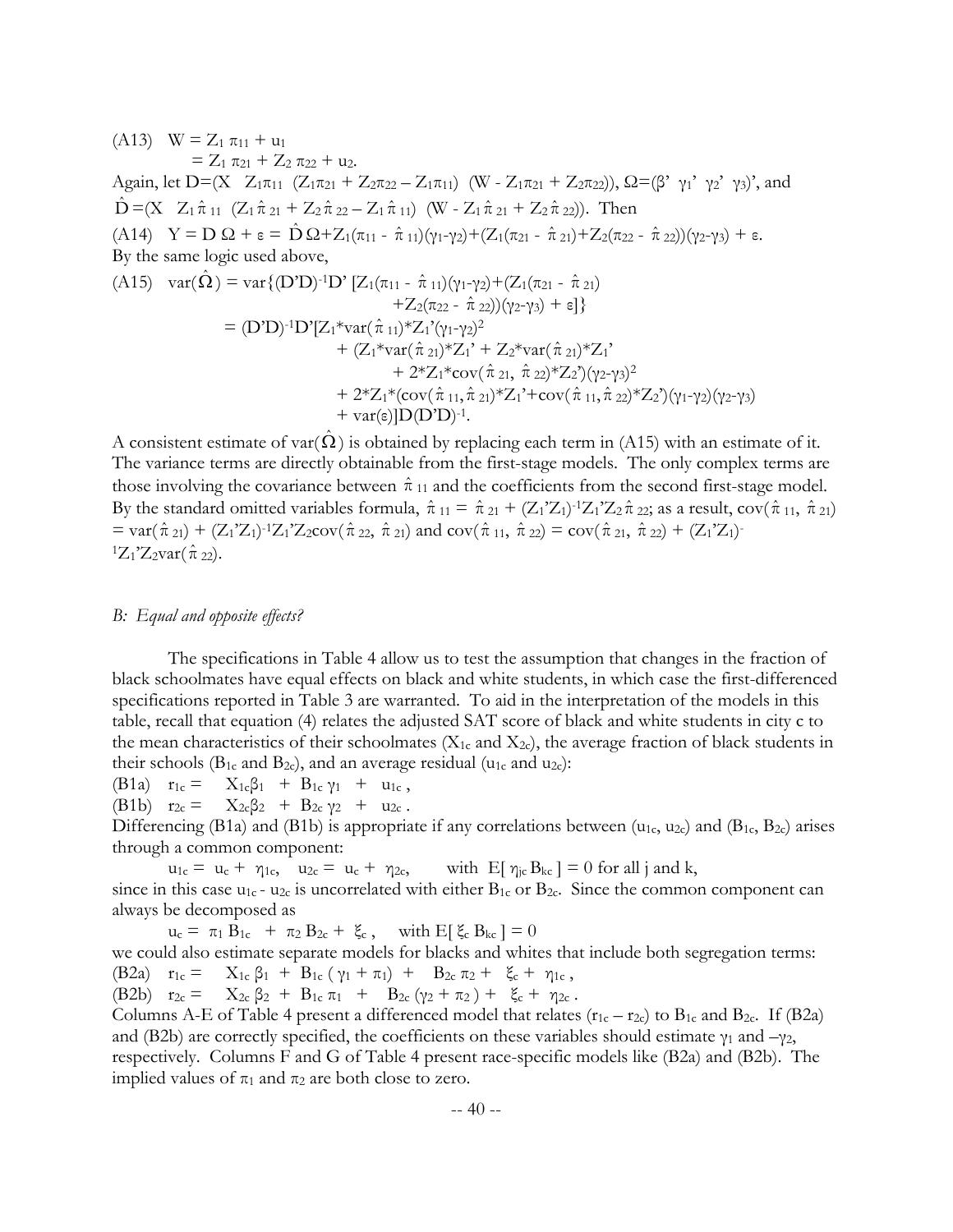

Figure 1A. Average SAT scores among white and black students,

Notes: Sample is schools in metropolitan areas in SAT states. Lines are kernel means, using an Epanechnikov kernel and a bandwidth of 0.02.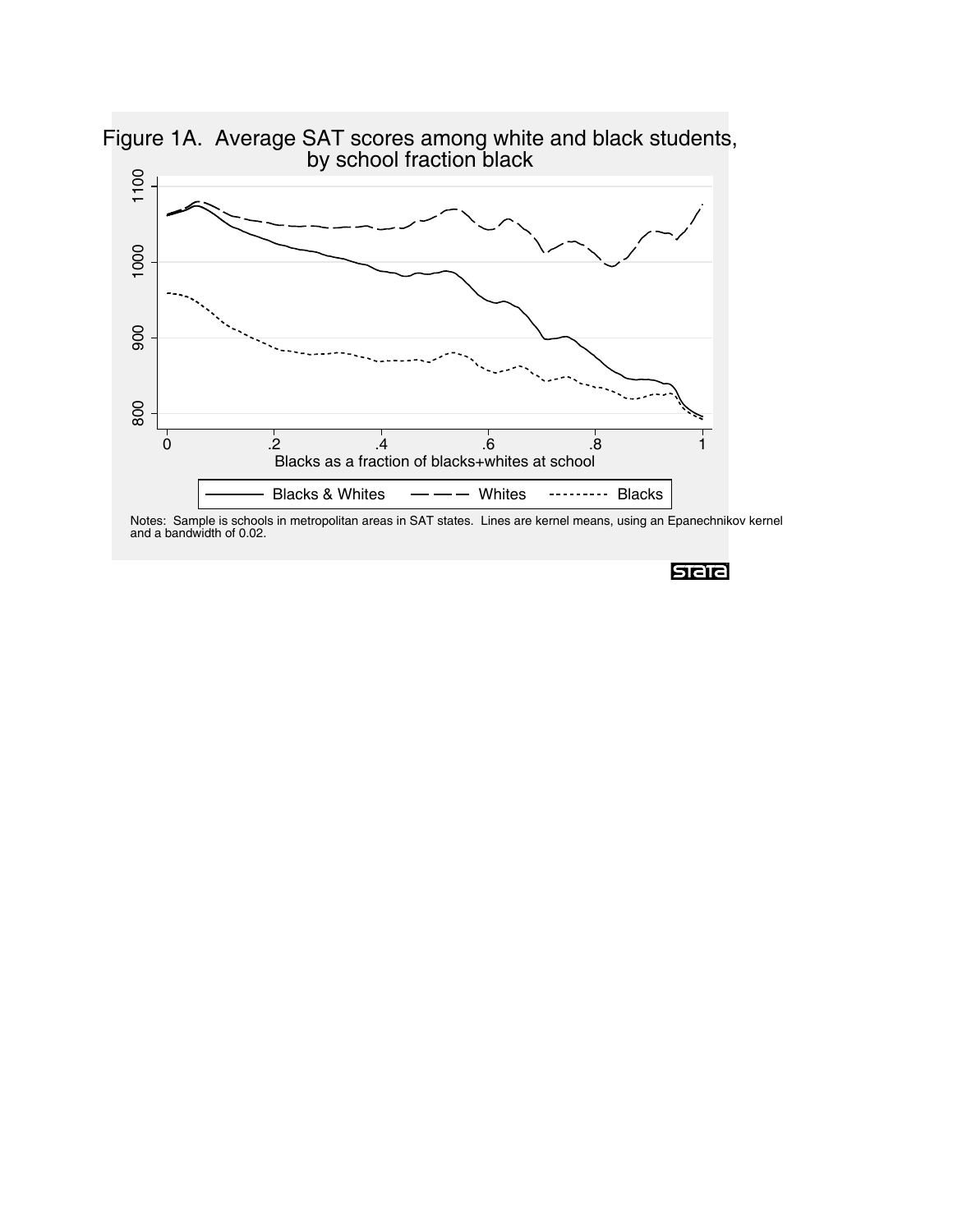

Figure 1B. Average residual SATs among white and black students, by school fraction black

Notes: Sample is schools in metropolitan areas in SAT states. Lines are kernel means, using an Epanechnikov kernel and a bandwidth of 0.02.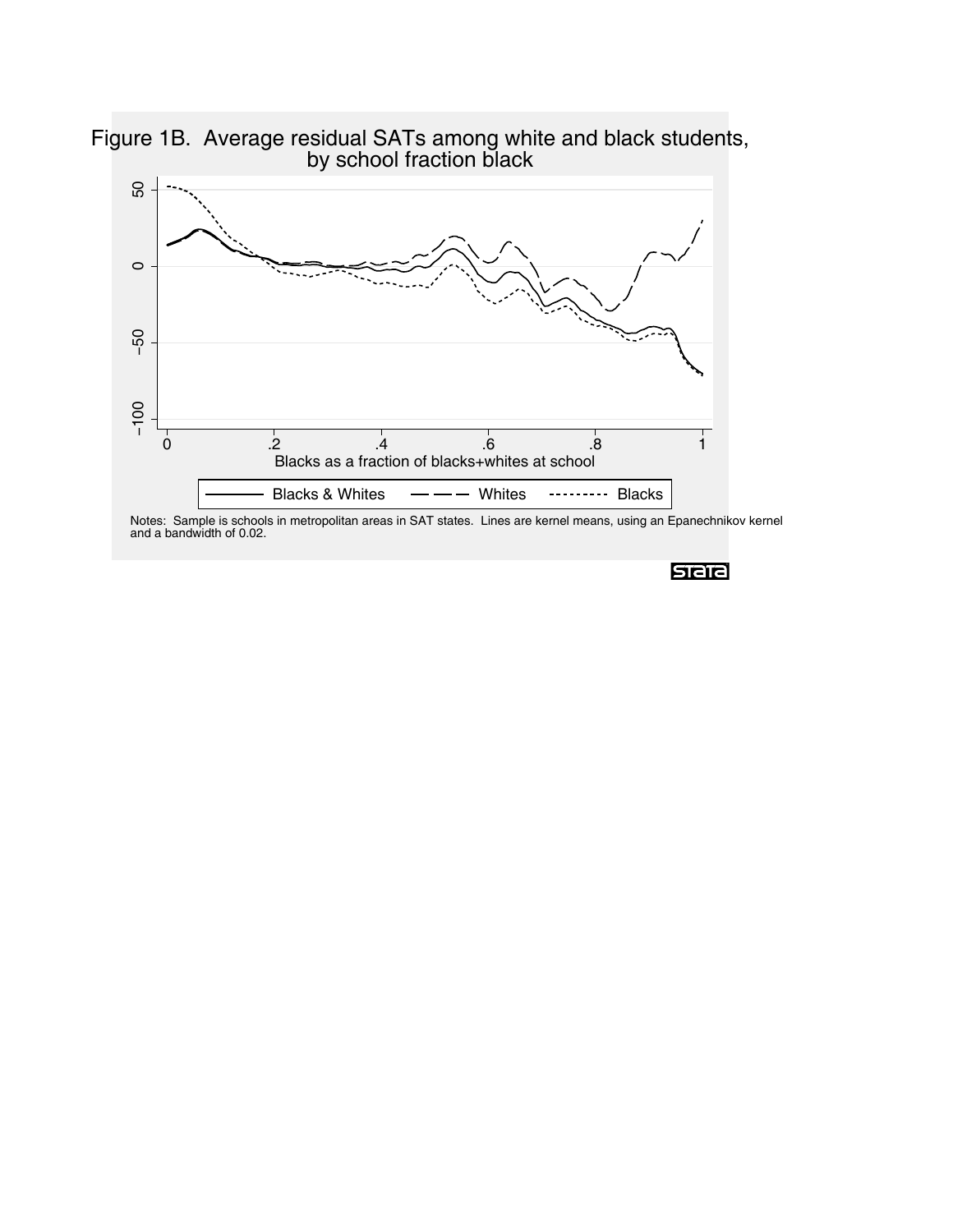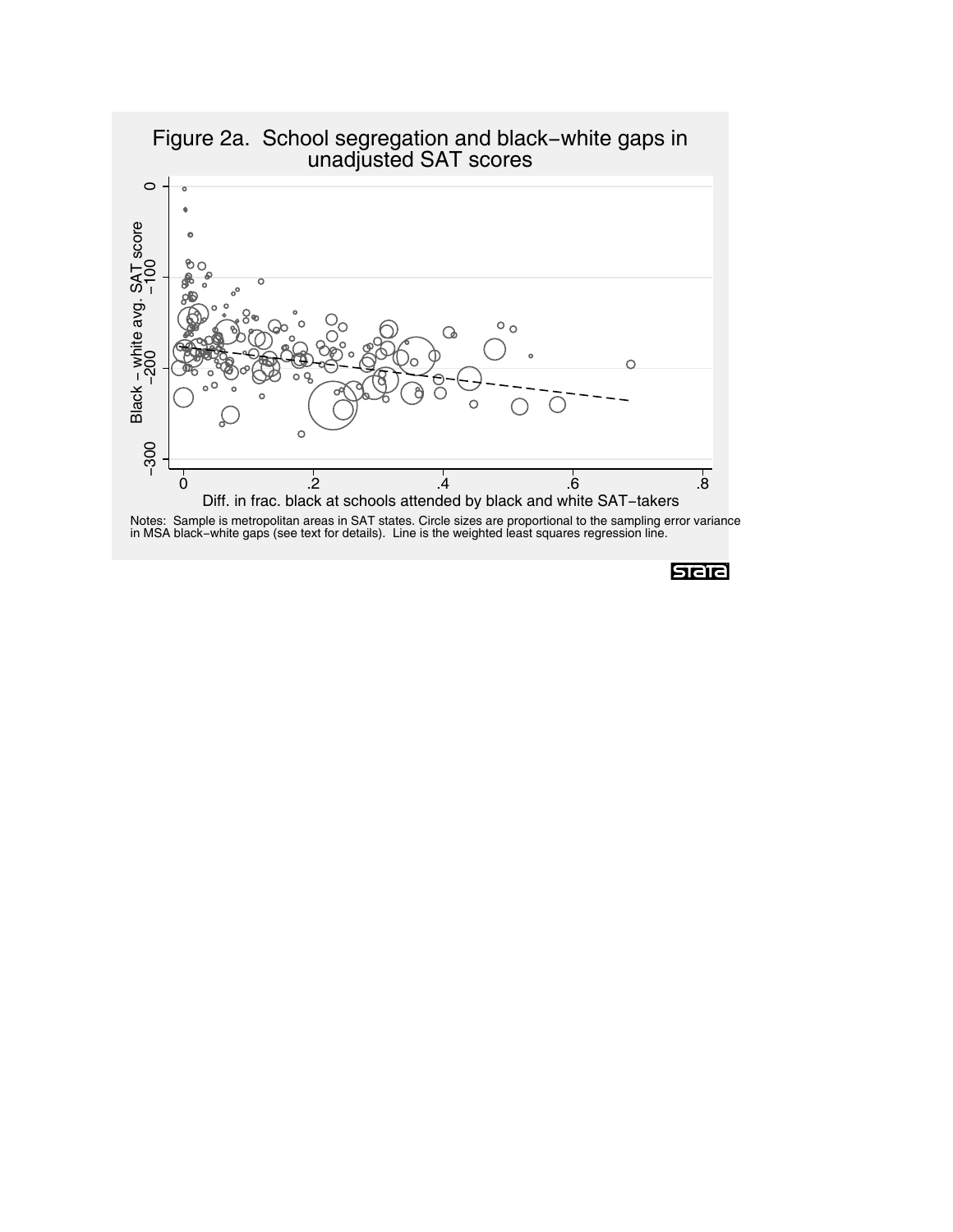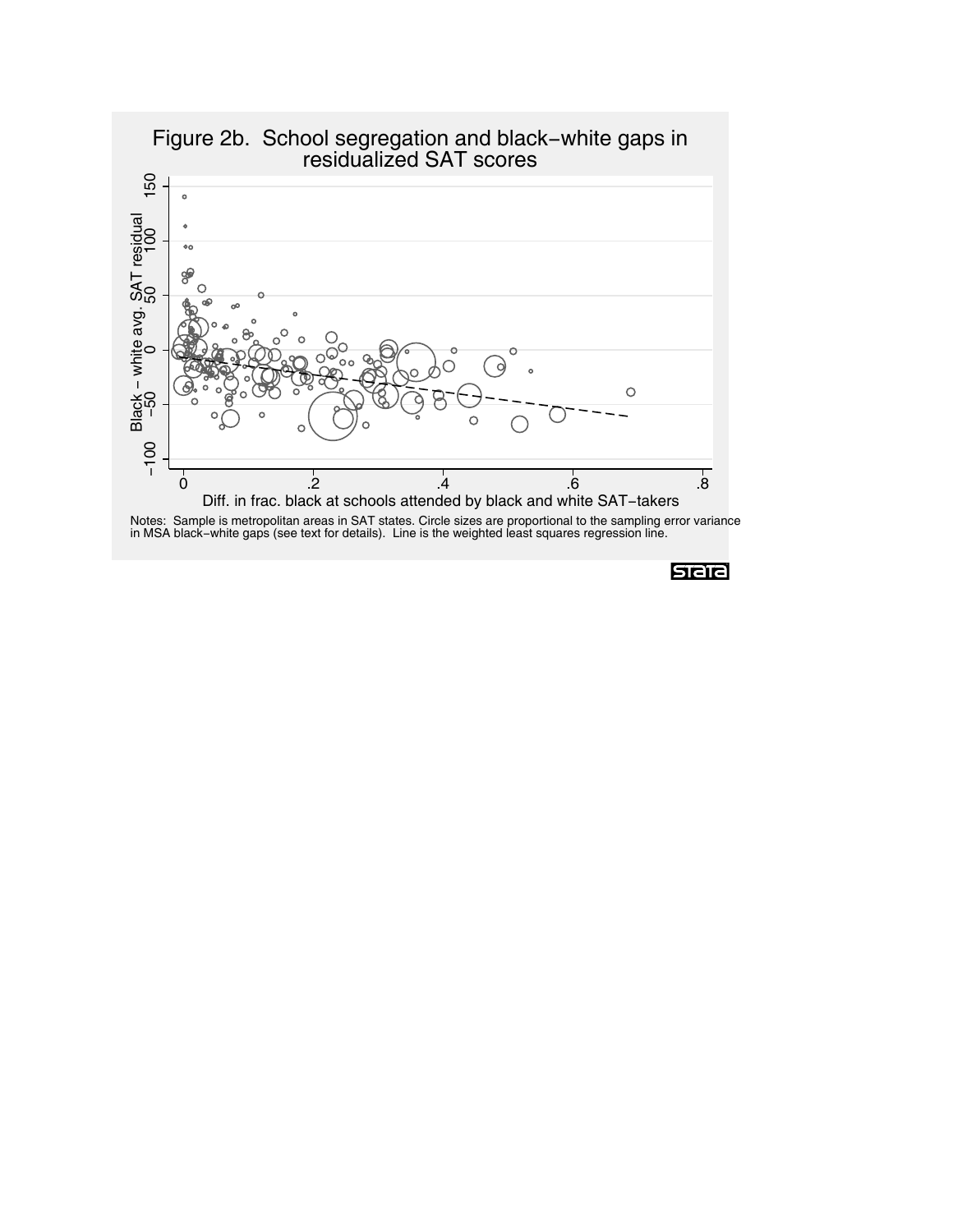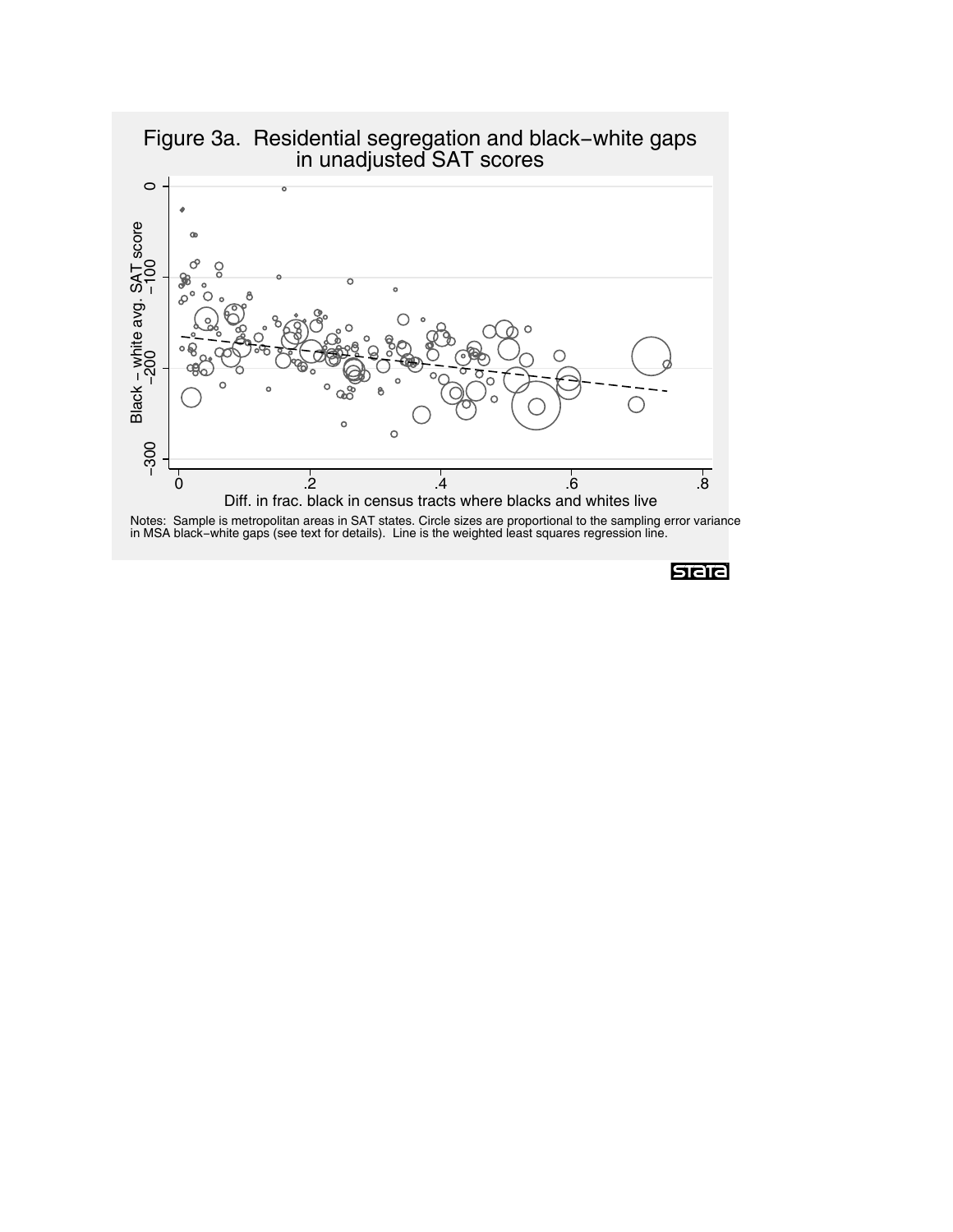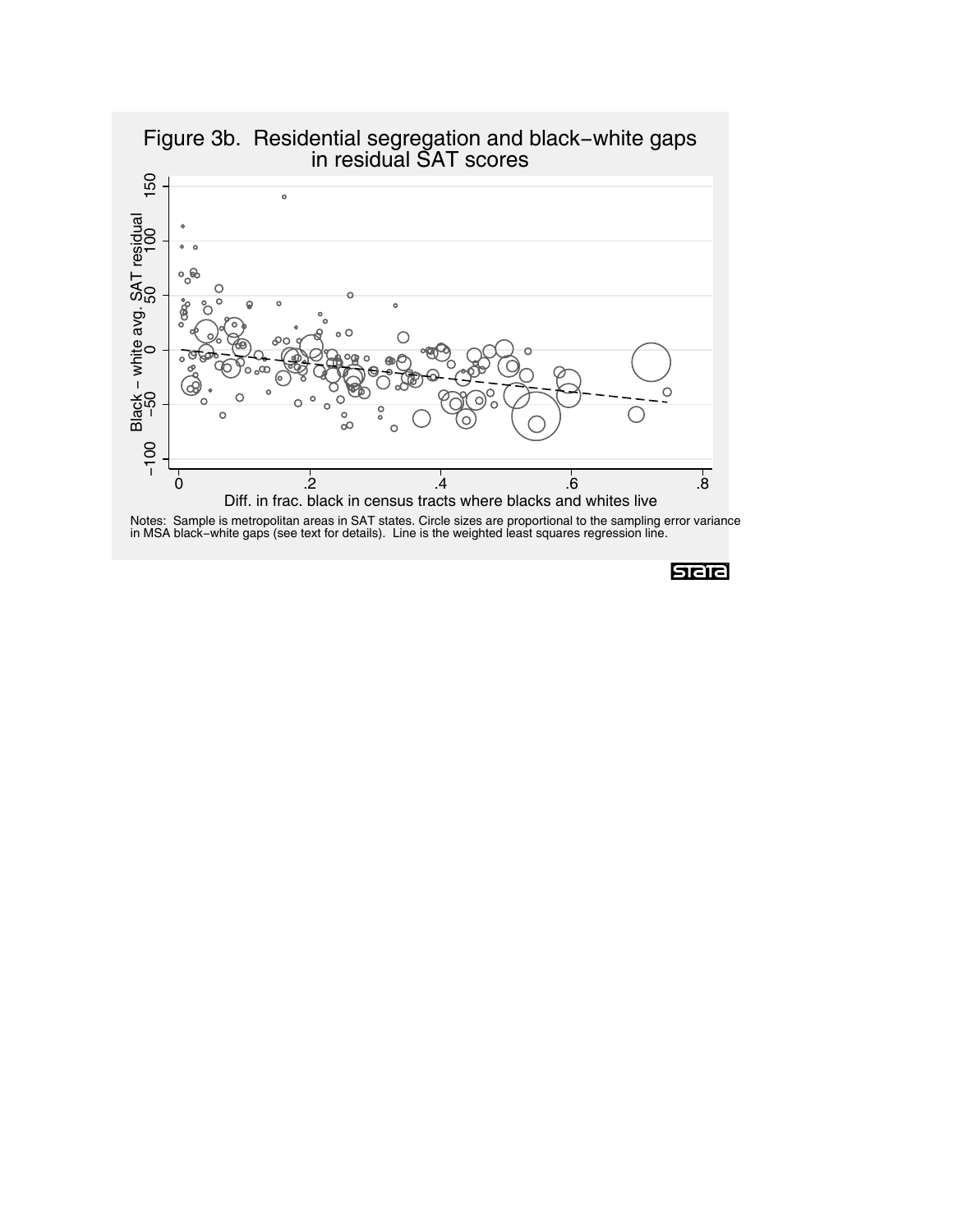

Figure 3c. Non−residential school segregation and black−white gaps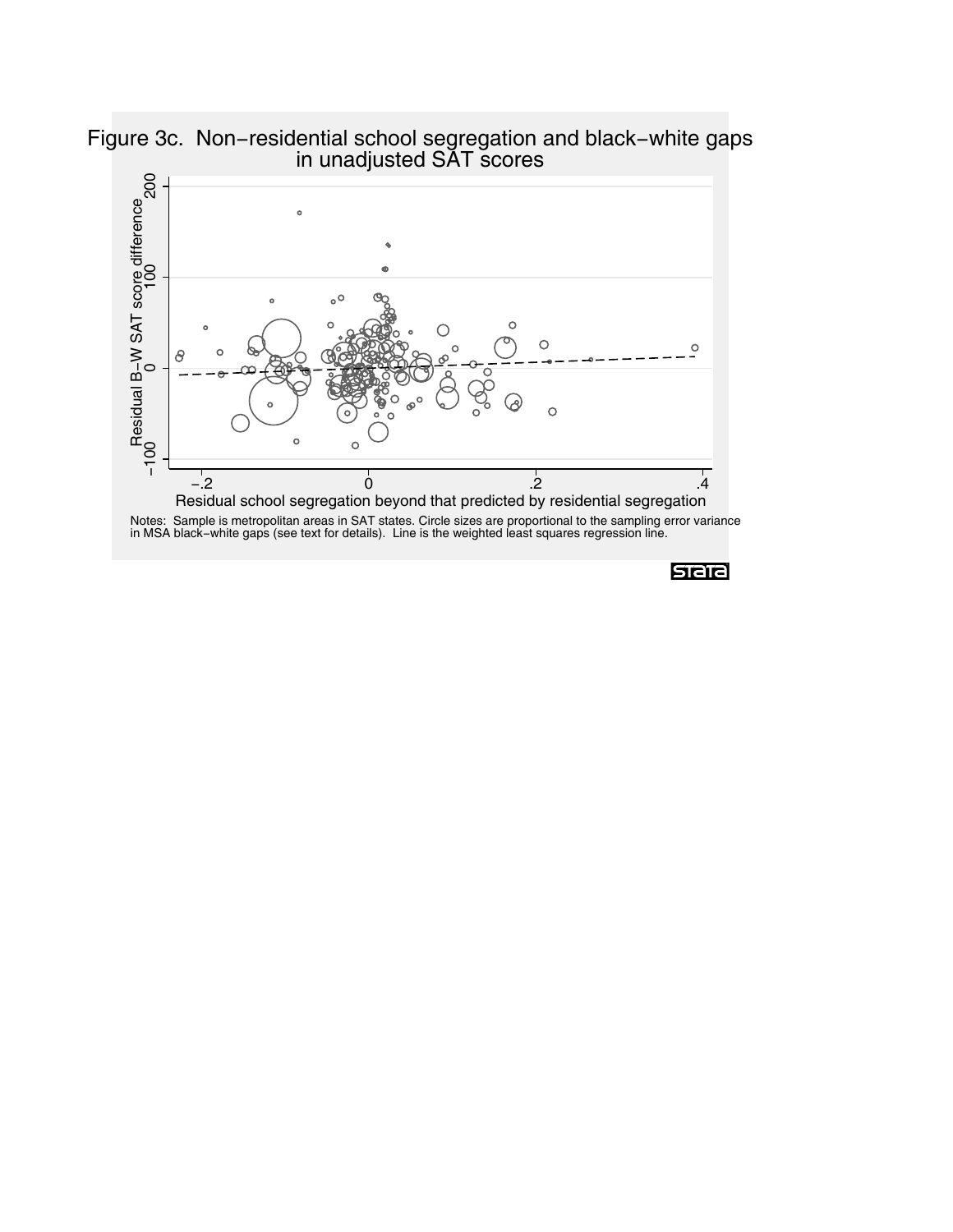

Figure 3d. Non−residential school segregation and black−white gaps in SAT residuals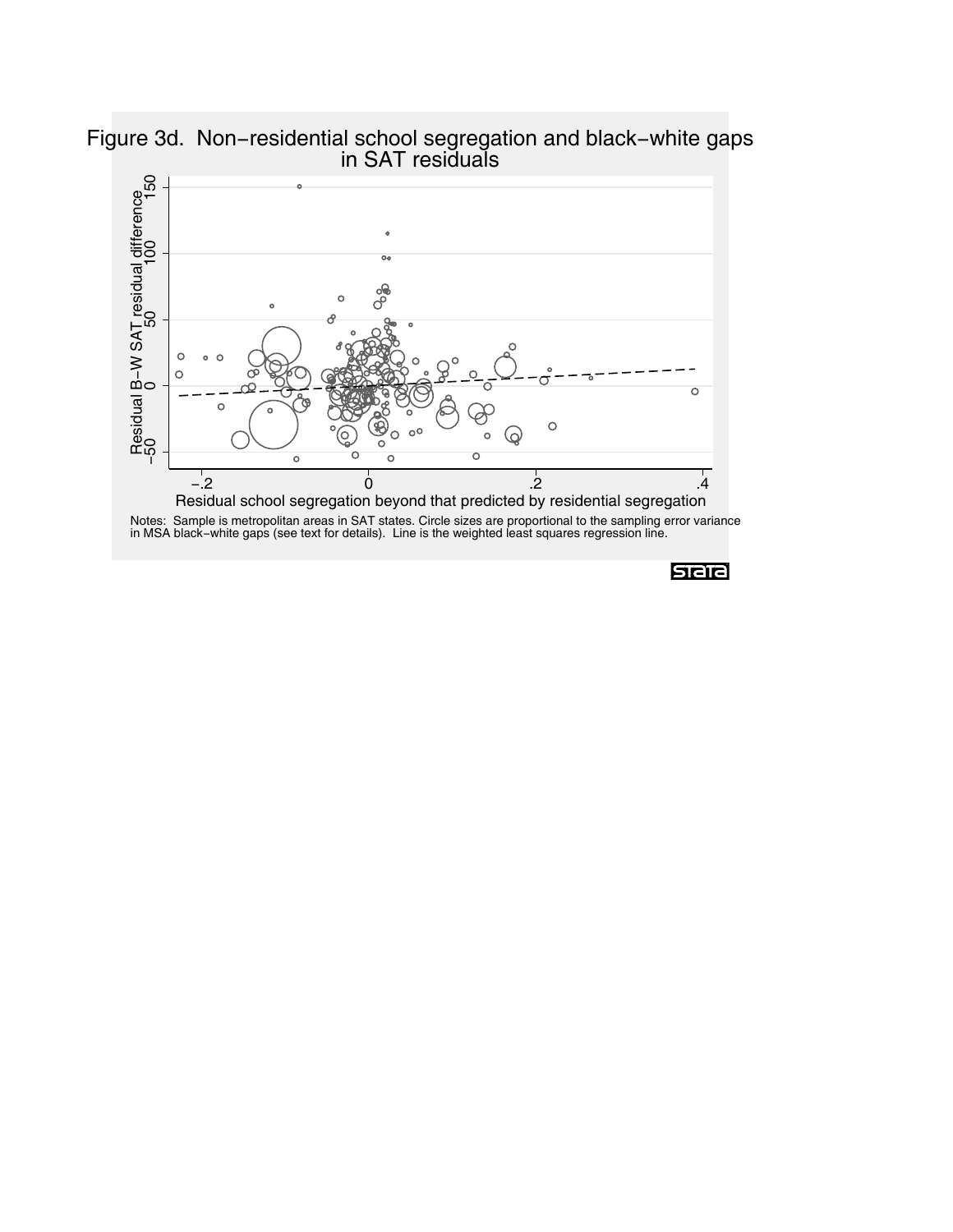**Table 1: Residential and school segregation in representative metropolitan areas**

| Residential<br>Fraction black in:                |          |                           | High school students<br>Fraction black in: |          | <b>SAT-takers</b><br>Fraction black in: | <b>SAT</b> |         |                                    |         |             |
|--------------------------------------------------|----------|---------------------------|--------------------------------------------|----------|-----------------------------------------|------------|---------|------------------------------------|---------|-------------|
| Name                                             | tracts   | Blacks' Whites'<br>tracts | Diff.                                      |          | Blacks' Whites'<br>schools schools      | Diff.      |         | Blacks' Whites'<br>schools schools | Diff.   | State?      |
| Least Segregated Cities                          |          |                           |                                            |          |                                         |            |         |                                    |         |             |
| Missoula, MT MSA                                 | 0.6%     | 0.5%                      | $0.1\%$                                    | 0.4%     | 0.3%                                    | 0.1%       |         |                                    |         | N           |
| Bismarck, ND MSA                                 | 0.5%     | 0.4%                      | $0.1\%$                                    | 0.7%     | 0.2%                                    | 0.5%       |         |                                    |         | ${\bf N}$   |
| Provo-Orem, UT MSA                               | 0.7%     | 0.5%                      | 0.2%                                       | 3.5%     | 0.3%                                    | 3.3%       |         |                                    |         | ${\bf N}$   |
| Boise City, ID MSA                               | $1.1\%$  | 0.8%                      | $0.3\%$                                    | 1.2%     | 0.8%                                    | 0.4%       |         |                                    |         | $\mathbf N$ |
| Bellingham, WA MSA                               | $1.5\%$  | 1.2%                      | $0.3\%$                                    | 1.6%     | $1.1\%$                                 | 0.5%       | $0.9\%$ | 0.9%                               | $0.0\%$ | $\mathbf Y$ |
| Medford-Ashland, OR MSA                          | $1.0\%$  | 0.7%                      | 0.3%                                       | 0.7%     | 0.5%                                    | 0.2%       | 0.6%    | 0.5%                               | 0.1%    | $\mathbf Y$ |
| Grand Junction, CO MSA                           | $1.0\%$  | 0.7%                      | 0.3%                                       | 6.2%     | $1.0\%$                                 | $5.2\%$    |         |                                    |         | ${\bf N}$   |
| Boulder-Longmont, CO PMSA                        | 1.7%     | 1.3%                      | 0.4%                                       | $1.8\%$  | $1.2\%$                                 | $0.6\%$    |         |                                    |         | ${\bf N}$   |
| Bangor, ME MSA                                   | 1.4%     | $1.0\%$                   | 0.4%                                       | 0.9%     | 0.5%                                    | 0.4%       | $0.9\%$ | 0.6%                               | 0.3%    | Y           |
| Redding, CA MSA                                  | $1.6\%$  | 1.2%                      | 0.5%                                       | 3.1%     | $1.2\%$                                 | 2.0%       | 0.9%    | $0.8\%$                            | 0.1%    | Y           |
| Least segregated cities with at least 10% blacks |          |                           |                                            |          |                                         |            |         |                                    |         |             |
| Jacksonville, NC MSA                             | 29.4%    | 19.4%                     | 9.9%                                       | $32.1\%$ | 23.9%                                   | 8.2%       | 31.8%   | 25.2%                              | $6.6\%$ | Y           |
| Dover, DE MSA                                    | 32.0%    | 20.2%                     | 11.9%                                      | 29.1%    | 22.5%                                   | 6.6%       | 28.2%   | 22.1%                              | 6.1%    | $\mathbf Y$ |
| Lawton, OK MSA                                   | 33.4%    | 21.5%                     | 11.9%                                      | 29.5%    | 21.5%                                   | $8.0\%$    |         |                                    |         | $\mathbf N$ |
| Charlottesville, VA MSA                          | 27.0%    | 13.3%                     | 13.7%                                      | 27.2%    | $15.5\%$                                | 11.6%      | 23.7%   | 15.9%                              | 7.8%    | $\rm Y$     |
| Fayetteville, NC MSA                             | 49.4%    | 34.2%                     | 15.2%                                      | $51.5\%$ | 39.6%                                   | 11.9%      | 54.4%   | 36.2%                              | 18.2%   | $\mathbf Y$ |
| Clarksville-Hopkinsville, TN-KY MSA 35.5%        |          | 19.8%                     | 15.7%                                      | 33.1%    | 27.3%                                   | 5.8%       |         |                                    |         | ${\bf N}$   |
| Killeen-Temple, TX MSA                           | 38.9%    | 22.5%                     | 16.4%                                      | $35.8\%$ | 22.1%                                   | 13.7%      | 35.0%   | 20.7%                              | 14.3%   | $\mathbf Y$ |
| Danville, VA MSA                                 | 44.8%    | 27.8%                     | 17.0%                                      | 46.8%    | 35.2%                                   | 11.6%      | 43.7%   | 34.2%                              | 9.4%    | $\mathbf Y$ |
| Greenville, NC MSA                               | $47.0\%$ | 29.5%                     | 17.5%                                      | 48.8%    | 41.2%                                   | $7.5\%$    | 45.3%   | 40.2%                              | $5.1\%$ | $\mathbf Y$ |
| Myrtle Beach, SC MSA                             | $31.7\%$ | 13.4%                     | 18.3%                                      | 32.8%    | $23.2\%$                                | 9.5%       | 31.7%   | 23.8%                              | 7.9%    | $\mathbf Y$ |
| Most segregated cities                           |          |                           |                                            |          |                                         |            |         |                                    |         |             |
| Philadelphia, PA-NJ PMSA                         | 68.6%    | $9.1\%$                   | 59.5%                                      | $61.7\%$ | $10.1\%$                                | 51.5%      | 52.8%   | $8.7\%$                            | 44.1%   | $\mathbf Y$ |
| Miami, FL PMSA                                   | 79.4%    | 19.8%                     | 59.5%                                      | 58.5%    | 22.8%                                   | 35.7%      | 51.8%   | 22.4%                              | 29.4%   | $\mathbf Y$ |
| Flint, MI PMSA                                   | 72.0%    | $8.0\%$                   | 64.1%                                      | 70.7%    | 7.6%                                    | 63.1%      |         |                                    |         | ${\bf N}$   |
| Cleveland-Lorain-Elyria, OH PMSA                 | 72.4%    | 6.9%                      | 65.4%                                      | 68.9%    | 7.4%                                    | $61.5\%$   |         |                                    |         | ${\bf N}$   |
| Milwaukee-Waukesha, WI PMSA                      | 72.2%    | 6.0%                      | 66.2%                                      | 63.3%    | 7.7%                                    | 55.6%      |         |                                    |         | $\mathbf N$ |
| Newark, NJ PMSA                                  | 78.2%    | 8.3%                      | 69.9%                                      | 66.7%    | 7.6%                                    | 59.1%      | 64.5%   | $6.8\%$                            | 57.6%   | Y           |
| Chicago, IL PMSA                                 | $78.0\%$ | 7.2%                      | 70.8%                                      | $66.5\%$ | $7.3\%$                                 | 59.2%      |         |                                    |         | ${\bf N}$   |
| New York, NY PMSA                                | 82.6%    | $10.5\%$                  | 72.2%                                      | 52.2%    | 11.8%                                   | 40.5%      | 47.5%   | 11.7%                              | 35.9%   | $\mathbf Y$ |
| Gary, IN PMSA                                    | 80.3%    | 5.7%                      | 74.6%                                      | 76.2%    | 4.8%                                    | 71.4%      | 73.2%   | 4.2%                               | 68.9%   | $\mathbf Y$ |
| Detroit, MI PMSA                                 | 81.4%    | 6.2%                      | 75.1%                                      | $80.8\%$ | 5.1%                                    | 75.7%      |         |                                    |         | ${\bf N}$   |

*Notes:* Segregation rankings are by difference in fraction black between blacks' and whites' census tracts, as in the fourth column, among 331 MSAs and PMSAs. Fraction black in whites' and blacks' census tracts and schools is blacks divided by blacks plus whites. Cities "with at least 10% blacks," however, require blacks to be 10% of the total population.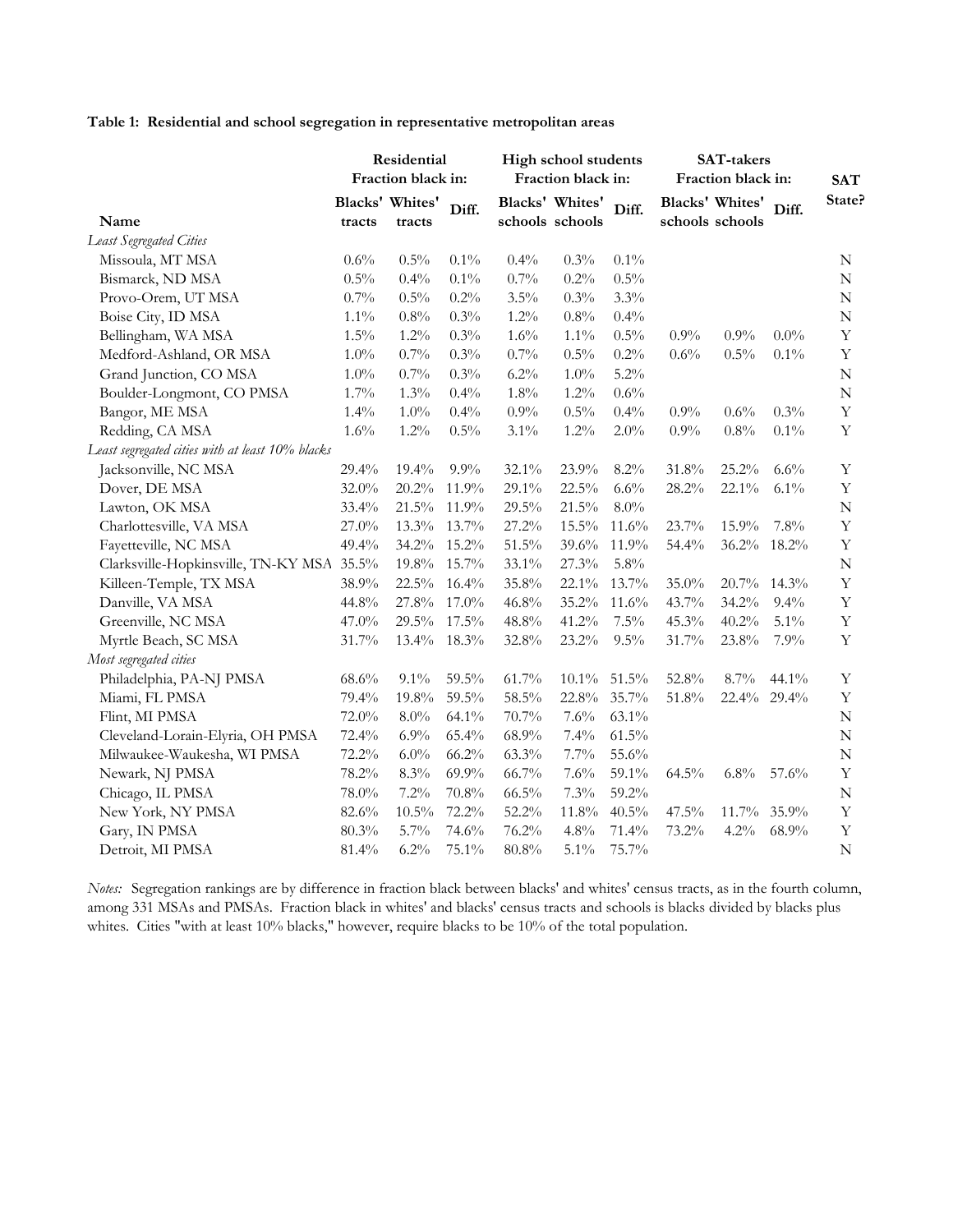# **Table 2. Summary statistics for cities in the SAT sample**

|                                                           | <b>All Cities</b> |       | In SAT states |       | Not in SAT states |       |
|-----------------------------------------------------------|-------------------|-------|---------------|-------|-------------------|-------|
|                                                           | Mean              | S.D.  | Mean          | S.D.  | Mean              | S.D.  |
| N                                                         | 331               |       | 189           |       | 142               |       |
| Population (millions)                                     | 2.856             | 3.010 | 3.042         | 3.168 | 2.412             | 2.552 |
| Fraction black                                            | 0.12              | 0.09  | 0.11          | 0.08  | 0.14              | 0.10  |
| Fraction hispanic                                         | 0.21              | 0.21  | 0.25          | 0.23  | 0.09              | 0.10  |
| log(Mean HH income)                                       | 10.98             | 0.19  | 10.99         | 0.20  | 10.96             | 0.16  |
| Segregation (Black fraction black - white fraction black) |                   |       |               |       |                   |       |
| Residential (Tract)                                       | 0.37              | 0.21  | 0.36          | 0.21  | 0.39              | 0.23  |
| High schools                                              | 0.26              | 0.19  | 0.22          | 0.16  | 0.34              | 0.23  |
| SAT-takers' schools                                       | 0.21              | 0.17  | 0.20          | 0.15  | 0.24              | 0.20  |
| SAT-taking rate                                           |                   |       |               |       |                   |       |
| All students                                              | 0.31              | 0.15  | 0.37          | 0.11  | 0.16              | 0.12  |
| White students                                            | 0.32              | 0.14  | 0.38          | 0.09  | 0.16              | 0.11  |
| <b>Black students</b>                                     | 0.21              | 0.11  | 0.27          | 0.07  | 0.09              | 0.09  |
| SAT-takers                                                |                   |       |               |       |                   |       |
| Avg. SAT                                                  | 1033.5            | 71.2  | 999.5         | 45.7  | 1114.8            | 53.0  |
| Black-white avg. SAT                                      | $-193.3$          | 36.5  | $-194.0$      | 34.3  | $-191.6$          | 41.3  |
| Black-white avg. background                               | $-170.8$          | 12.2  | $-171.2$      | 11.8  | $-170.0$          | 13.3  |
| Black-white avg. residual SAT                             | $-22.4$           | 30.1  | $-22.8$       | 26.9  | $-21.6$           | 36.8  |

Notes: All summary statistics are weighted by the geometric average of the city's white and black populations.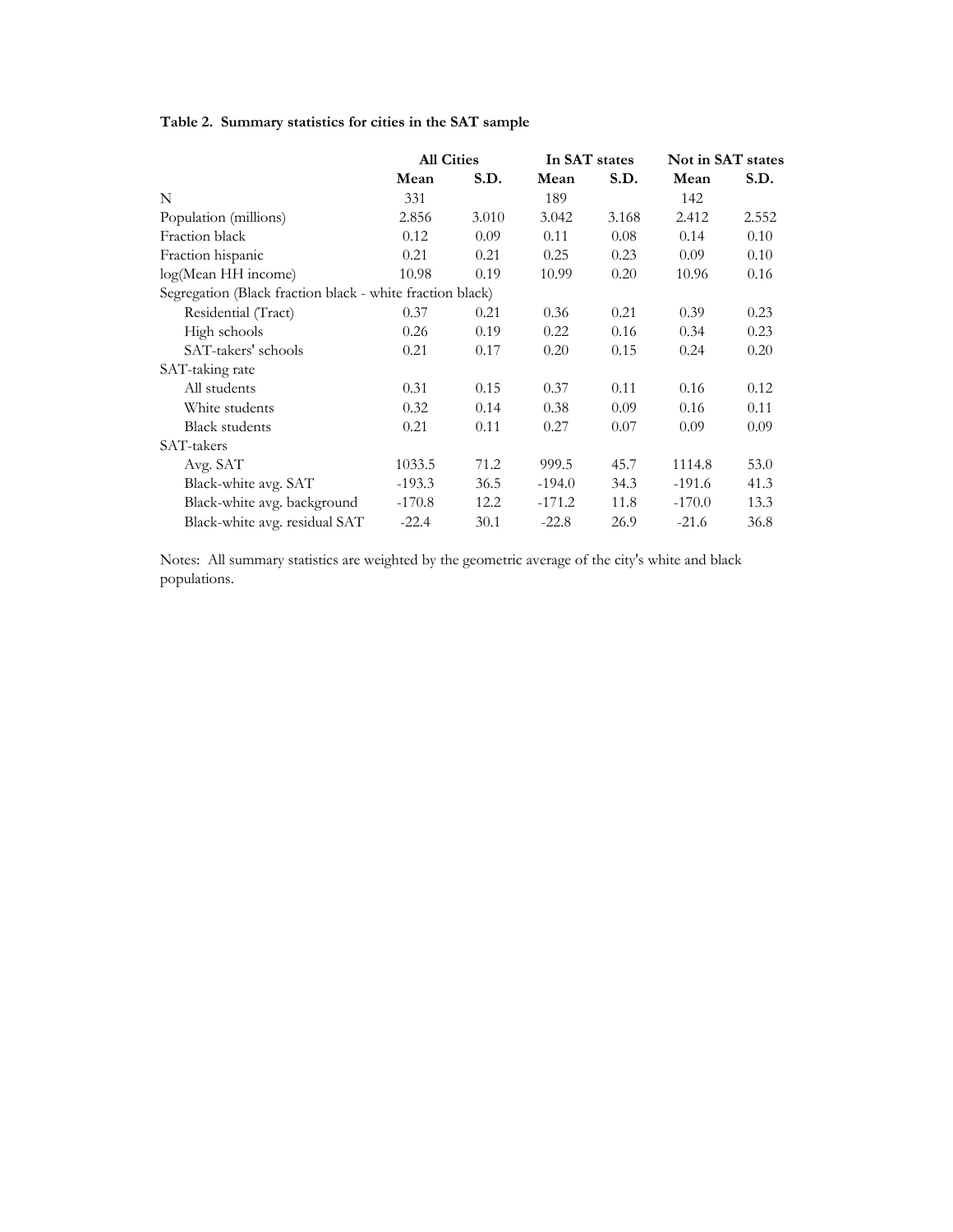**Table 3. OLS models for school segregation's effect on black-white differences in residual SATs**

|                                               | (A)      | (B)      | (C)     | (D)     | (E)     | (F)     | (G)     | (H)      |
|-----------------------------------------------|----------|----------|---------|---------|---------|---------|---------|----------|
| Black-white difference: Fr. black in SAT-     | $-107.7$ | $-89.9$  | $-85.3$ | $-81.4$ | $-74.9$ | $-80.9$ | $-50.3$ | $-44.7$  |
| takers' schools                               | (28.8)   | (25.8)   | (25.6)  | (27.1)  | (25.6)  | (25.0)  | (22.5)  | (24.3)   |
| Fr. black "main effect:" Fr. black in white & | 14.3     | 21.2     | 18.1    | 30.4    | 38.2    | 26.8    | 31.0    | 33.2     |
| black SAT-takers' schools                     | (32.1)   | (27.7)   | (26.4)  | (28.4)  | (27.9)  | (29.0)  | (26.3)  | (25.0)   |
| B-W inverse Mills ratio                       | $-61.7$  | $-33.7$  | $-38.2$ | $-28.7$ | $-27.6$ | $-36.2$ | $-21.6$ | $-20.2$  |
|                                               | (16.6)   | (18.2)   | (17.7)  | (15.8)  | (13.8)  | (18.7)  | (15.1)  | (16.6)   |
| B-W background index (census)                 |          | $0.80\,$ | 0.95    | $-0.12$ | $-0.11$ |         |         |          |
|                                               |          | (0.26)   | (0.42)  | (0.45)  | (0.46)  |         |         |          |
| B-W father's education (census)               |          |          | $0.6\,$ |         |         |         |         |          |
|                                               |          |          | (4.8)   |         |         |         |         |          |
| B-W mother's education (census)               |          |          | $-8.2$  |         |         |         |         |          |
|                                               |          |          | (5.7)   |         |         |         |         |          |
| B-W Mothers HS (Census)                       |          |          |         | $-26.4$ | $-22.7$ |         |         |          |
|                                               |          |          |         | (28.2)  | (29.4)  |         |         |          |
| B-W Mothers college (census)                  |          |          |         | 71.4    | 75.8    |         |         |          |
|                                               |          |          |         | (52.5)  | (52.9)  |         |         |          |
| B-W Fathers HS (Census)                       |          |          |         | 74.2    | 69.3    |         |         |          |
|                                               |          |          |         | (27.1)  | (28.0)  |         |         |          |
| B-W Fathers college (census)                  |          |          |         | 128.9   | 108.1   |         |         |          |
|                                               |          |          |         | (47.6)  | (46.5)  |         |         |          |
| B-W family income (Census; \$1,000s)          |          |          | 0.22    | 0.09    | 0.08    |         |         |          |
|                                               |          |          | (0.27)  | (0.23)  | (0.23)  |         |         |          |
| B-W two parents indic. (census)               |          |          |         |         | 9.4     |         |         |          |
|                                               |          |          |         |         | (24.3)  |         |         |          |
| B-W father immigrant (census)                 |          |          |         |         | 21.5    |         |         |          |
|                                               |          |          |         |         | (23.2)  |         |         |          |
| B-W mother immigrant (census)                 |          |          |         |         | 17.6    |         |         |          |
|                                               |          |          |         |         | (29.1)  |         |         |          |
| B-W background index (SAT-takers)             |          |          |         |         |         | 1.37    | $-0.07$ | 0.65     |
|                                               |          |          |         |         |         | (0.23)  | (1.33)  | (1.29)   |
| B-W mother's education (SAT-takers)           |          |          |         |         |         |         | $-1.0$  |          |
|                                               |          |          |         |         |         |         | (1.3)   |          |
| B-W father's education (SAT-takers)           |          |          |         |         |         |         | 2.2     |          |
|                                               |          |          |         |         |         |         | (1.7)   |          |
| B-W: Fathers some college (SAT-takers)        |          |          |         |         |         |         |         | 125.6    |
|                                               |          |          |         |         |         |         |         | (74.2)   |
| B-W: Fathers BA+ (SAT-takers)                 |          |          |         |         |         |         |         | $-20.1$  |
|                                               |          |          |         |         |         |         |         | (96.8)   |
| B-W: Mothers some college (SAT-takers)        |          |          |         |         |         |         |         | $-190.8$ |
|                                               |          |          |         |         |         |         |         | (79.2)   |
| B-W: Mothers BA+ (SAT-takers)                 |          |          |         |         |         |         |         | 106.5    |
|                                               |          |          |         |         |         |         |         | (59.6)   |
| B-W family income (SAT-takers; in SAT         |          |          |         |         |         |         | 6.3     | 4.4      |
| points)                                       |          |          |         |         |         |         | (2.1)   | (2.5)    |
| N                                             | 186      | 185      | 184     | 185     | 184     | 186     | 186     | 186      |
| R-squared                                     | $0.56\,$ | $0.60\,$ | 0.61    | 0.65    | 0.68    | 0.65    | 0.68    | 0.70     |

Notes: All models are weighted by the geometric mean of the city's white and black populations, and include controls for the log of the city population and for the city land area, fraction Hispanic, fraction with some college and BAs, log mean HH income, gini coefficient, and census division effects. All standard errors are clustered on the CMSA.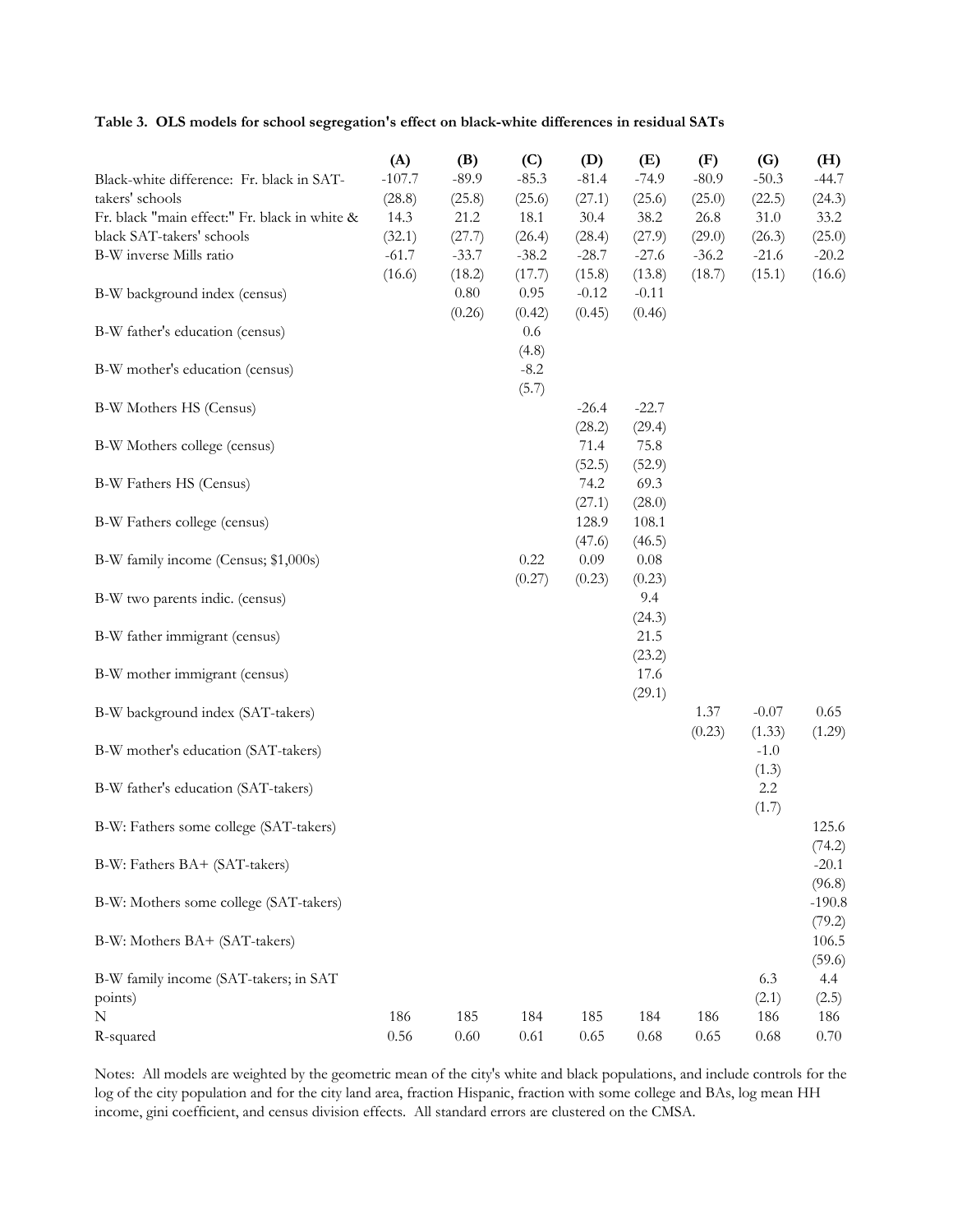| Dependent variable                              |         |          | <b>B-W</b> adjusted SAT | <b>Black</b> | White   |          |          |
|-------------------------------------------------|---------|----------|-------------------------|--------------|---------|----------|----------|
|                                                 |         |          |                         |              |         | adj. SAT | adj. SAT |
|                                                 | (A)     | (B)      | (C)                     | (D)          | (E)     | (F)      | (G)      |
| Fr. black in black SAT-takers' schools          | $-98.9$ | $-81.3$  | $-77.6$                 | $-71.3$      | $-63.4$ | $-95.1$  | 0.6      |
|                                                 | (24.4)  | (23.0)   | (22.7)                  | (23.9)       | (22.4)  | (23.8)   | (10.4)   |
| Fr. black in white SAT-takers' schools          | 25.1    | 31.7     | 31.0                    | 37.4         | 47.0    | 12.9     | $-32.7$  |
|                                                 | (59.9)  | (52.4)   | (51.6)                  | (53.1)       | (52.9)  | (49.3)   | (29.8)   |
| B-W inverse Mills ratio                         | $-62.6$ | $-36.3$  | $-40.6$                 | $-31.0$      | $-30.2$ | 11.0     | 27.7     |
|                                                 | (16.1)  | (17.6)   | (16.9)                  | (15.6)       | (13.8)  | (14.8)   | (11.8)   |
| Background index (census)                       |         | $0.76\,$ | 1.00                    | $-0.04$      | $-0.02$ | 1.02     | $-0.81$  |
|                                                 |         | (0.25)   | (0.42)                  | (0.44)       | (0.46)  | (0.42)   | (0.47)   |
| Father's education (census)                     |         |          | $-0.1$                  |              |         | $-8.3$   | 35.1     |
|                                                 |         |          | (4.7)                   |              |         | (5.8)    | (7.6)    |
| Mother's education (census)                     |         |          | $-8.5$                  |              |         | $-0.3$   | $-0.3$   |
|                                                 |         |          | (5.7)                   |              |         | (5.5)    | (12.4)   |
| Mothers HS (Census)                             |         |          |                         | $-24.6$      | $-20.9$ |          |          |
|                                                 |         |          |                         | (28.2)       | (29.8)  |          |          |
| Mothers college (census)                        |         |          |                         | 62.0         | 67.3    |          |          |
|                                                 |         |          |                         | (52.8)       | (53.2)  |          |          |
| Fathers HS (Census)                             |         |          |                         | 78.9         | 76.0    |          |          |
|                                                 |         |          |                         | (26.5)       | (27.9)  |          |          |
| Fathers college (census)                        |         |          |                         | 125.5        | 106.5   |          |          |
|                                                 |         |          |                         | (49.1)       | (47.2)  |          |          |
| Family income (Census; \$1,000s)                |         |          | 0.16                    | 0.03         | 0.03    | 0.09     | 0.36     |
|                                                 |         |          | (0.27)                  | (0.23)       | (0.23)  | (0.39)   | (0.35)   |
| Two parents indic. (census)                     |         |          |                         |              | 7.99    |          |          |
|                                                 |         |          |                         |              | (25.53) |          |          |
| Father immigrant (census)                       |         |          |                         |              | 24.89   |          |          |
|                                                 |         |          |                         |              | (23.47) |          |          |
| Mother immigrant (census)                       |         |          |                         |              | 11.21   |          |          |
|                                                 |         |          |                         |              | (29.10) |          |          |
| N                                               | 186     | 185      | 184                     | 185          | 184     | 184      | 188      |
| R-squared                                       | 0.57    | 0.60     | 0.62                    | 0.65         | 0.67    | 0.62     | 0.84     |
| P-value: (Black fr. black)=-1*(White fr. black) | 0.12    | 0.22     | 0.24                    | 0.40         | 0.68    | n/a      | n/a      |

**Table 4. OLS models of the separate effects of the fraction black at white and black students' schools on adjusted SAT scores**

Notes: All models are weighted by the geometric mean of the city's white and black populations, and include controls for the log of the city population and for the city land area, fraction Hispanic, fraction with some college and BAs, log mean HH income, gini coefficient, and census division effects. Listed family background variables are entered as blackwhite differences in Columns A-E, as black means in F, and as white means in G. All standard errors are clustered on the CMSA.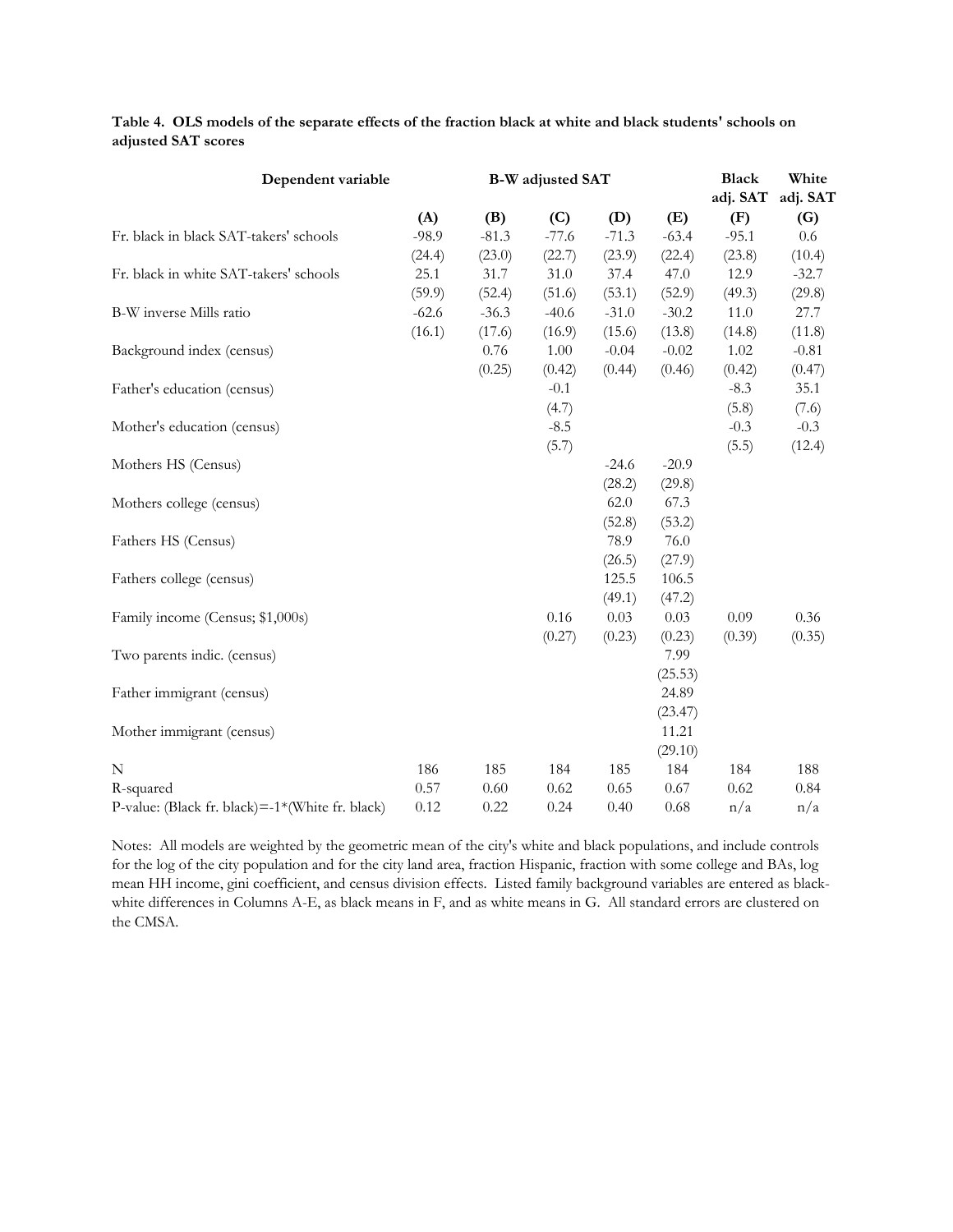#### **Table 5. First-stage models for school segregation**

|                                               |             | BFB-WFB, all HS students |          | BFB-WFB, SAT-takers' schools |         |           |          |  |  |
|-----------------------------------------------|-------------|--------------------------|----------|------------------------------|---------|-----------|----------|--|--|
|                                               | (A)         | (B)                      | (C)      | (D)                          | (E)     | (F)       | (G)      |  |  |
| Black-white difference: Fr. Black in census   | 0.78        | 0.77                     | 0.77     | 0.51                         | 0.69    | 0.67      | 0.58     |  |  |
| tract                                         | (0.08)      | (0.08)                   | (0.08)   | (0.08)                       | (0.10)  | (0.10)    | (0.08)   |  |  |
| Fr. black "main effect:" Fr. black in white & | $-0.05$     | 0.30                     | 0.30     | 0.14                         | 0.37    | 0.36      | 0.36     |  |  |
| black residents' tracts                       | (0.12)      | (0.07)                   | (0.08)   | (0.15)                       | (0.09)  | (0.09)    | (0.08)   |  |  |
| B-W background index (census)                 |             |                          | 0.0001   |                              |         |           |          |  |  |
|                                               |             |                          | (0.0007) |                              |         |           |          |  |  |
| B-W inverse Mills ratio                       |             |                          |          | 0.12                         | $-0.08$ | $-0.10$   | $-0.13$  |  |  |
|                                               |             |                          |          | (0.07)                       | (0.06)  | (0.07)    | (0.05)   |  |  |
| B-W background index (SAT-takers)             |             |                          |          |                              |         | $-0.0011$ | 0.0069   |  |  |
|                                               |             |                          |          |                              |         | (0.0009)  | (0.0032) |  |  |
| B-W mother's education (SAT-takers)           |             |                          |          |                              |         |           | $-0.003$ |  |  |
|                                               |             |                          |          |                              |         |           | (0.004)  |  |  |
| B-W father's education (SAT-takers)           |             |                          |          |                              |         |           | $-0.006$ |  |  |
|                                               |             |                          |          |                              |         |           | (0.003)  |  |  |
| B-W family income (SAT-takers; in SAT         |             |                          |          |                              |         |           | $-0.029$ |  |  |
| points)                                       |             |                          |          |                              |         |           | (0.006)  |  |  |
| Controls for 12 MSA-level variables?          | $\mathbf n$ | y                        | y        | $\mathbf n$                  | y       | y         | y        |  |  |
| N                                             | 331         | 331                      | 324      | 186                          | 186     | 186       | 186      |  |  |
| R-squared                                     | 0.74        | 0.88                     | 0.88     | 0.70                         | 0.86    | 0.86      | 0.87     |  |  |

Notes: All models are weighted by the geometric mean of the city's white and black populations. MSA-level control variables are the log of the city population and for the city land area, fraction Hispanic, fraction with some college and BAs, log mean HH income, gini coefficient, and census division effects. All standard errors are clustered on the CMSA. In Columns A-C, the dependent variable is the difference in fraction black between schools attended by white and black students; in Columns D-G it is the difference between schools attended by white and black SATtakers.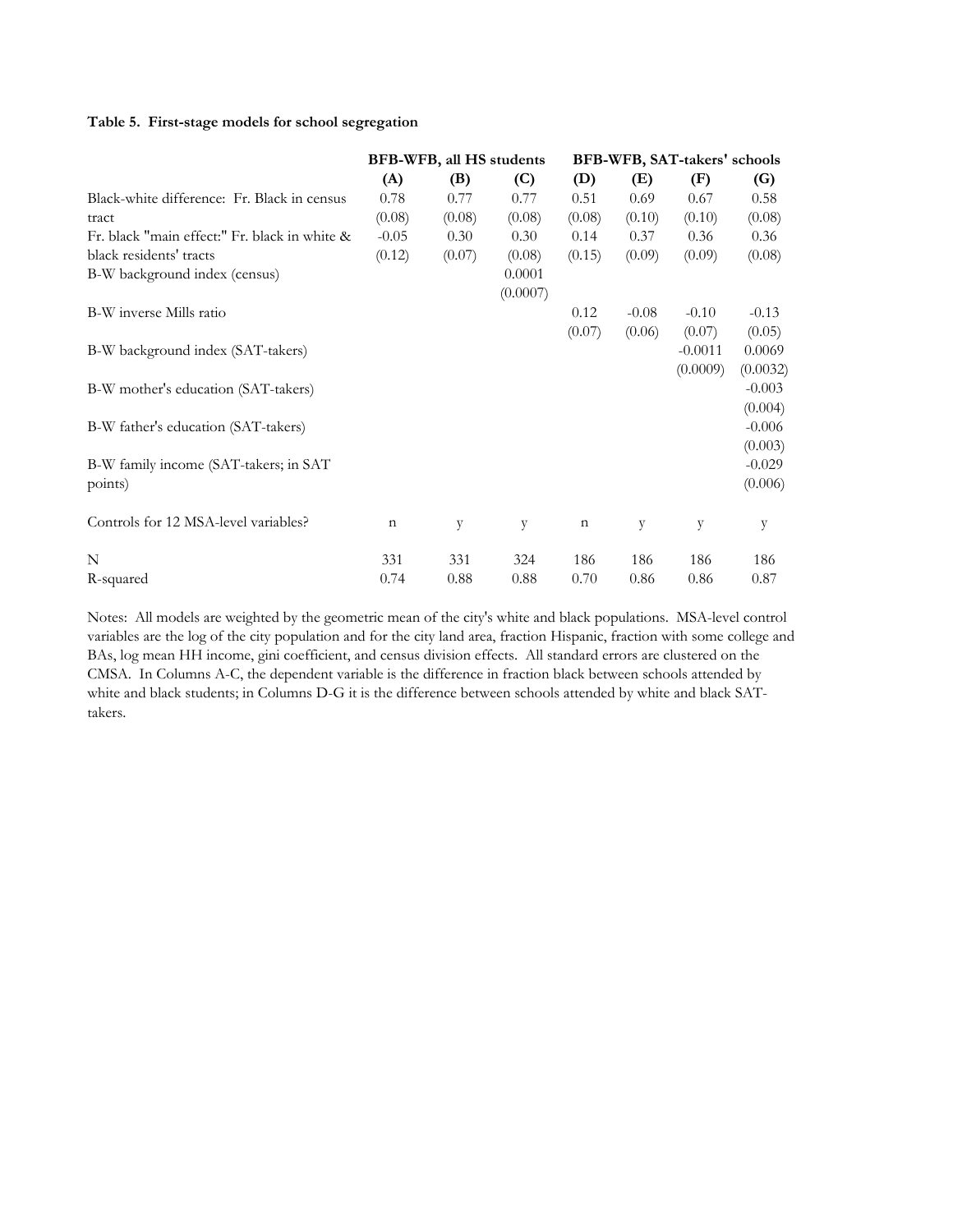|                                               | (A)      | (B)      | (C)      | (D)       | (E)        | (F)      | (G)      |
|-----------------------------------------------|----------|----------|----------|-----------|------------|----------|----------|
| B-W fr. Black: Fitted value using residential | $-201.2$ | $-182.8$ | $-177.6$ | $-158.7$  | $-144.0$   | $-170.4$ | $-155.6$ |
| segregation                                   | (39.8)   | (39.6)   | (38.3)   | (34.9)    | (34.1)     | (36.5)   | (38.0)   |
| B-W fr. Black: Residual portion               | $-17.6$  | $-10.5$  | $-3.8$   | $-13.5$   | $-15.2$    | $-3.6$   | 21.7     |
|                                               | (36.1)   | (33.2)   | (33.1)   | (33.5)    | (32.5)     | (30.3)   | (28.6)   |
| Fr. black "main effect:" Fr. black in white & | 106.0    | 104.9    | 103.4    | $100.6\,$ | 100.4      | 106.6    | 106.2    |
| black SAT-takers' schools                     | (44.4)   | (41.4)   | (40.6)   | (39.8)    | (38.5)     | (41.1)   | (38.9)   |
| B-W inverse Mills ratio                       | $-49.8$  | $-30.6$  | $-33.7$  | $-27.1$   | $-26.0$    | $-30.7$  | $-25.1$  |
|                                               | (20.8)   | (21.5)   | (20.1)   | (18.8)    | (15.4)     | (23.3)   | (17.6)   |
| B-W background index (census)                 |          | 0.56     | 0.47     | $-0.31$   | $-0.30$    |          |          |
|                                               |          | (0.25)   | (0.49)   | (0.47)    | (0.50)     |          |          |
| B-W father's education (census)               |          |          | 2.49     |           |            |          |          |
|                                               |          |          | (5.24)   |           |            |          |          |
| B-W mother's education (census)               |          |          | $-6.00$  |           |            |          |          |
|                                               |          |          | (6.02)   |           |            |          |          |
| B-W Mothers HS (Census)                       |          |          |          | $-28.9$   | $-26.1$    |          |          |
|                                               |          |          |          | (27.5)    | (28.5)     |          |          |
| B-W Mothers college (census)                  |          |          |          | 69.9      | 73.8       |          |          |
|                                               |          |          |          | (43.3)    | (44.7)     |          |          |
| B-W Fathers HS (Census)                       |          |          |          | 61.8      | 56.4       |          |          |
|                                               |          |          |          | (29.9)    | (30.1)     |          |          |
| B-W Fathers college (census)                  |          |          |          | 111.7     | 96.8       |          |          |
|                                               |          |          |          | (50.1)    | (50.1)     |          |          |
| B-W family income (Census; \$1,000s)          |          |          | 0.31     | $0.16\,$  | 0.14       |          |          |
|                                               |          |          | (0.30)   | (0.27)    | (0.26)     |          |          |
| B-W two parents indic. (census)               |          |          |          |           | $\ \, 8.8$ |          |          |
|                                               |          |          |          |           | (28.8)     |          |          |
| B-W father immigrant (census)                 |          |          |          |           | 12.2       |          |          |
|                                               |          |          |          |           | (24.4)     |          |          |
| B-W mother immigrant (census)                 |          |          |          |           | 24.2       |          |          |
|                                               |          |          |          |           | (31.8)     |          |          |
| B-W background index (SAT-takers)             |          |          |          |           |            | 1.09     | 0.51     |
|                                               |          |          |          |           |            | (0.25)   | (1.43)   |
| B-W mother's education (SAT-takers)           |          |          |          |           |            |          | $-0.45$  |
|                                               |          |          |          |           |            |          | (1.44)   |
| B-W father's education (SAT-takers)           |          |          |          |           |            |          | 0.96     |
|                                               |          |          |          |           |            |          | (1.74)   |
| B-W family income (SAT-takers; in SAT         |          |          |          |           |            |          | 2.47     |
| points)                                       |          |          |          |           |            |          | (2.69)   |
| N                                             | 186      | 185      | 184      | 185       | 184        | 186      | 186      |
| R-squared                                     | 0.63     | 0.66     | 0.67     | 0.69      | 0.71       | 0.69     | 0.72     |

**Table 6. Decomposition of segregation effects on black-white differences in residual SATs into residential and non-residential components**

Notes: All models are weighted by the geometric mean of the city's white and black populations, and include controls for the log of the city population and for the city land area, fraction Hispanic, fraction with some college and BAs, log mean HH income, gini coefficient, and census division effects. Fitted values of school segregation index are from first-stage regressions on residential segregation index plus all control variables included in the model here. All standard errors are clustered on the CMSA and computed using a version of the Murphy-Topel (1985) estimator.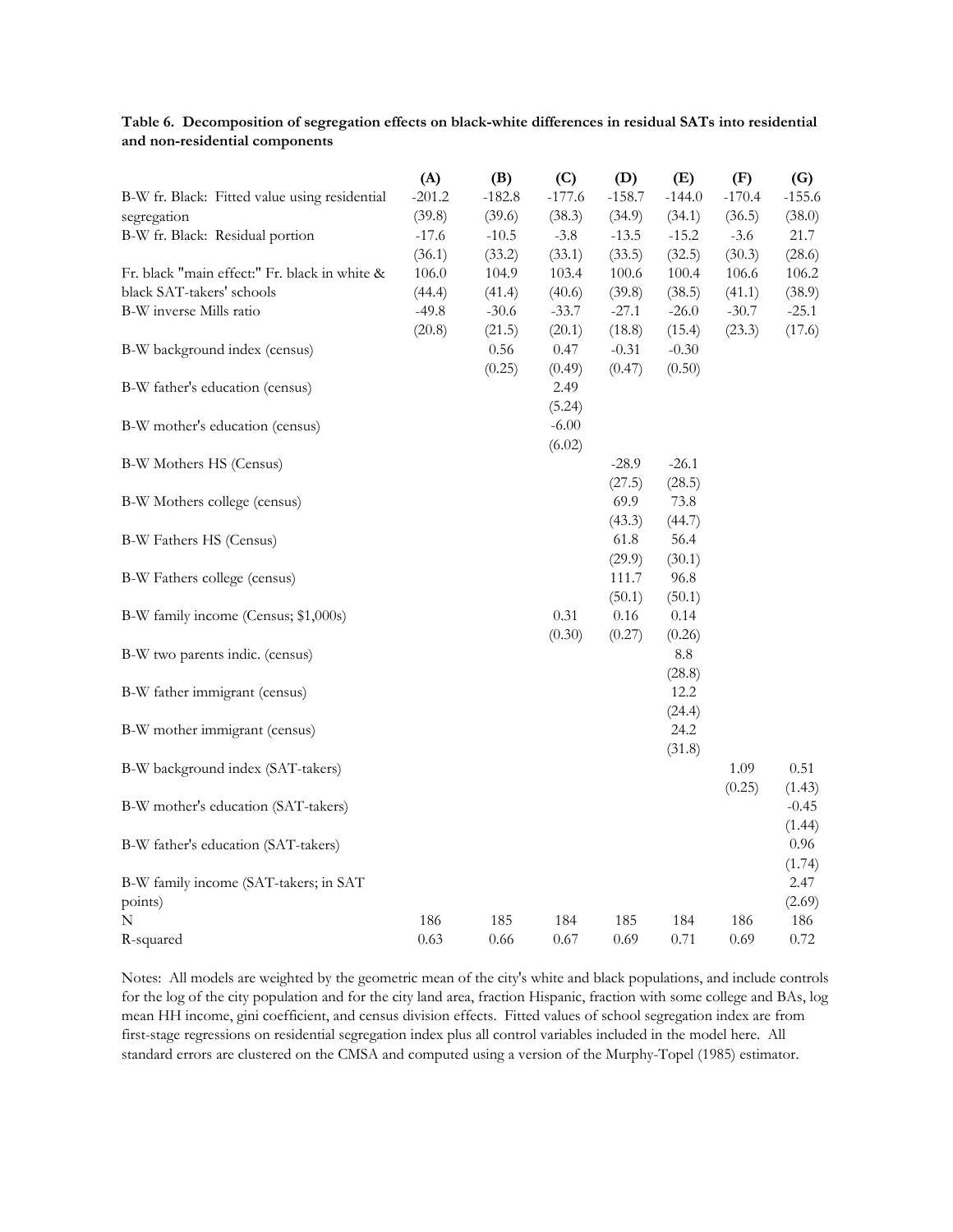#### **Table 7. Estimates from trimmed SAT-takers data**

|                                               | (A)      | (B)     | (C)      | (D)      |
|-----------------------------------------------|----------|---------|----------|----------|
| Black-white difference: Fr. black in SAT-     | $-57.4$  | $-75.1$ |          |          |
| takers' schools                               | (49.8)   | (42.9)  |          |          |
| B-W fr. black: Fitted value using residential |          |         | $-418.2$ | $-294.8$ |
| segregation                                   |          |         | (109.2)  | (71.2)   |
| B-W fr. black: Residual portion               |          |         | 182.2    | 93.5     |
|                                               |          |         | (78.4)   | (50.1)   |
| Fr. black "main effect:" Fr. black in white & | $-215.9$ | $-58.0$ | 61.6     | 122.2    |
| black SAT-takers' schools                     | (108.2)  | (54.8)  | (105.9)  | (82.7)   |
| B-W background index (census)                 | 1.22     | 1.09    | 0.64     | 0.48     |
|                                               | (0.52)   | (0.70)  | (0.58)   | (0.79)   |
| B-W mother's education (census)               |          | 13.4    |          | 19.5     |
|                                               |          | (11.8)  |          | (10.2)   |
| B-W father's education (census)               |          | 6.69    |          | 5.95     |
|                                               |          | (5.64)  |          | (6.73)   |
| B-W family income (Census; \$1,000s)          |          | $-0.2$  |          | $-0.2$   |
|                                               |          | (0.4)   |          | (0.6)    |
| N                                             | 152      | 150     | 152      | 150      |
| R-squared                                     | 0.73     | 0.76    | 0.81     | 0.82     |

Notes: All models are weighted by the geometric mean of the city's white and black populations, and include controls for the log of the city population and for the city land area, fraction Hispanic, fraction with some college and BAs, log mean HH income, gini coefficient, and census division effects. Dependent variable and segregation indices are constructed from trimmed SAT samples in which scores are dropped for all but the highest-scoring 30% of white students and 20% of black students; MSAs with white SAT-taking rates below 30% or black SAT-taking rates below 20% are not used. Fitted values of school segregation index are from first-stage regressions on residential segregation index plus all control variables included in the model here. All standard errors are clustered on the CMSA and computed using a version of the Murphy-Topel (1985) estimator.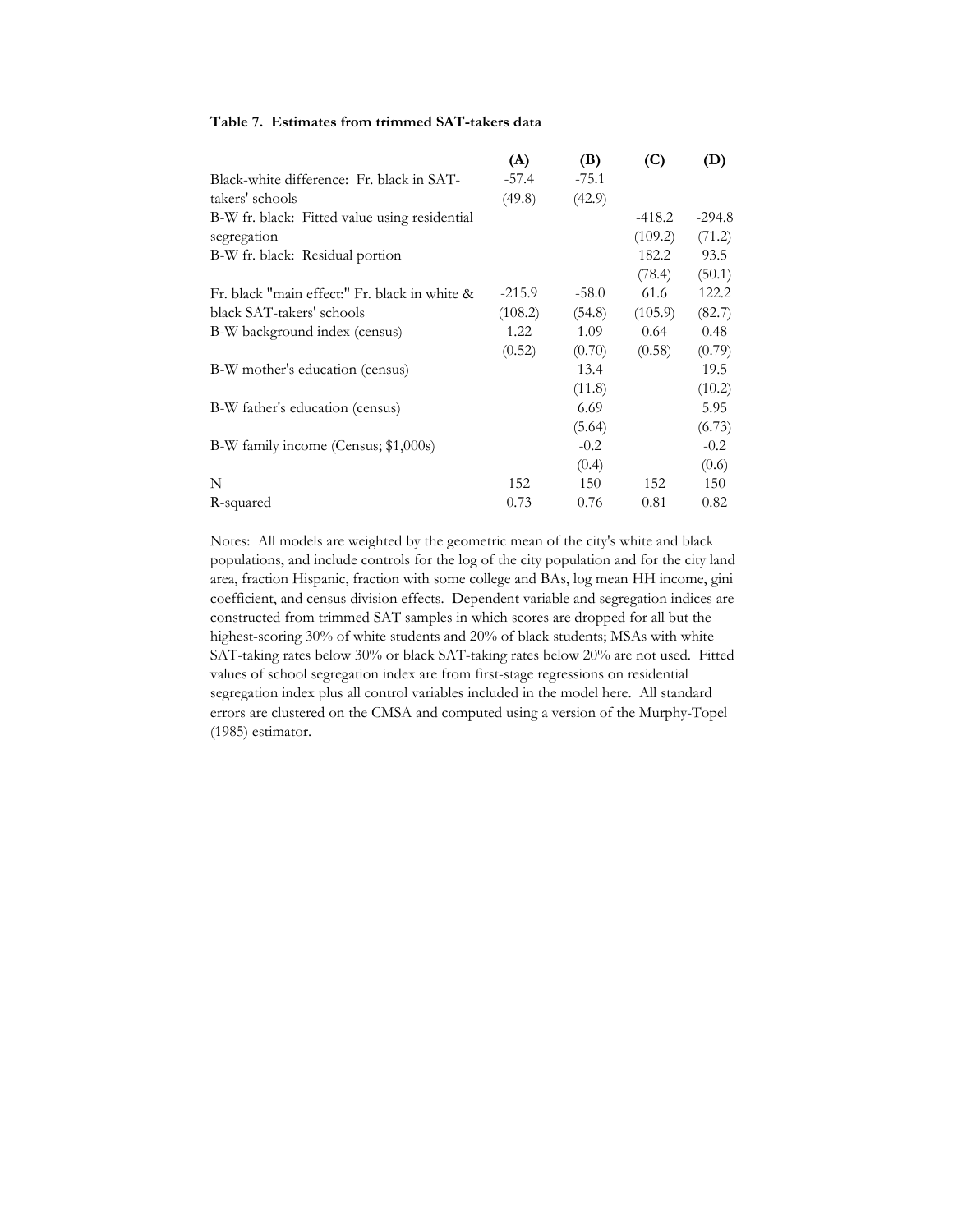| Table 8. Estimates of residential and non-residential school segregation effects on black-white differences in |  |
|----------------------------------------------------------------------------------------------------------------|--|
| alternative outcome measures                                                                                   |  |

|                                               | Employed | In school | Employed or in<br>school | <b>Finished HS or</b><br>in school |
|-----------------------------------------------|----------|-----------|--------------------------|------------------------------------|
|                                               | (A)      | (B)       | (C)                      | (D)                                |
| B-W fr. black: Fitted value using residential | $-16.4$  | $-8.0$    | $-11.6$                  | $-9.1$                             |
| segregation                                   | (5.0)    | (4.9)     | (4.7)                    | (3.7)                              |
| B-W fr. black: Residual portion               | 7.8      | $-1.0$    | 6.6                      | 0.4                                |
|                                               | (4.4)    | (5.4)     | (4.1)                    | (3.2)                              |
| Fr. black "main effect:" Fr. black in white & | 22.0     | 2.5       | 12.9                     | 7.1                                |
| black SAT-takers' schools                     | (5.3)    | (5.6)     | (5.3)                    | (4.1)                              |
| B-W background index (census)                 | 0.09     | $-0.07$   | 0.01                     | 0.17                               |
|                                               | (0.10)   | (0.13)    | (0.11)                   | (0.07)                             |
| B-W mother's education (census)               | $-0.70$  | $-0.05$   | $-1.01$                  | $-0.55$                            |
|                                               | (1.49)   | (1.33)    | (1.21)                   | (1.06)                             |
| B-W father's education (census)               | 0.56     | 1.85      | 1.77                     | $-0.11$                            |
|                                               | (0.79)   | (1.29)    | (1.01)                   | (0.64)                             |
| B-W family income (Census; \$1,000s)          | $-0.028$ | 0.139     | 0.089                    | $-0.003$                           |
|                                               | (0.062)  | (0.087)   | (0.067)                  | (0.045)                            |
| N                                             | 319      | 319       | 319                      | 319                                |
| R-squared                                     | 0.37     | 0.32      | 0.31                     | 0.29                               |

Notes: All models are weighted by the geometric mean of the city's white and black populations, and include controls for the city fraction Hispanic, fraction with some college and BAs, log mean HH income, gini coefficient, and census division effects. Fitted values of school segregation index are from first-stage regressions on residential segregation index plus all control variables included in the model here. All standard errors are clustered on the CMSA and computed using a version of the Murphy-Topel (1985) estimator. Outcome variables are differences between blacks and whites in percentage with the characteristic, and so range in principle from -100 to 100. Each is measured over 16-24 year olds in the 2000 census, assigned to the metropolitan area where they lived in 1995.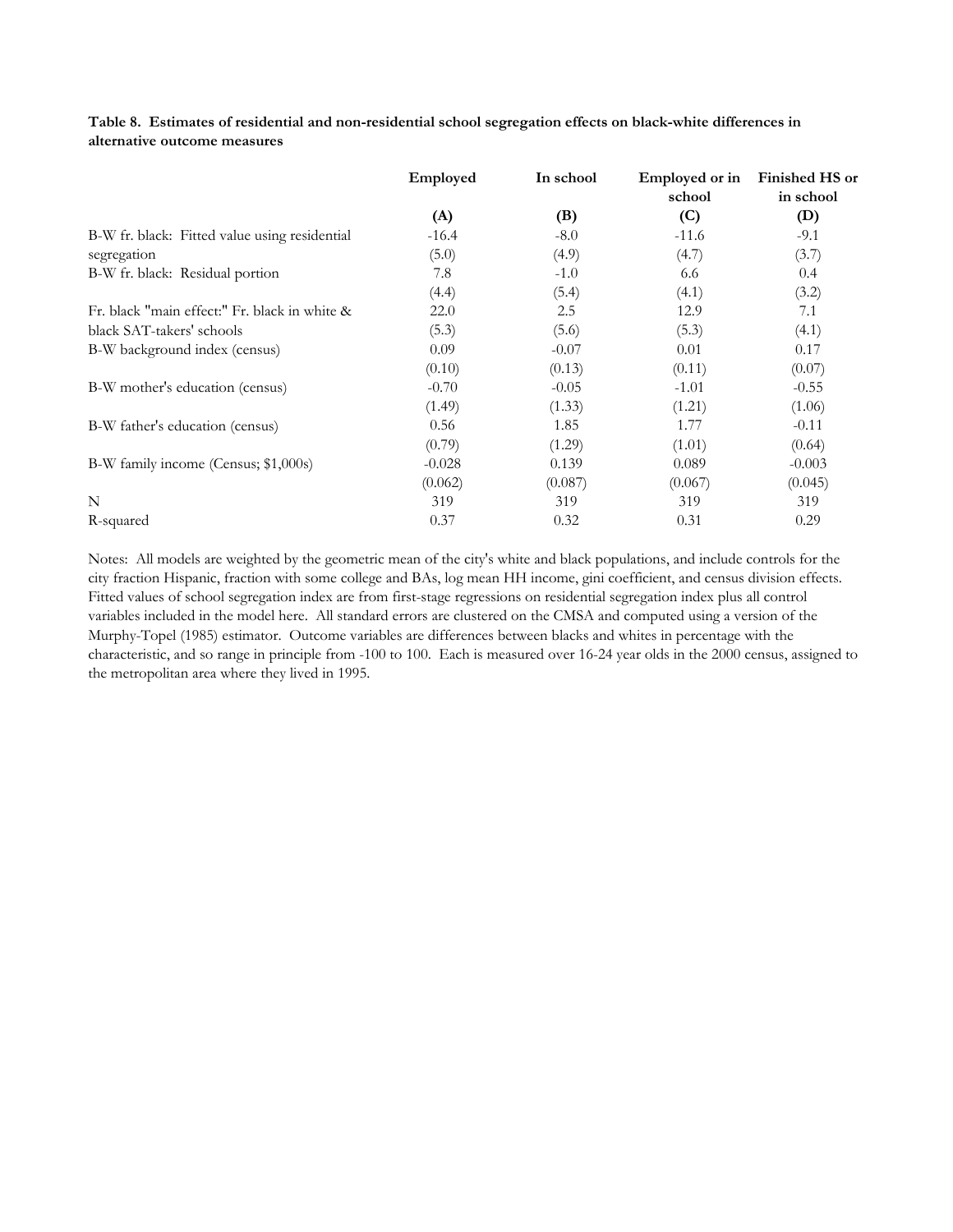**Table 9. Three-level decompositions using Welch & Light desegregation data as an additional instrument**

|                                                    |                                         | First Stage models for fr. Black at<br><b>Blacks'</b> - Whites' schools |                              |         |          | <b>Control function</b><br><b>Estimates</b> |
|----------------------------------------------------|-----------------------------------------|-------------------------------------------------------------------------|------------------------------|---------|----------|---------------------------------------------|
|                                                    | <b>All Public HS</b><br><b>Students</b> |                                                                         | <b>SAT-takers</b><br>schools |         |          |                                             |
|                                                    | (A)                                     | (B)                                                                     | (C)                          | (D)     | (E)      | (F)                                         |
| <i>Instruments</i>                                 |                                         |                                                                         |                              |         |          |                                             |
| Black-white difference: Fr. Black in               | 0.832                                   | 0.736                                                                   | 0.790                        | 0.672   |          |                                             |
| census tract                                       | (0.134)                                 | (0.112)                                                                 | (0.154)                      | (0.112) |          |                                             |
| Change in dissimilarity index induced              |                                         | 0.241                                                                   |                              | 0.229   |          |                                             |
| by major desegregation plans $(100)$               |                                         | (0.077)                                                                 |                              | (0.073) |          |                                             |
| Endogenous variable: Predicted values and residual |                                         |                                                                         |                              |         |          |                                             |
| B-W fr. black: Fitted value using                  |                                         |                                                                         |                              |         | $-132.5$ | $-132.5$                                    |
| residential segregation                            |                                         |                                                                         |                              |         | (48.9)   | (57.3)                                      |
| B-W fr. black: Additional portion                  |                                         |                                                                         |                              |         |          | 64.5                                        |
| predicted from desegregation effect                |                                         |                                                                         |                              |         |          | (104.9)                                     |
| B-W fr. black: Residual portion                    |                                         |                                                                         |                              |         | 7.1      | $-8.7$                                      |
|                                                    |                                         |                                                                         |                              |         | (37.4)   | (34.8)                                      |
| Control variables                                  |                                         |                                                                         |                              |         |          |                                             |
| Fr. black "main effect:" Fr. Black in              | 0.48                                    | 0.43                                                                    | 0.50                         | 0.53    | 62.9     | 62.9                                        |
| whites' & blacks' schools                          | (0.17)                                  | (0.14)                                                                  | (0.22)                       | (0.16)  | (56.5)   | (71.0)                                      |
| W-B inverse Mills ratio                            |                                         |                                                                         | $-0.33$                      | $-0.33$ | $-4.0$   | $-4.0$                                      |
|                                                    |                                         |                                                                         | (0.15)                       | (0.13)  | (38.2)   | (41.9)                                      |
| N                                                  | 60                                      | 60                                                                      | 60                           | 60      | 60       | 60                                          |
| R-squared                                          | 0.897                                   | 0.917                                                                   | 0.899                        | 0.921   | 0.819    | 0.822                                       |

Notes: Sample is metropolitan areas in SAT states containing at least one district in the Welch and Light (1987) sample. All models are weighted by the geometric mean of the city's white and black populations, and include controls for the black-white gap in family background, mother's education, father's education, and family income, all measured from census data; for the log of the city population; and for the city land area, fraction Hispanic, fraction with some college and BAs, log mean HH income, gini coefficient, and census division effects. The Fr. Black "main effect" is averaged over all HS students' schools in columns A and B, and over SAT-takers' schools in C-F. All standard errors are clustered on the CMSA and computed using a version of the Murphy-Topel (1985) estimator.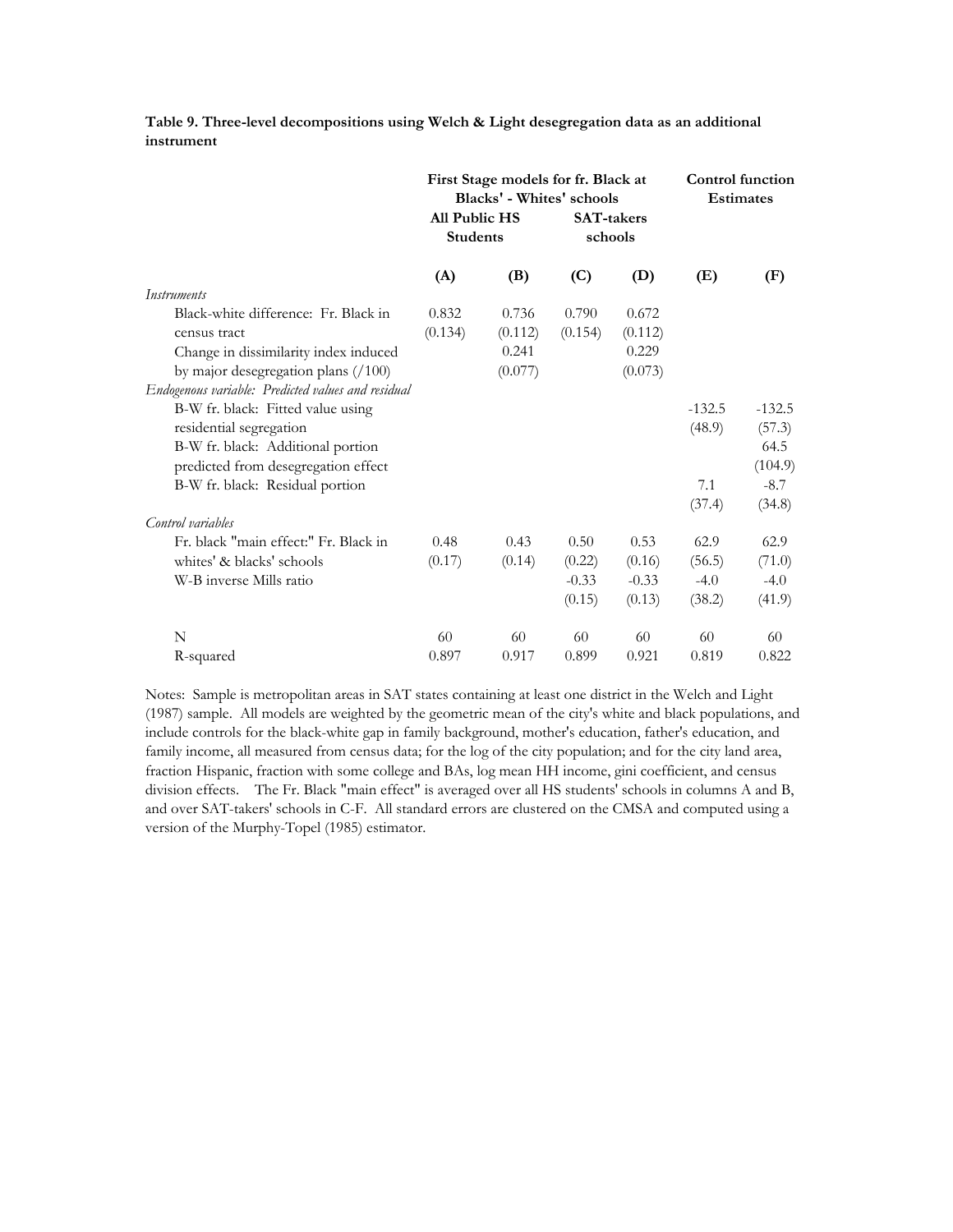#### **Table 10. Decompositions using historical residential segregation**

|                                                                      |            |          | Cities with 1990 | Cities with 1980 |          | Cities with 1970 |          | Cities with 1960<br>data |          | Cities with 1950 |          |
|----------------------------------------------------------------------|------------|----------|------------------|------------------|----------|------------------|----------|--------------------------|----------|------------------|----------|
| Sample                                                               | All cities | data     |                  | data             |          |                  | data     |                          |          |                  | data     |
|                                                                      | (A)        | (B)      | (C)              | (D)              | (E)      | (F)              | (G)      | (H)                      | (I)      | $\left($ D       | (K)      |
| Fr. black "main effect:" Fr. black in                                | 103.4      | 102.2    | 69.2             | 94.5             | 90.5     | 74.4             | 104.1    | 52.9                     | 85.8     | $-20.7$          | 9.8      |
| white & black SAT-takers' schools                                    | (40.6)     | (43.0)   | (40.7)           | (42.1)           | (42.3)   | (48.0)           | (49.8)   | (60.1)                   | (69.2)   | (72.9)           | (113.8)  |
| Portion of school segregation predicted from residential segregation |            |          |                  |                  |          |                  |          |                          |          |                  |          |
| Using 2000 residential segregation                                   | $-177.6$   | $-174.6$ |                  | $-154.8$         |          | $-144.6$         |          | $-94.5$                  |          | $-84.2$          |          |
|                                                                      | (38.3)     | (38.3)   |                  | (38.5)           |          | (40.1)           |          | (49.9)                   |          | (33.7)           |          |
| Using 1990 residential segregation                                   |            |          | $-141.0$         |                  |          |                  |          |                          |          |                  |          |
|                                                                      |            |          | (39.1)           |                  |          |                  |          |                          |          |                  |          |
| Using 1980 residential segregation                                   |            |          |                  |                  | $-150.6$ |                  |          |                          |          |                  |          |
|                                                                      |            |          |                  |                  | (43.4)   |                  |          |                          |          |                  |          |
| Using 1970 residential segregation                                   |            |          |                  |                  |          |                  | $-173.9$ |                          |          |                  |          |
|                                                                      |            |          |                  |                  |          |                  | (45.9)   |                          |          |                  |          |
| Using 1960 residential segregation                                   |            |          |                  |                  |          |                  |          |                          | $-125.7$ |                  |          |
|                                                                      |            |          |                  |                  |          |                  |          |                          | (54.9)   |                  |          |
| Using 1950 residential segregation                                   |            |          |                  |                  |          |                  |          |                          |          |                  | $-120.9$ |
|                                                                      |            |          |                  |                  |          |                  |          |                          |          |                  | (126.7)  |
| Residual school segregation                                          | $-3.8$     | $-5.7$   | $-39.4$          | $-10.6$          | $-41.6$  | $-11.1$          | $-34.0$  | $-31.0$                  | $-34.9$  | 6.4              | $-39.5$  |
|                                                                      | (33.1)     | (31.7)   | (27.6)           | (32.6)           | (28.8)   | (37.2)           | (32.9)   | (43.5)                   | (42.1)   | (54.0)           | (27.4)   |
| N                                                                    | 184        | 170      | 170              | 157              | 157      | 112              | 112      | 81                       | 81       | 37               | 37       |
| R-squared                                                            | 0.67       | 0.69     | 0.66             | 0.68             | 0.66     | 0.74             | 0.73     | 0.76                     | 0.77     | 0.89             | 0.89     |

Notes: All models are weighted by the geometric mean of the city's white and black populations, and include controls for the black-white gap in SAT-taking inverse Mills ratios; for the black-white gap in family background, mother's education, father's education, and family income, all measured from census data; for the log of the city population; and for the city land area, fraction Hispanic, fraction with some college and BAs, log mean HH income, gini coefficient, and census division effects. Instruments in models using historical (1990 and prior) residential segregation measures are the isolation and dissimilarity indices calculated by Cutler, Glaeser, and Vigdor (1999). All standard errors are clustered on the CMSA and computed using a version of the Murphy-Topel (1985) estimator.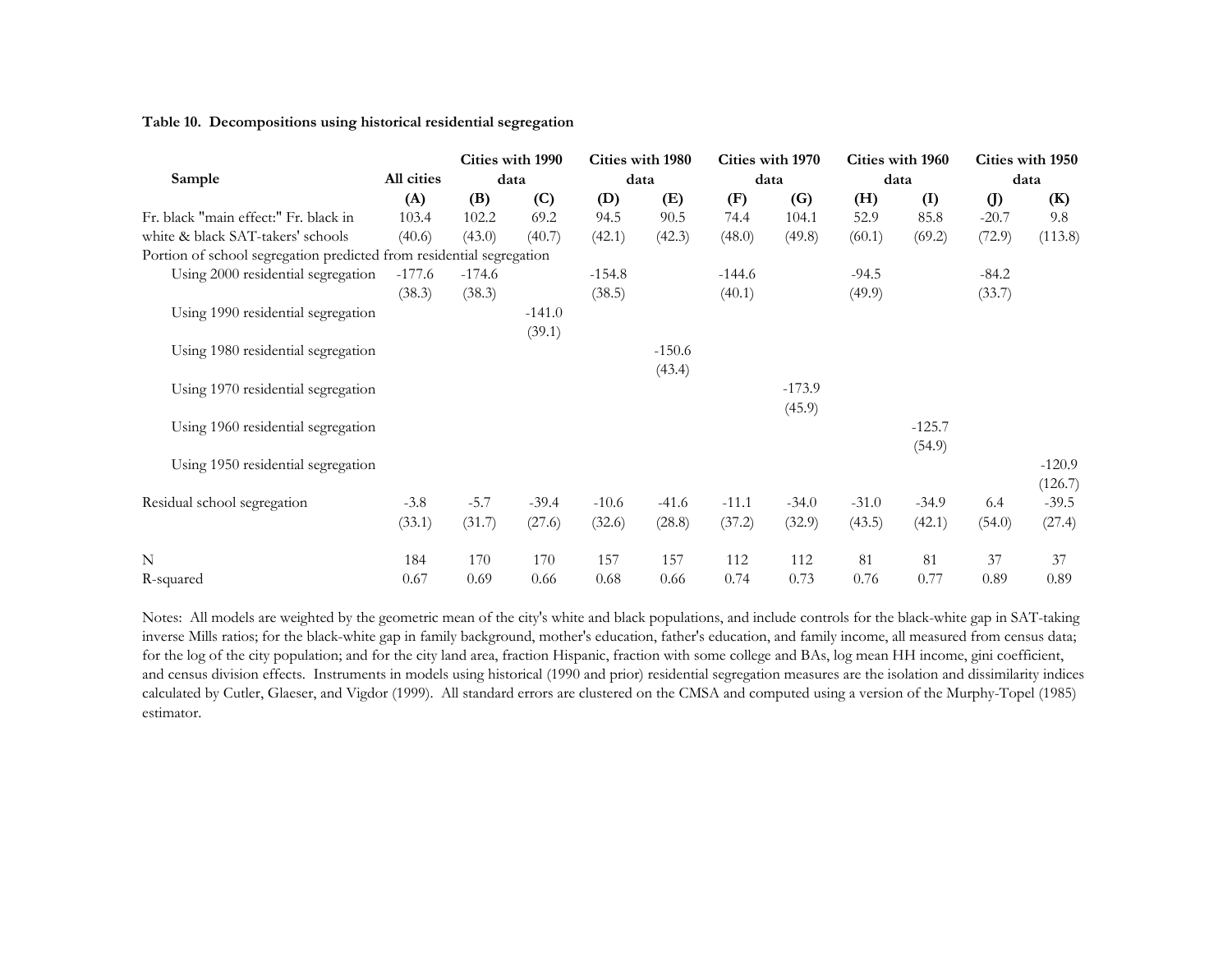**Table 11. Decomposition model estimates of residential and school segregation's effects on black-white differences in school resources and teacher characteristics**

|                                               |                            | School resources (CCD)                      |                       |                       |          |                      | Teacher characteristics (SASS) |                                 |                |  |  |  |  |
|-----------------------------------------------|----------------------------|---------------------------------------------|-----------------------|-----------------------|----------|----------------------|--------------------------------|---------------------------------|----------------|--|--|--|--|
|                                               | PP                         | $_{\rm PP}$                                 | $\bf PP$              | Teacher /             | Fraction | Avg.                 | Avg.                           | Certif. in                      | BA:            |  |  |  |  |
|                                               | Expenditures<br>(\$1,000s) | Instructional<br>expenditures<br>(\$1,000s) | Revenue<br>(\$1,000s) | pupil ratio<br>* 1000 | white    | salary<br>(\$1,000s) | experience                     | main<br>assignment<br>(HS only) | Educ.<br>Major |  |  |  |  |
|                                               | (A)                        | (B)                                         | (C)                   | (D)                   | (E)      | (F)                  | (G)                            | (H)                             | (I)            |  |  |  |  |
| B-W fr. black: Fitted value using residential | 2.25                       | 1.11                                        | 2.45                  | 1.14                  | $-0.63$  | $-2.28$              | 2.01                           | $-0.16$                         | $-0.32$        |  |  |  |  |
| segregation                                   | (0.82)                     | (0.28)                                      | (0.84)                | (1.08)                | (0.14)   | (5.80)               | (2.94)                         | (0.14)                          | (0.13)         |  |  |  |  |
| B-W fr. black: Residual portion               | 0.24                       | 0.52                                        | 1.28                  | 1.36                  | $-0.29$  | $-1.39$              | 3.43                           | $-0.12$                         | 0.05           |  |  |  |  |
|                                               | (0.76)                     | (0.35)                                      | (0.83)                | (0.99)                | (0.14)   | (4.93)               | (2.97)                         | (0.13)                          | (0.12)         |  |  |  |  |
| Fr. black "main effect:" Fr. black in white & | $-3.11$                    | $-1.49$                                     | $-3.40$               | $-4.19$               | $-0.17$  | 4.30                 | 4.13                           | 0.41                            | 0.23           |  |  |  |  |
| black SAT-takers' schools                     | (0.97)                     | (0.41)                                      | (1.09)                | (1.46)                | (0.16)   | (6.22)               | (3.31)                         | (0.16)                          | (0.14)         |  |  |  |  |
| B-W background index (census)                 | $-0.01$                    | $-0.01$                                     | $-0.01$               | 0.01                  | 0.00     | 0.07                 | $-0.01$                        | 0.00                            | 0.00           |  |  |  |  |
|                                               | (0.01)                     | (0.01)                                      | (0.01)                | (0.01)                | (0.00)   | (0.06)               | (0.04)                         | (0.00)                          | (0.00)         |  |  |  |  |
| B-W mother's education (census)               | 0.00                       | 0.01                                        | 0.07                  | $-0.37$               | $-0.01$  | $-1.54$              | 0.10                           | $-0.01$                         | $-0.02$        |  |  |  |  |
|                                               | (0.13)                     | (0.07)                                      | (0.14)                | (0.24)                | (0.02)   | (0.84)               | (0.53)                         | (0.03)                          | (0.02)         |  |  |  |  |
| B-W father's education (census)               | 0.07                       | 0.04                                        | 0.06                  | 0.02                  | $-0.01$  | $-0.39$              | $-0.18$                        | $-0.03$                         | 0.01           |  |  |  |  |
|                                               | (0.09)                     | (0.03)                                      | (0.08)                | (0.12)                | (0.02)   | (0.60)               | (0.34)                         | (0.02)                          | (0.02)         |  |  |  |  |
| B-W family income (Census; \$1,000s)          | 0.002                      | 0.000                                       | 0.001                 | 0.003                 | 0.000    | $-0.020$             | 0.019                          | 0.002                           | $-0.002$       |  |  |  |  |
|                                               | (0.007)                    | (0.003)                                     | (0.006)               | (0.008)               | (0.002)  | (0.036)              | (0.033)                        | (0.002)                         | (0.001)        |  |  |  |  |
| N                                             | 319                        | 319                                         | 319                   | 301                   | 316      | 316                  | 316                            | 303                             | 316            |  |  |  |  |
| R-squared                                     | 0.31                       | 0.44                                        | 0.38                  | 0.28                  | 0.58     | 0.10                 | 0.12                           | 0.23                            | 0.12           |  |  |  |  |

Notes: Dependent variable in each column is the difference between the average of the indicated variable in black students' schools (districts in A-C) and that in white students' schools. All models are weighted by the geometric mean of the city's white and black populations, and include controls for the city fraction Hispanic, fraction with some college and BAs, log mean HH income, gini coefficient, and census division effects. Fitted values of school segregation index are from first-stage regressions on residential segregation index plus all control variables included in the model here. All standard errors are clustered on the CMSA and computed using a version of the Murphy-Topel (1985) estimator.